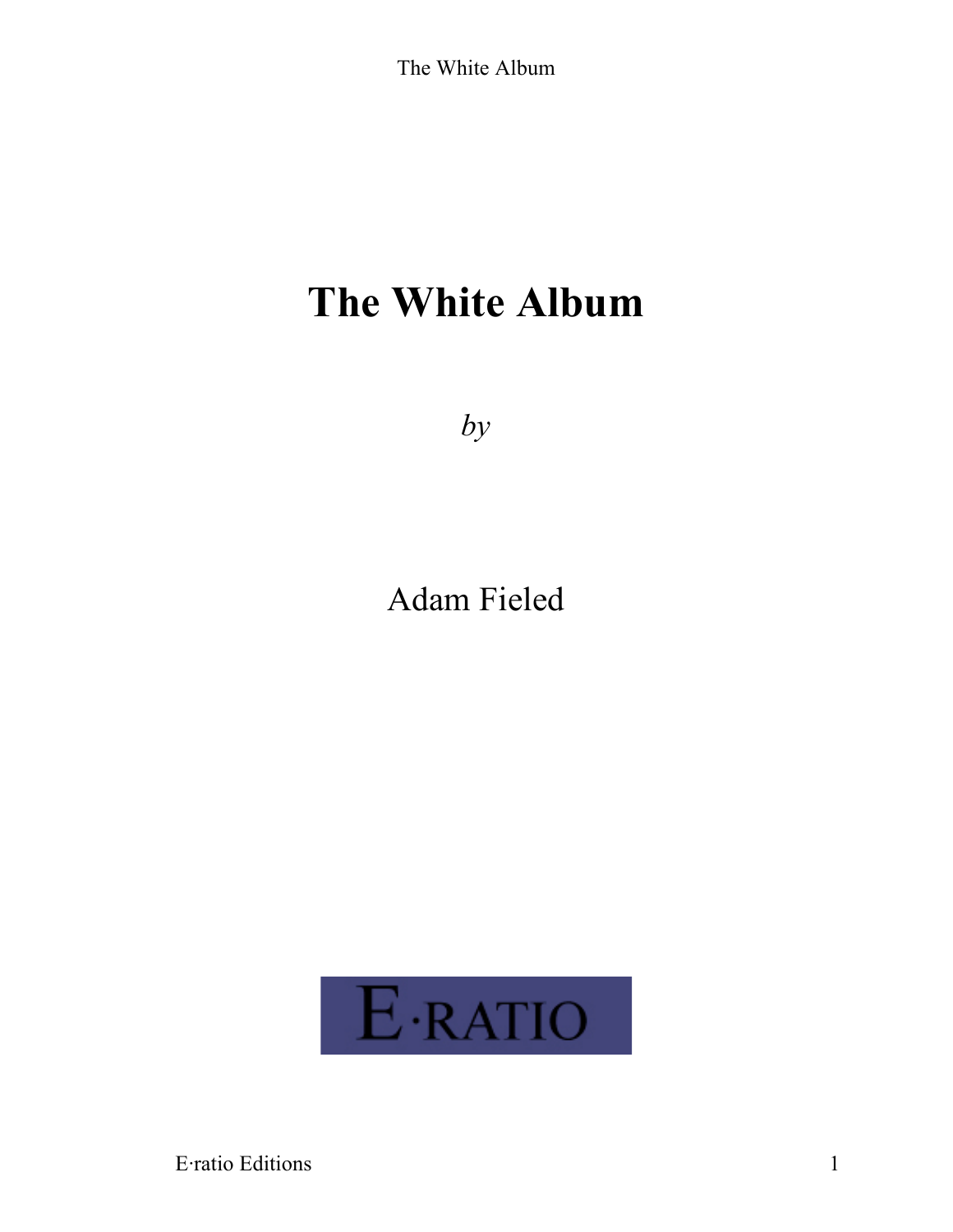# E·ratio Editions

2018

© 2018 Adam Fieled

# **eratiopostmodernpoetry.com**

E·ratio Editions 2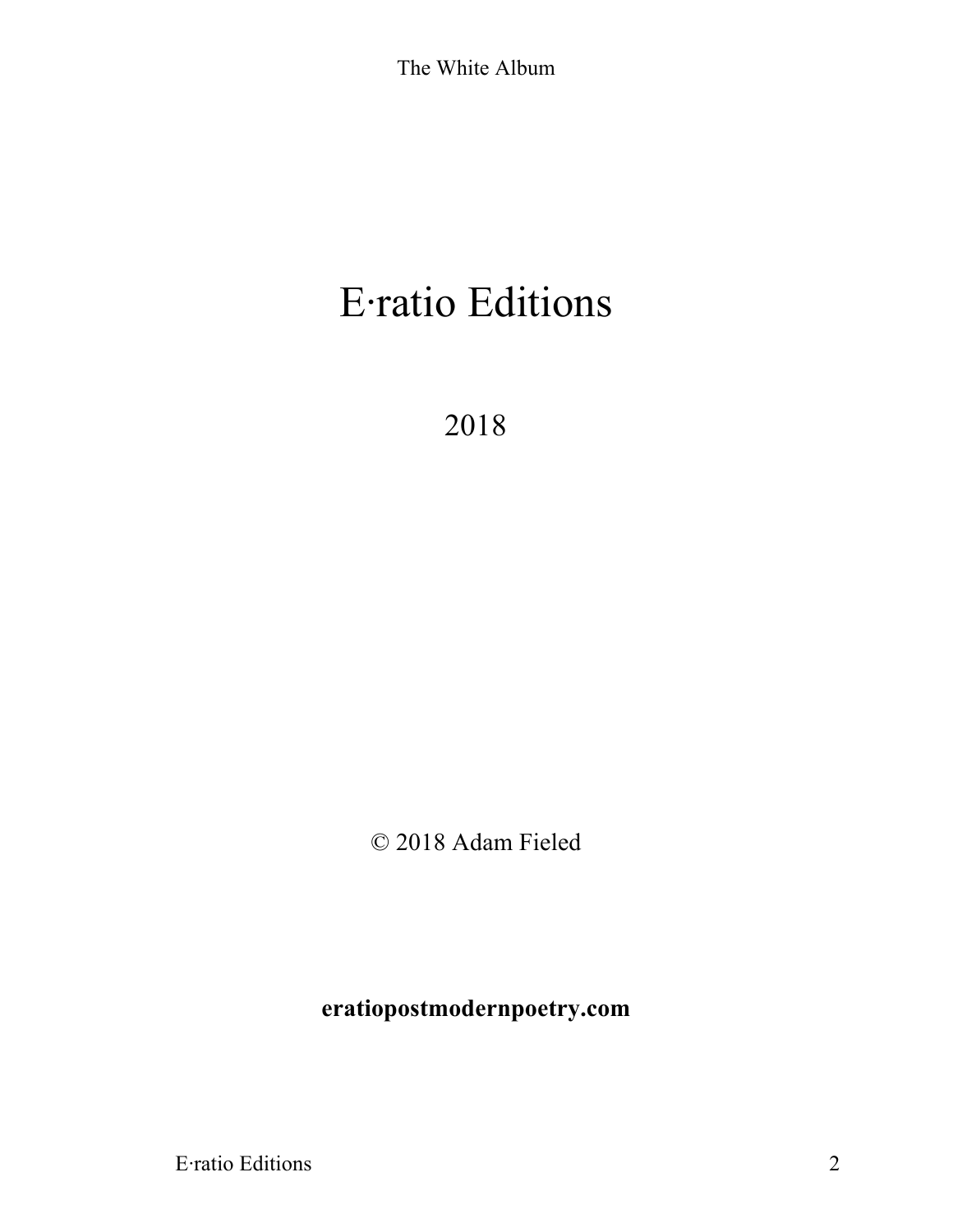# **The White Album**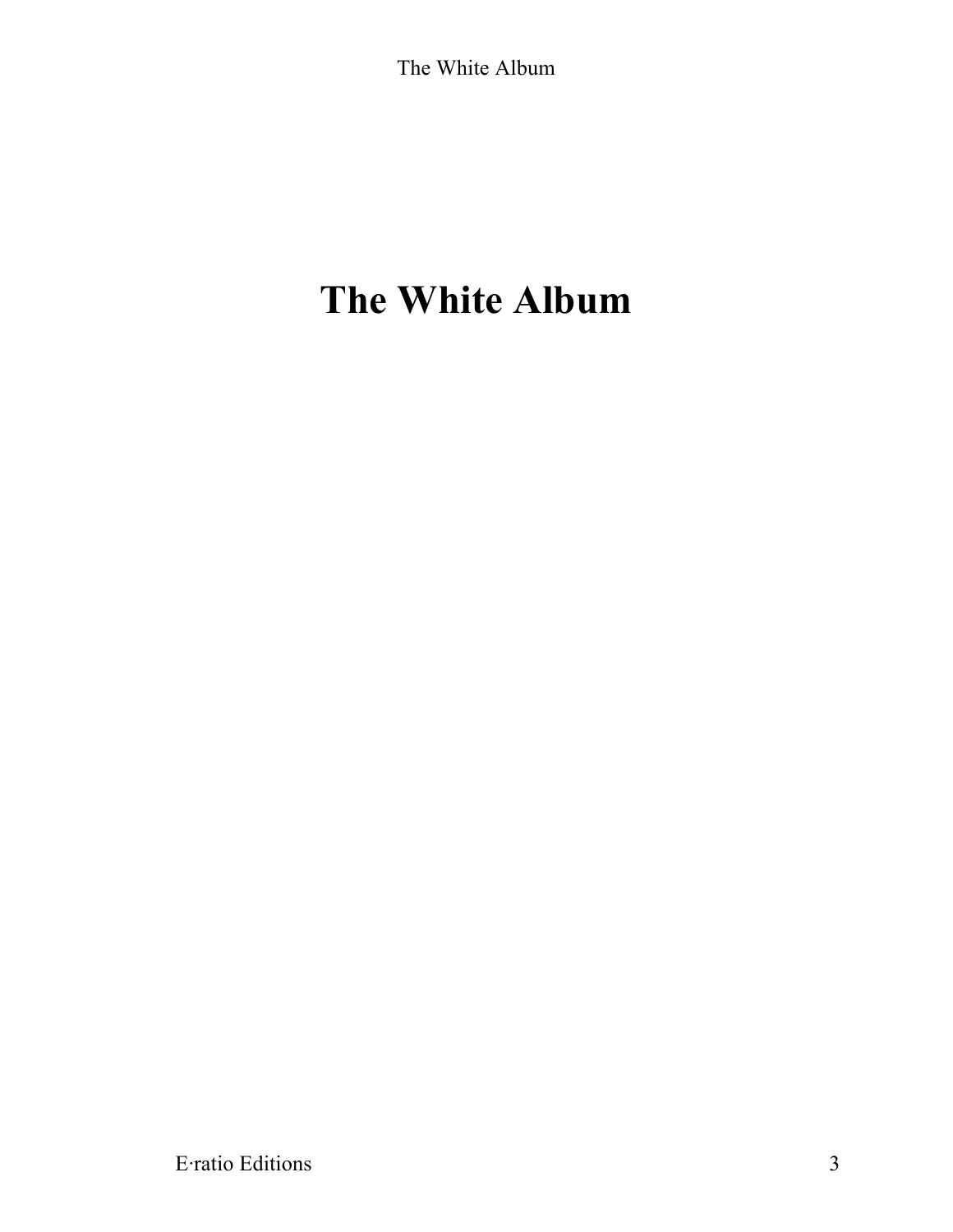*As-Is* "I'm So Tired"

*Grain* "Dear Prudence" and "Back in the USSR"

E·ratio Editions 4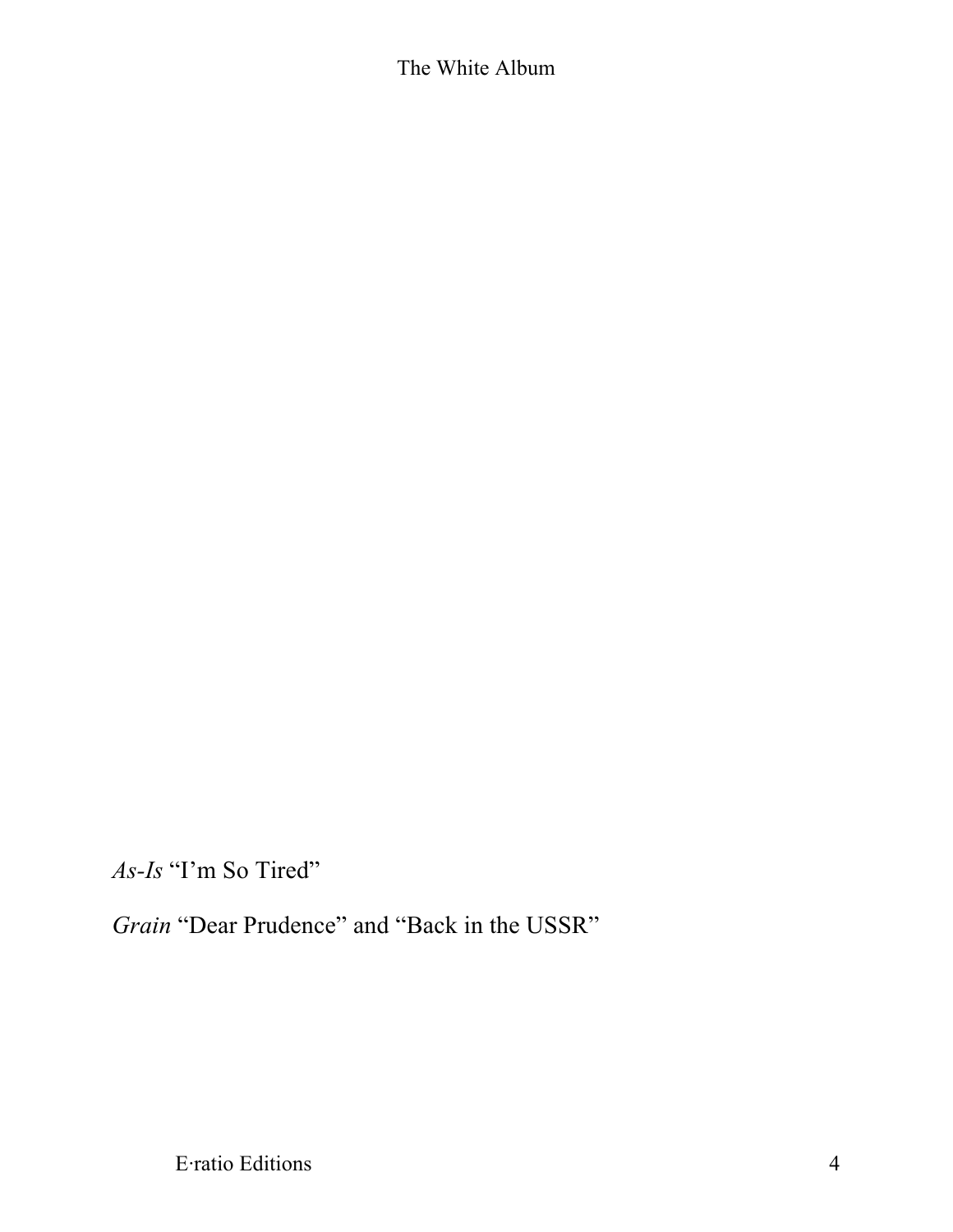The White Album 7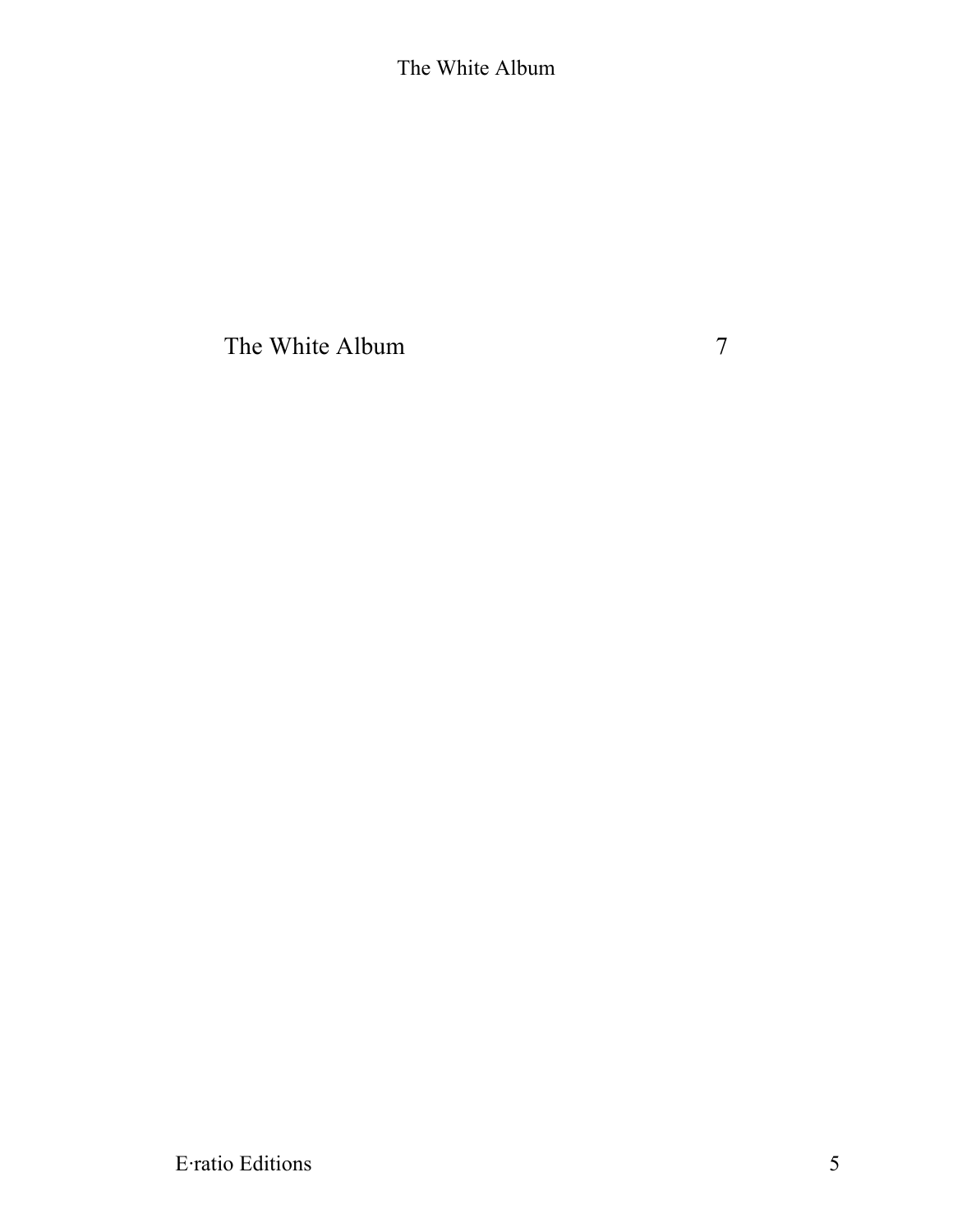E·ratio Editions 6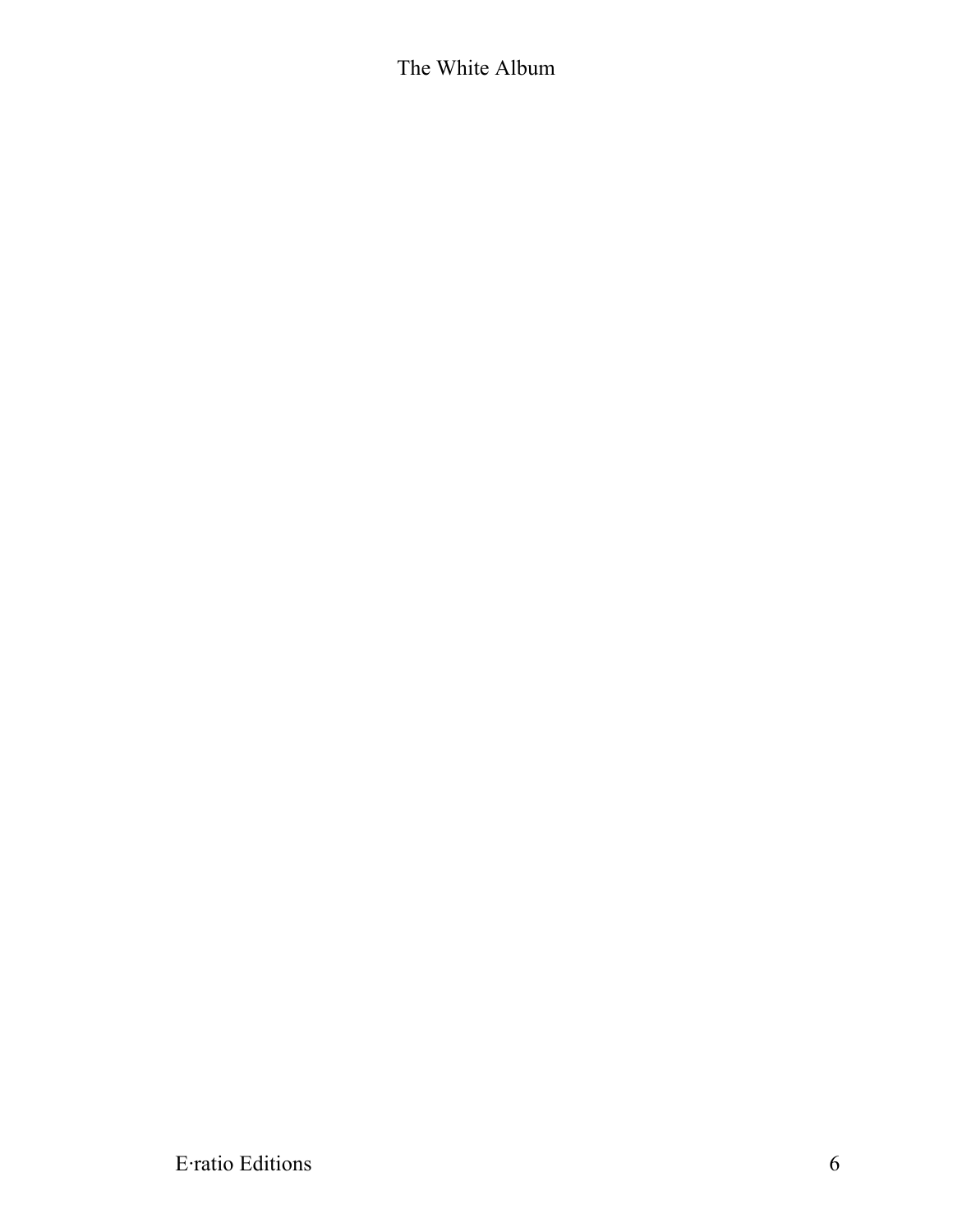# The White Album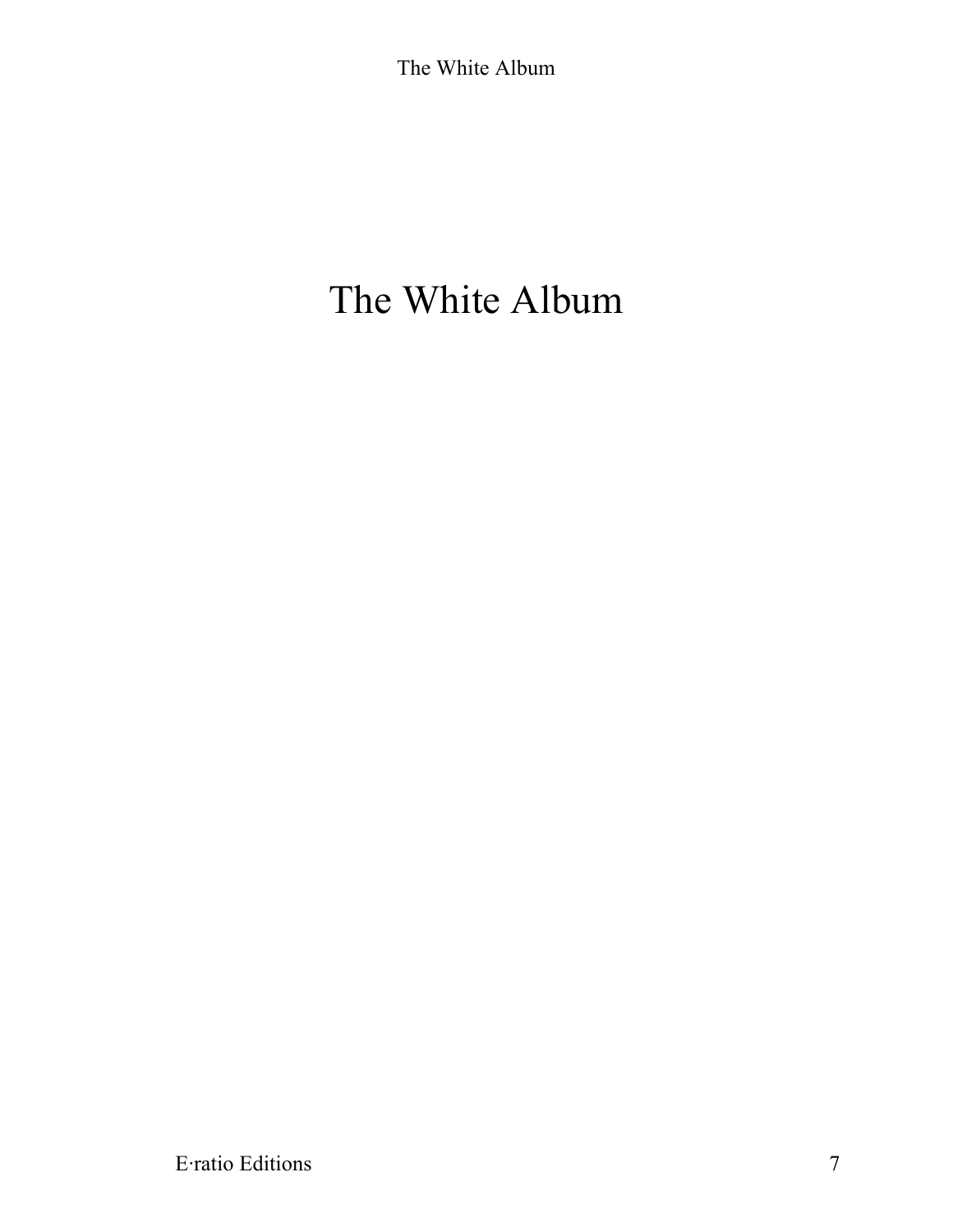E·ratio Editions 8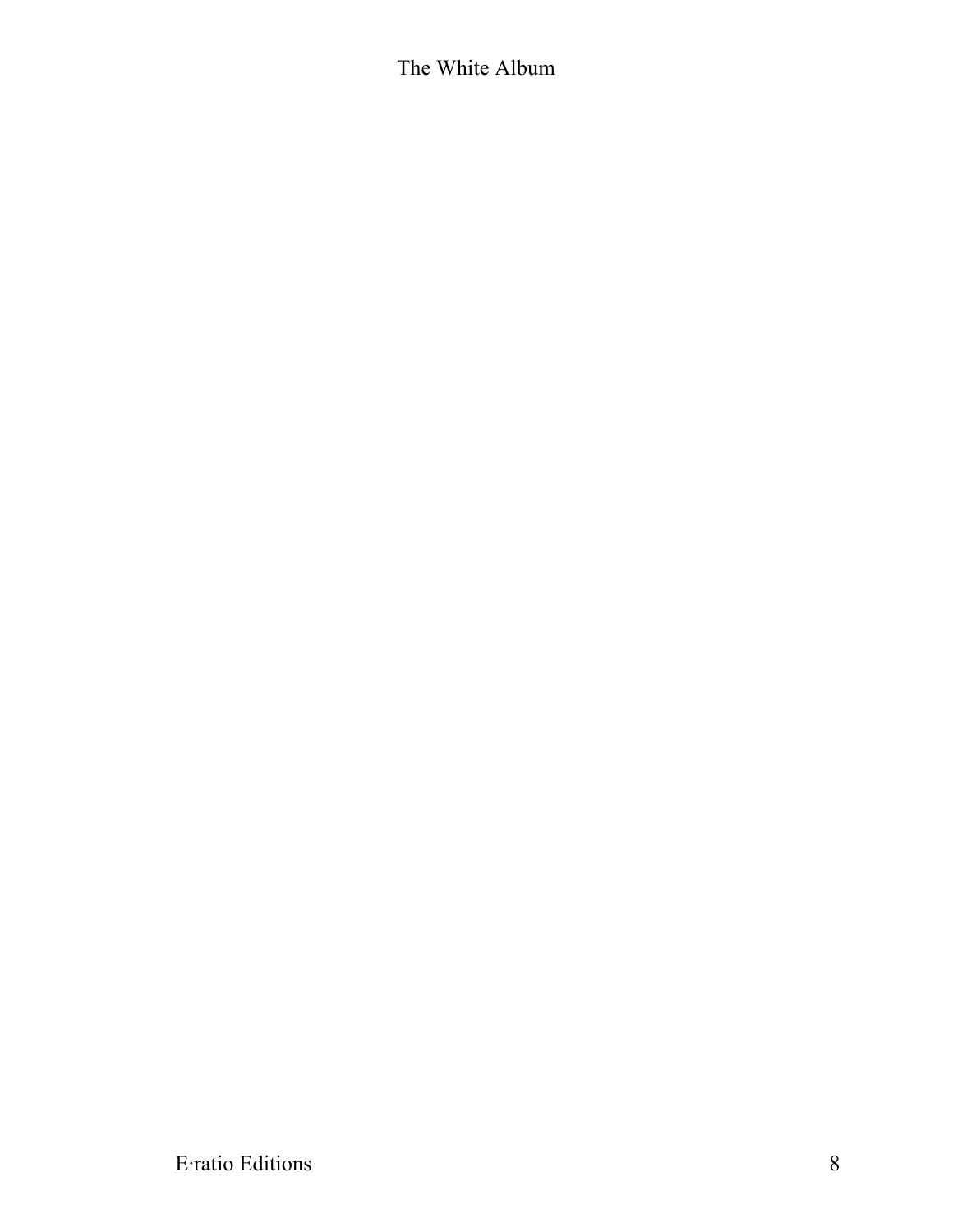#### Back in the U.S.S.R.

They talk in hushed tones: can't say a damned thing. Here, we've had endless ineptness, but at least we can say whatever the fuck we want. Porn is less than a mouse-click away, Comedy Central has the best news, Britney's publicly displayed twat has gone in for heavy, fruitful usage, we're maxed out on credit card bliss. Complaints are like air: legal, safe, unlimited.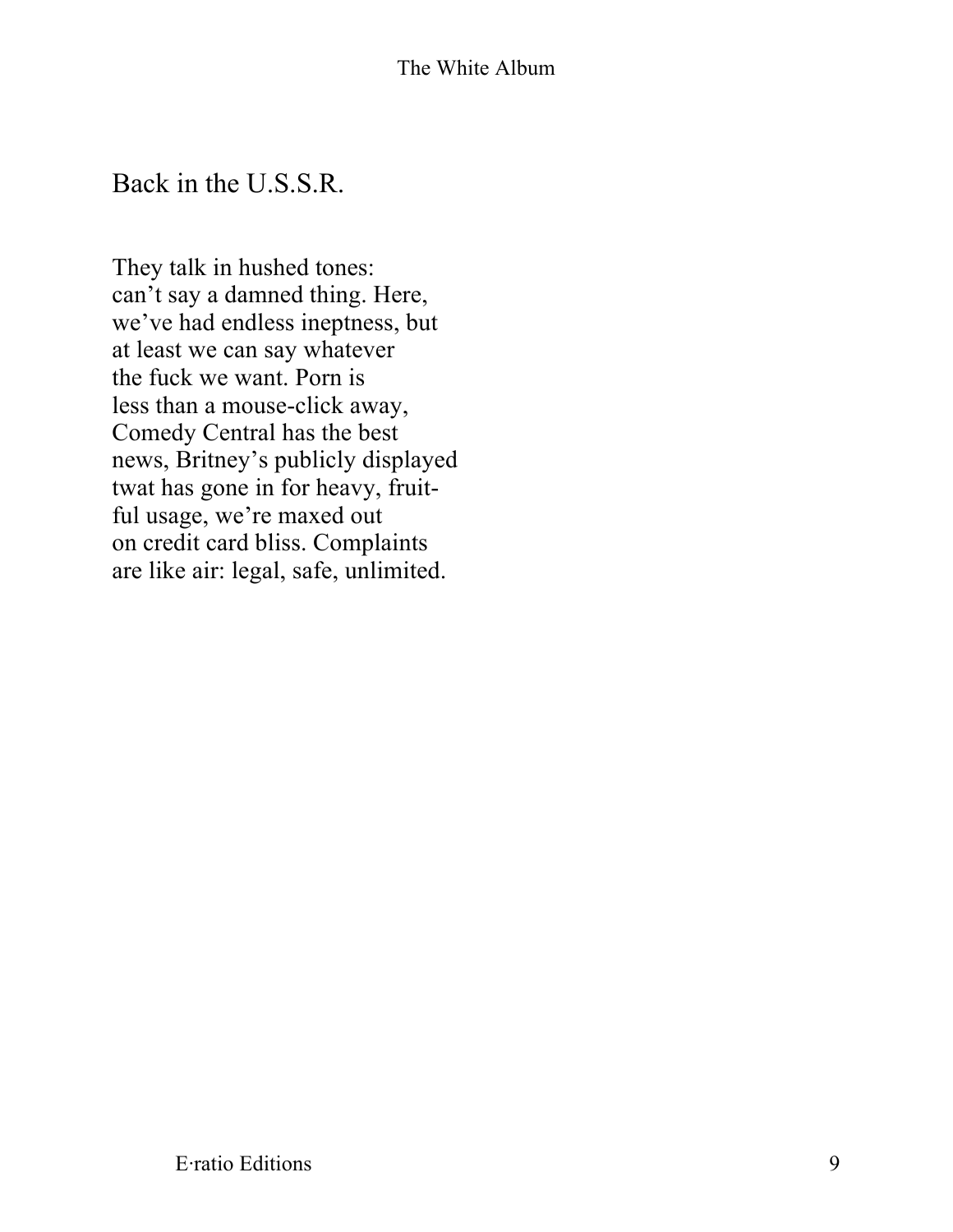#### Dear Prudence

Sit yourself, Buddha-like, into a trance: you're a child again, traipsing Wisconsin woods. There is light, sun, spring. You see words in stones, phrases in trees, metaphors beckoning from sand-slopes. It is your duty to know names and translate what you see in woods, trees, lakes. It is what you've been sent to Earth to do. You have done it, will continue to do it, all-in-all. Aqua lakefoam comes to your mind's surface, your mind is your body, it is there to be embodied, ripe, good, drunkenness within.

Ditch those fucking beer cans.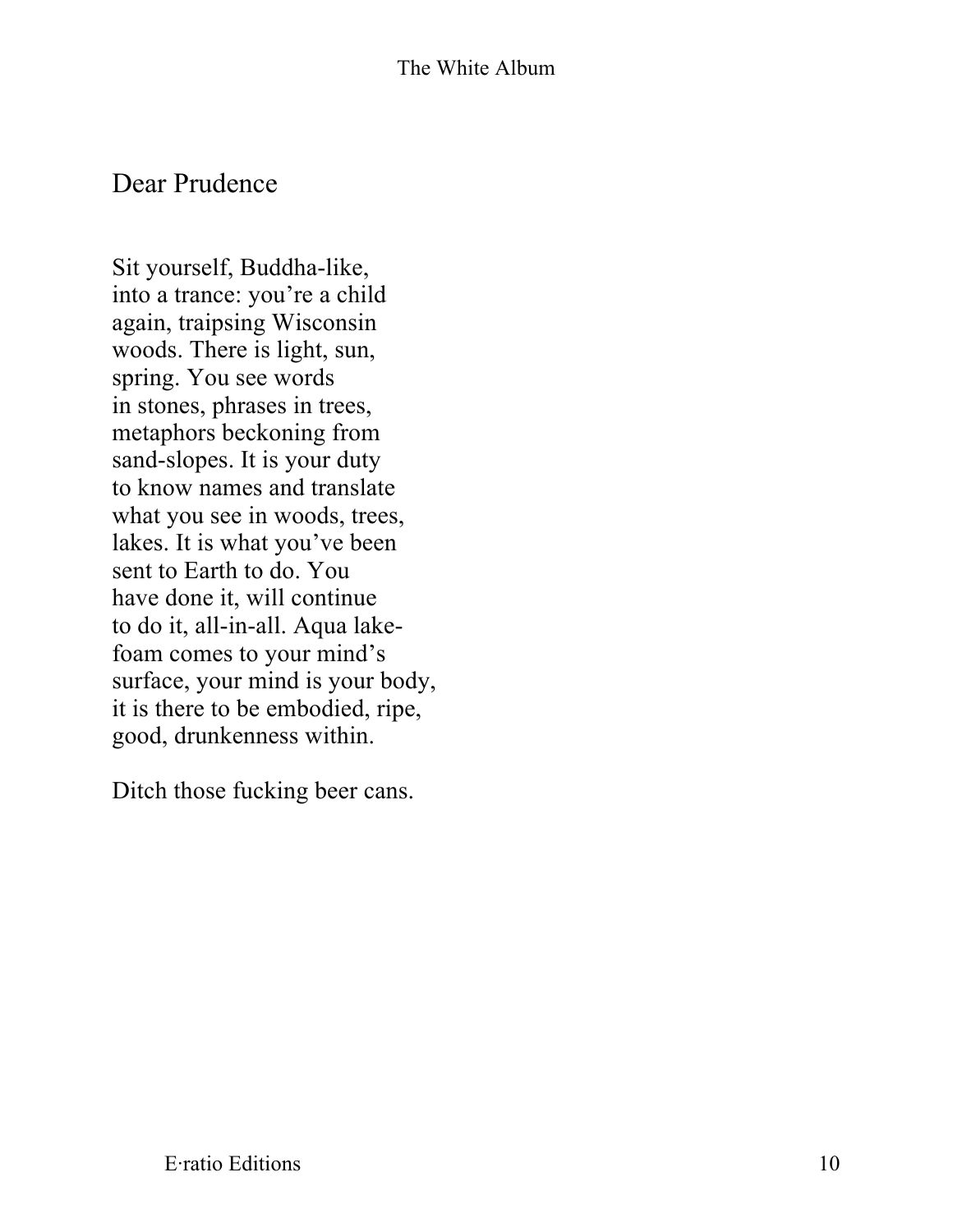#### Glass Onion

What fucks should've been, what drugs should've cured, what art couldn't win, what time I was bored, shoot out when I feel my finger on your trigger ("you," myself, strangers) so that I am relieved to find myself outside myself once again, like an astral entity that's plumbed Bermuda's Triangle weeks at a time guns, roses, bent-back tulips, dove-tails, duck-tails, fucks. All delicate as glass but guns; parts in parts like an onion. The parts are more mine than ours, always bring tears to us; for this, I make amends.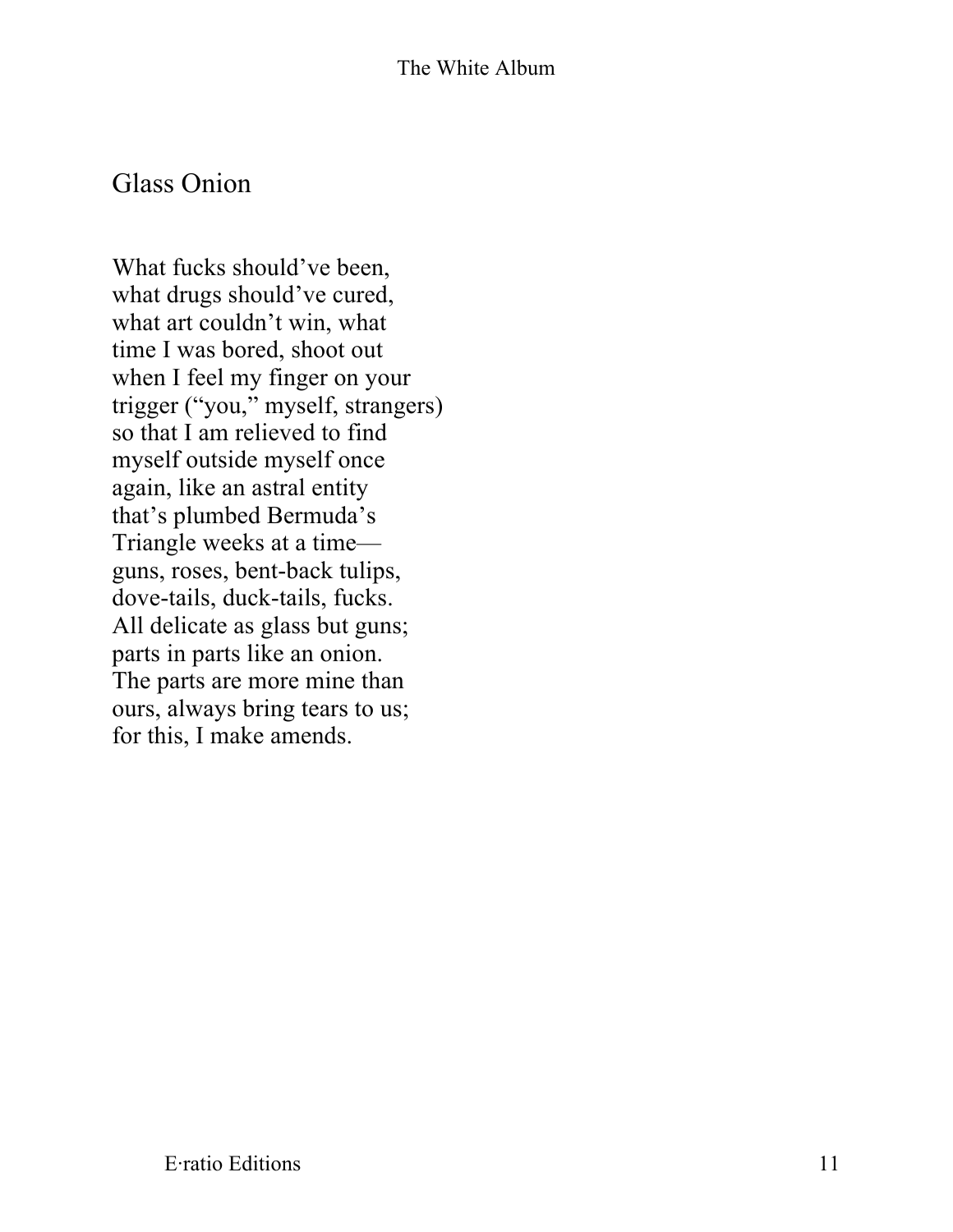#### Ob-La-Di, Ob-La-Da

Molly strips at The Office in Center City Philly: highschool dropout, pot-fiend, child in second grade, puffed up from downing lager during down-time. She told me her story because Desmond beats the hell out of her, she needs a better gig. Health insurance does not exist for her or the kid, she lives in fear of Italian Market ruffians bearing down little Bradley. I brought her back to my pad, fucked her, told her I would gladly be a father to Bradley if I had the time, or the money, but I don't.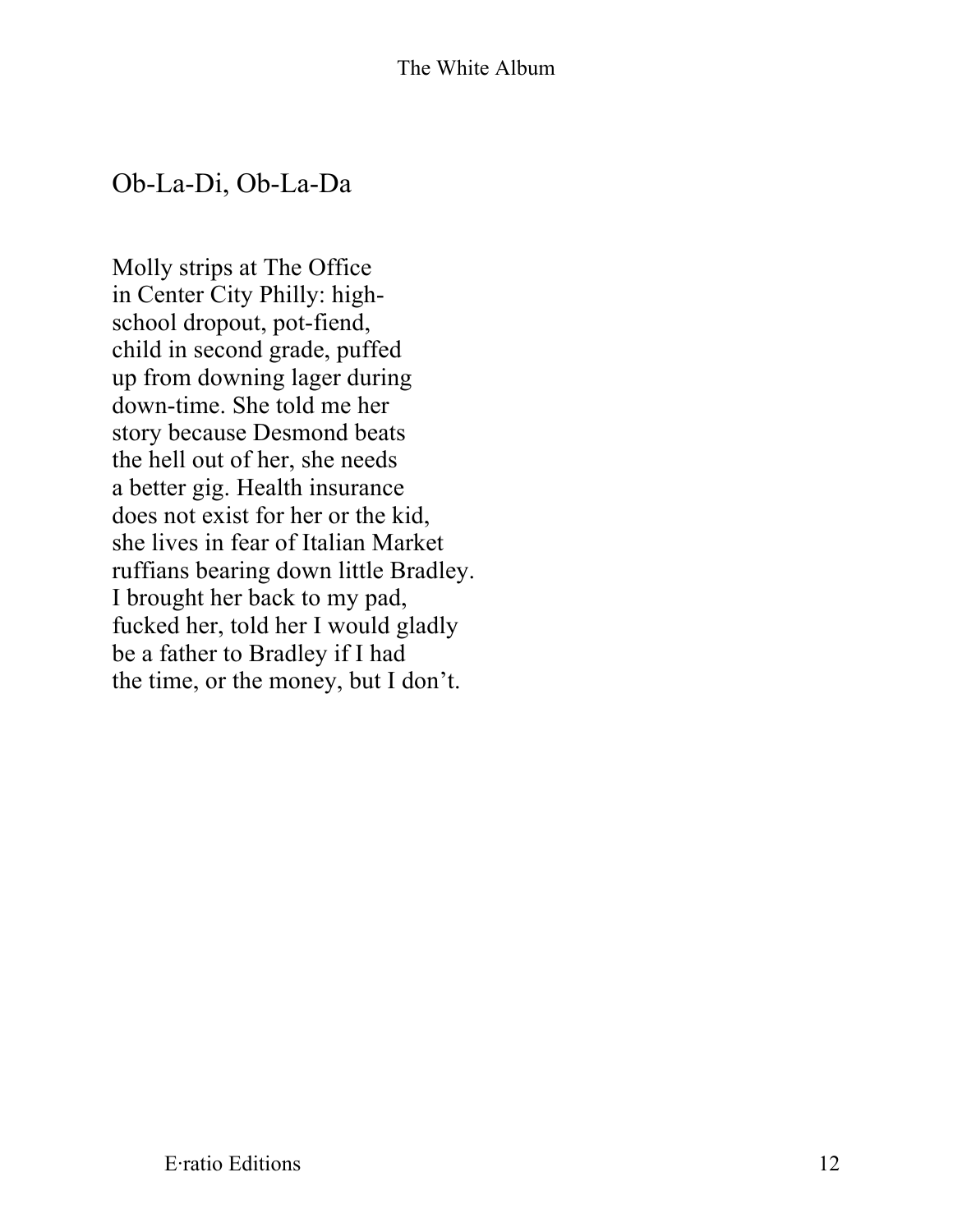## Wild Honey Pie

My wild honey pie is baked, bowled like several dry green seeds; do the hard-edged, fast blowjobs you give these guys win you a permanent prize? What's left is what they want, the wildness of you bucking like a manual with a foot off the clutch. Your body's volta of cynicism, masturbation: you've learned to fuck from Internet porn, your generation rouged, roguish at Rouge with a stooge on blow.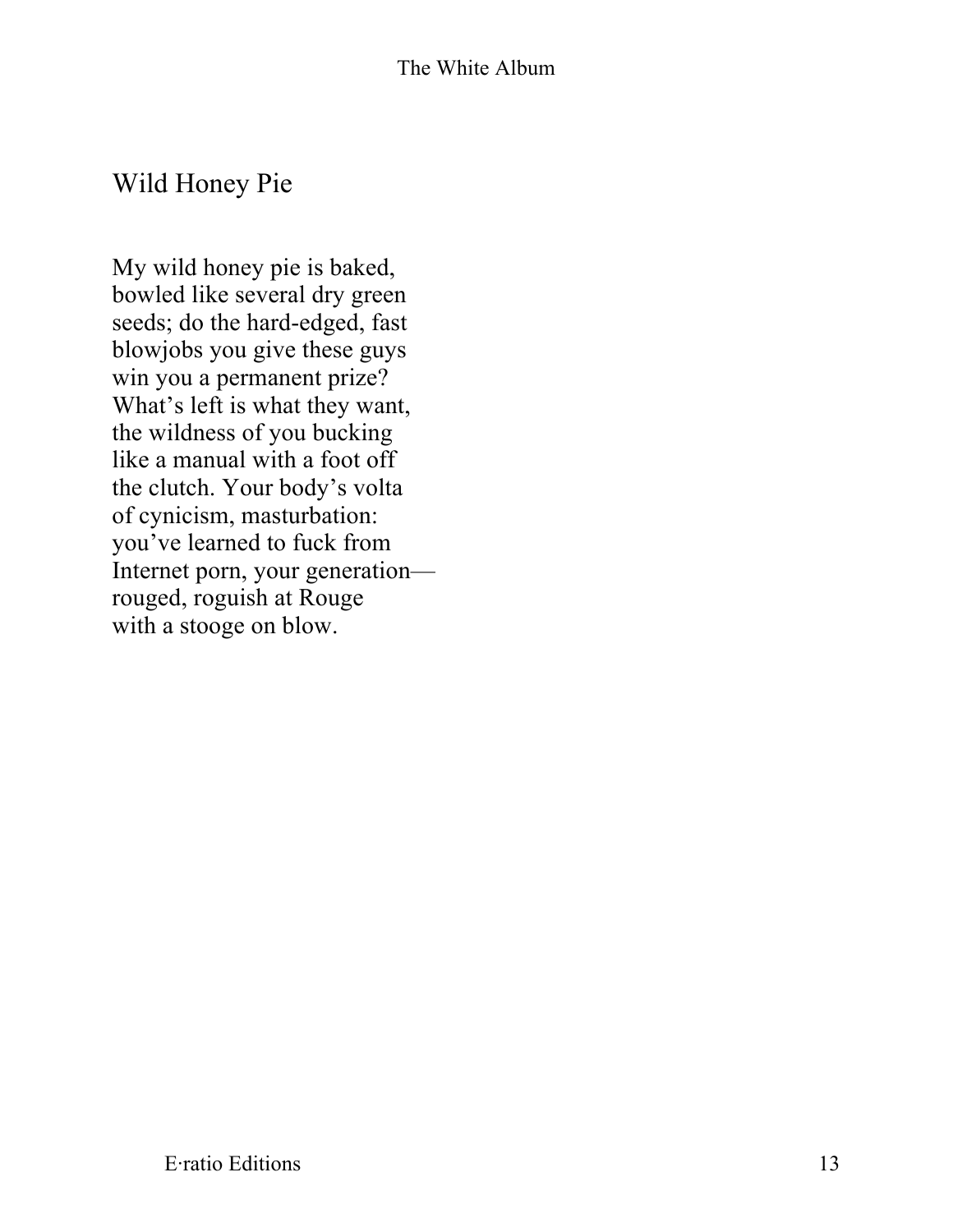# The Continuing Story of Bungalow Bill

Bill used to live in a bungalow just moved into a fourth-floor apartment. Now, he needs touches. He reclines on a beige couch, yellow afghan on him, dreams of close-clutches, as time ticks away, out of windows opened onto a parking lot. It's full of station wagons; he could just go steal one, back on earth, back into bungalow mindedness. That's white trash. That's what (whoever this is) she could bring into his life. That must be (he's in the scummy bathtub now) how the story continues, ends. First this, then the ground, then under. He hears a flush in the next flat.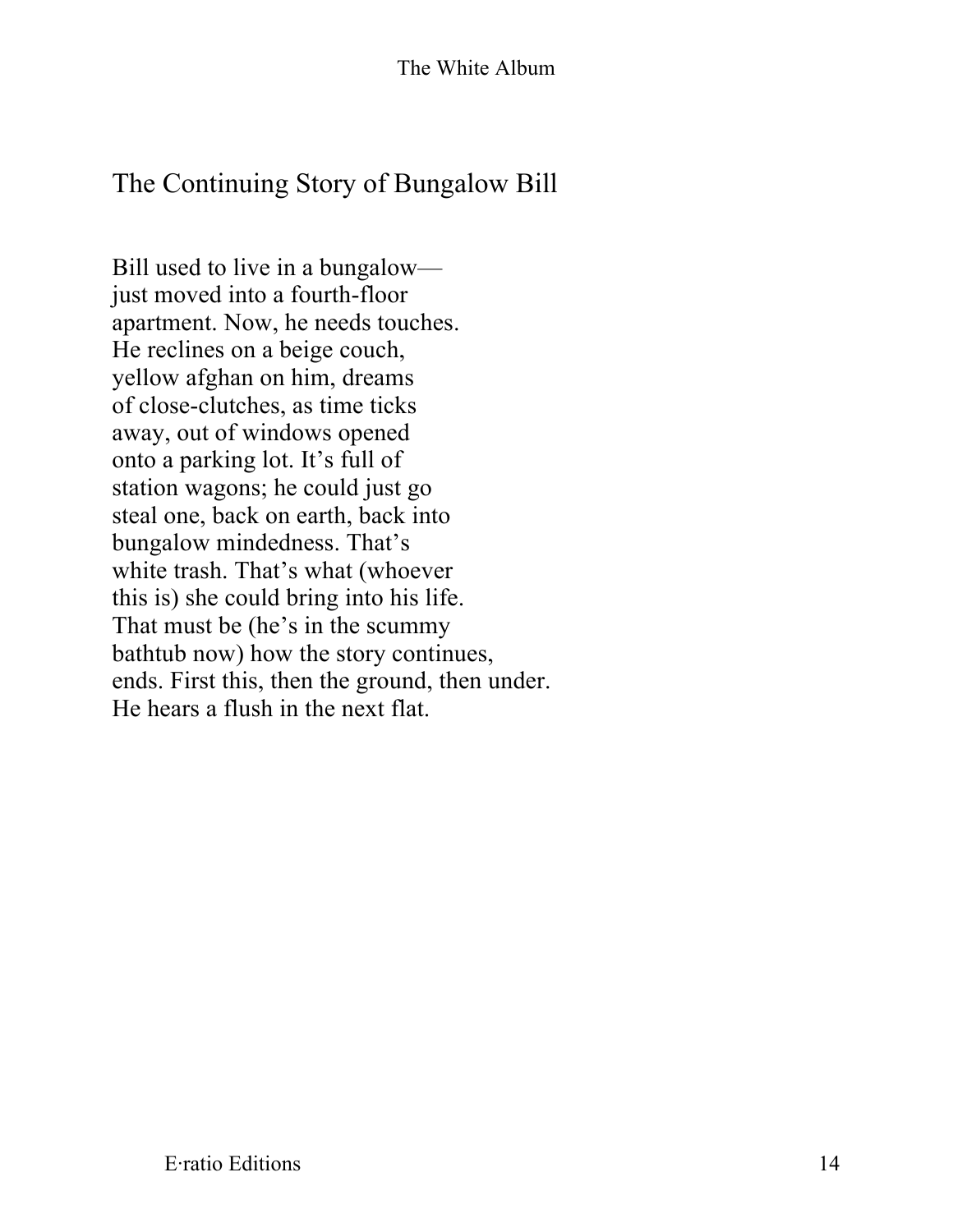# While My Guitar Gently Weeps

For five hundred years, they've said the same thing: *these are the end times, this is the flood, the end of things, apocalypse.*  Funny how the people talking (including me) never seem to be the ones in the street giving food to the home less. In fact, much of this speech occurs at meals, over grunts of animal satisfaction. You must be well fed to pontificate: I, like many others, (hungry when full) wonder what to do, while my guitar gently weeps, & my life sleeps.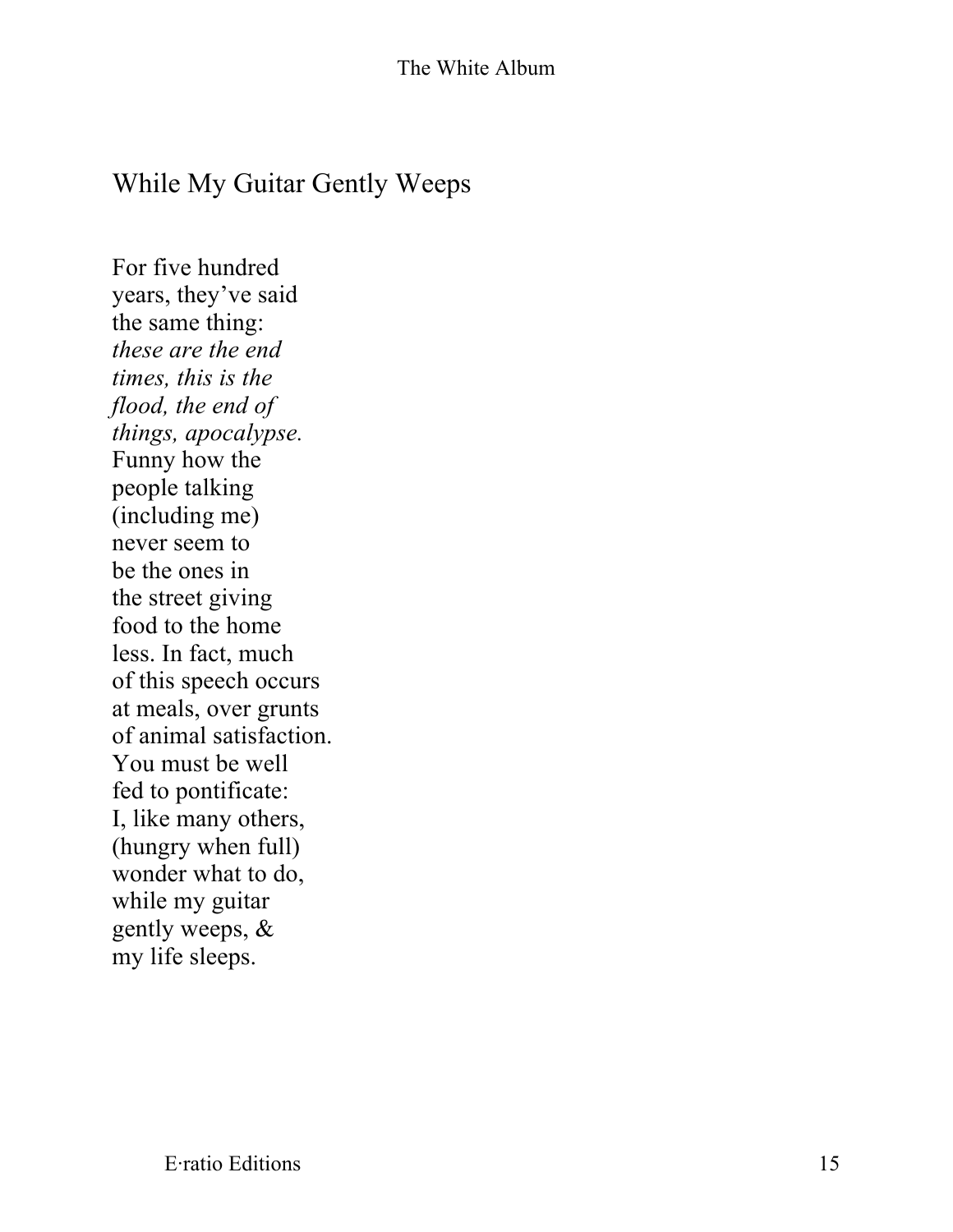# Happiness is a Warm Gun

I've been watching these two from my window, but this is the first time I've seen them actually

do it. Look at his ass going up and down; tight, actually, tighter than most guy's asses, and fast.

The way she just lies back and takes it, it's strange if he doesn't notice how little she's enjoying this.

Plus, all he did was hitch up her hideous white frilly skirt, yank off her pink panties, stick it in.

Her hair's still in a bun, so it's like watching a librarian get raped. I think I can catch this if I

go fast enough. Onto the bed with me, skirt up, panties off, away we go. How long this time (it

reminds me how many guys I need to call, and what stupid idiots they are for not knowing what

the real power in the universe is, how it happens, what the parts add up to, what matters down deep)?

Alright, he's starting to contract, I can see the little quivers in his ass as he prepares (I appreciate this

more than his bitch does): bang! Wow, this guy shoots like nobody's business, and I can feel her

parts squirm, hoping not to have to go through this again. Back to the window: up, they're half-naked

on that hideous blue couch, smoking. He remains unaware who holds the most space and who doesn't.

I win, as usual, and go off into space as I watch them.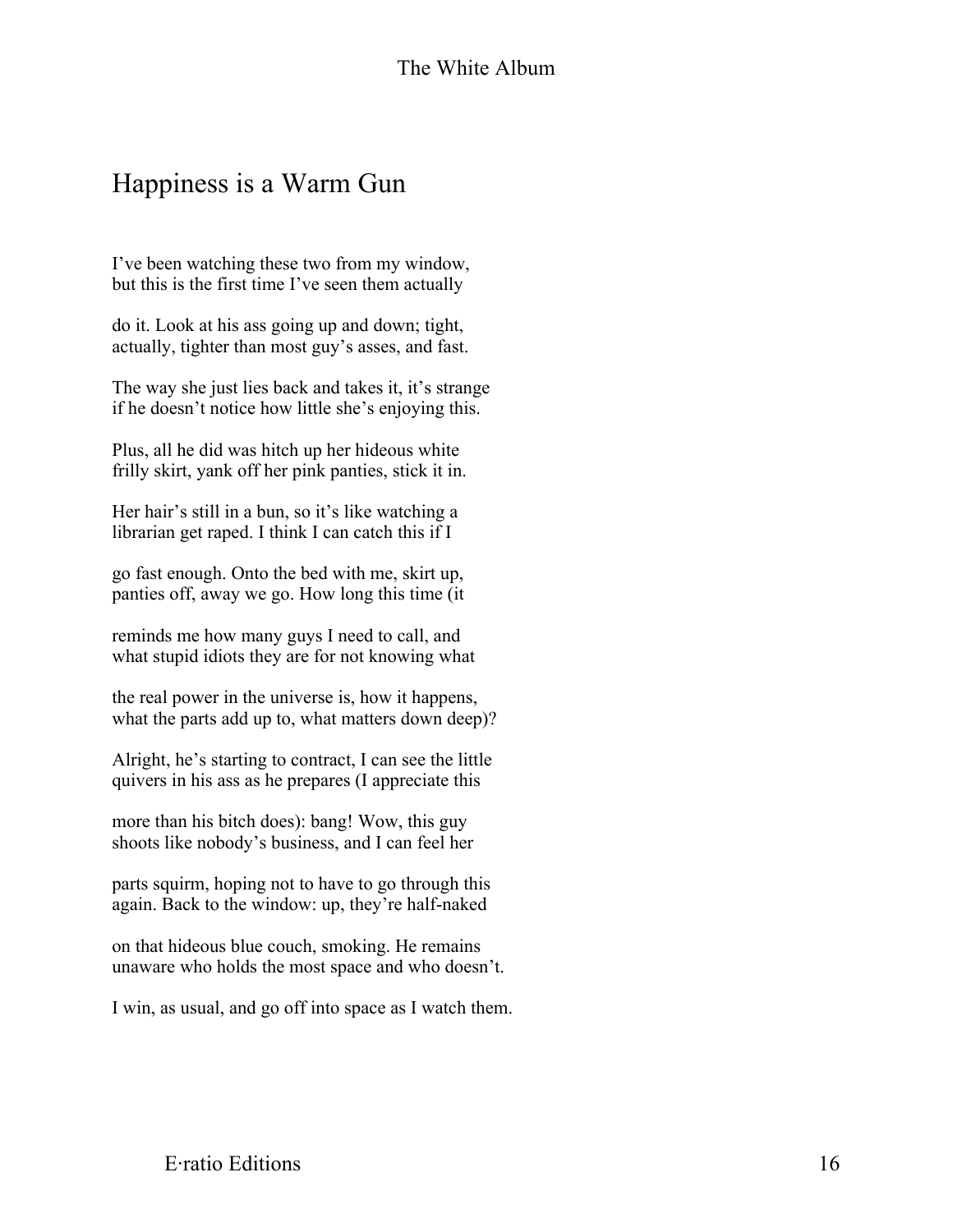#### Martha My Dear

If one speaks of American Roulette, how can you not come up? Each bourgeois domicile your domain, you were icing on your own damned cupcakes; a napkin over-folded, a turkey basted with blood. Alas! They could not kill your will to cash in; you will suffer without ever starving. Poets (other than me) will not sing you (or God help them). Hold your head up, you silly girl, see what you've done— the world has been, remains your bite-sized snack.

(I wish you were toasted)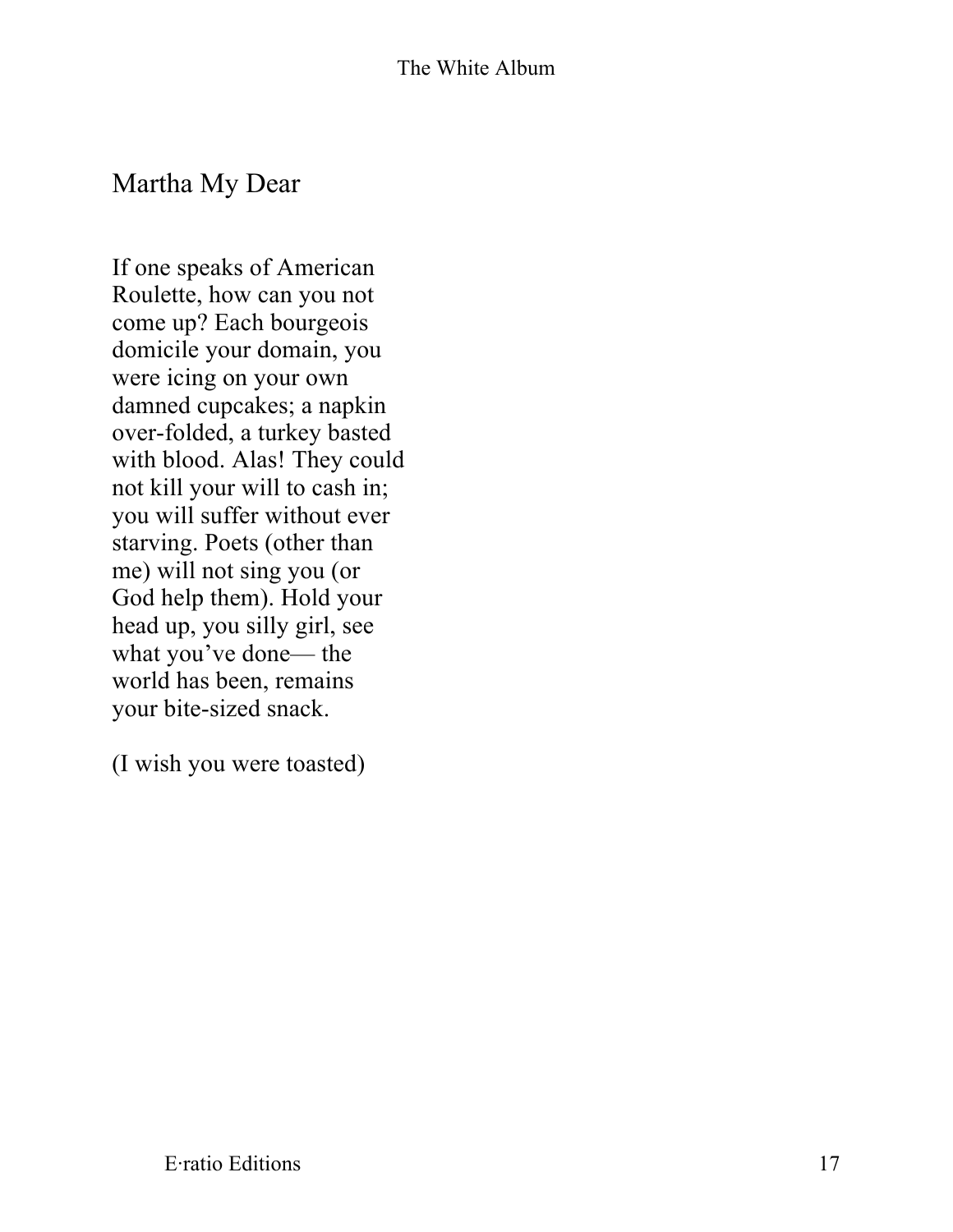#### I'm So Tired

Do a wash (six quarters) first thing in the morning, continue moving boxes to the new place, prospects having dwindled (she's so annoying on Facebook, I can't stand group posts, get a life, girl), I live in a Dickensian nightmare of sensual deprivation, all by myself (play me some Air Supply, sounds like a tour in 'Nam)(or opera, also, might be good, for obvious reasons) (damn this new bathroom, can't turn the water off without breaking my goddamned wrist), worst of it is that there's no end in sight, so I sit in the courtyard (which doubles as a playground for toddlers), have another cigarette, curse my lottery ticket, it was such a stupid get (you'd say I'm putting you on but it's no joke), I'd give you everything I've got for little piece of ass, dude.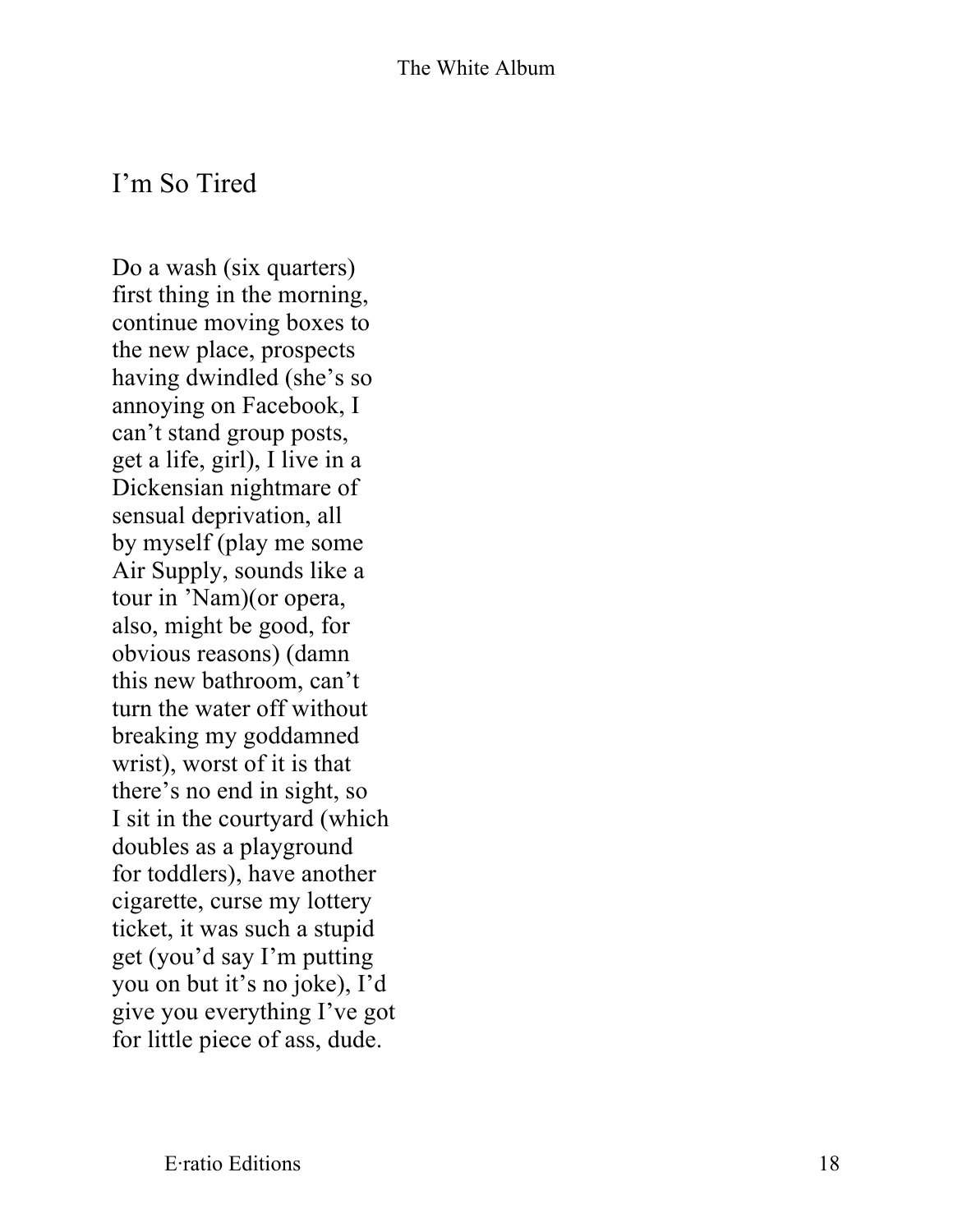#### Blackbird

Curtis Arboretum, Wyncote: if you ramble through, quite early, pre-dawn, there is a slope on which you may hear blackbirds sing (thirteen ways, not really), for a moment pretend you're Shelley, ecstasy in the old sense (transcendence, selflessness, not just pleasure) manifests consciously.

Curtis Arboretum, Wyncote: it says something that this nocturnal vision hinges on pretenses (that this is Albion rather than a Philly burb), because we do not associate suburbs with ecstasy, old or new (transcendence or joy), the good reason for this is that suburbs are a middle realm, falling short of both urban & pastoral essences.

Curtis Arboretum, Wyncote: here is where Romanticism ends: unbelievably, my cell rang as I lay scoping the sun rise. It was my friend in Wisconsin, also scoping, from an arboretum, hearing a blackbird's song. All I could think was this: the blackbird would make a great ring-tone for Sprint.

E·ratio Editions 19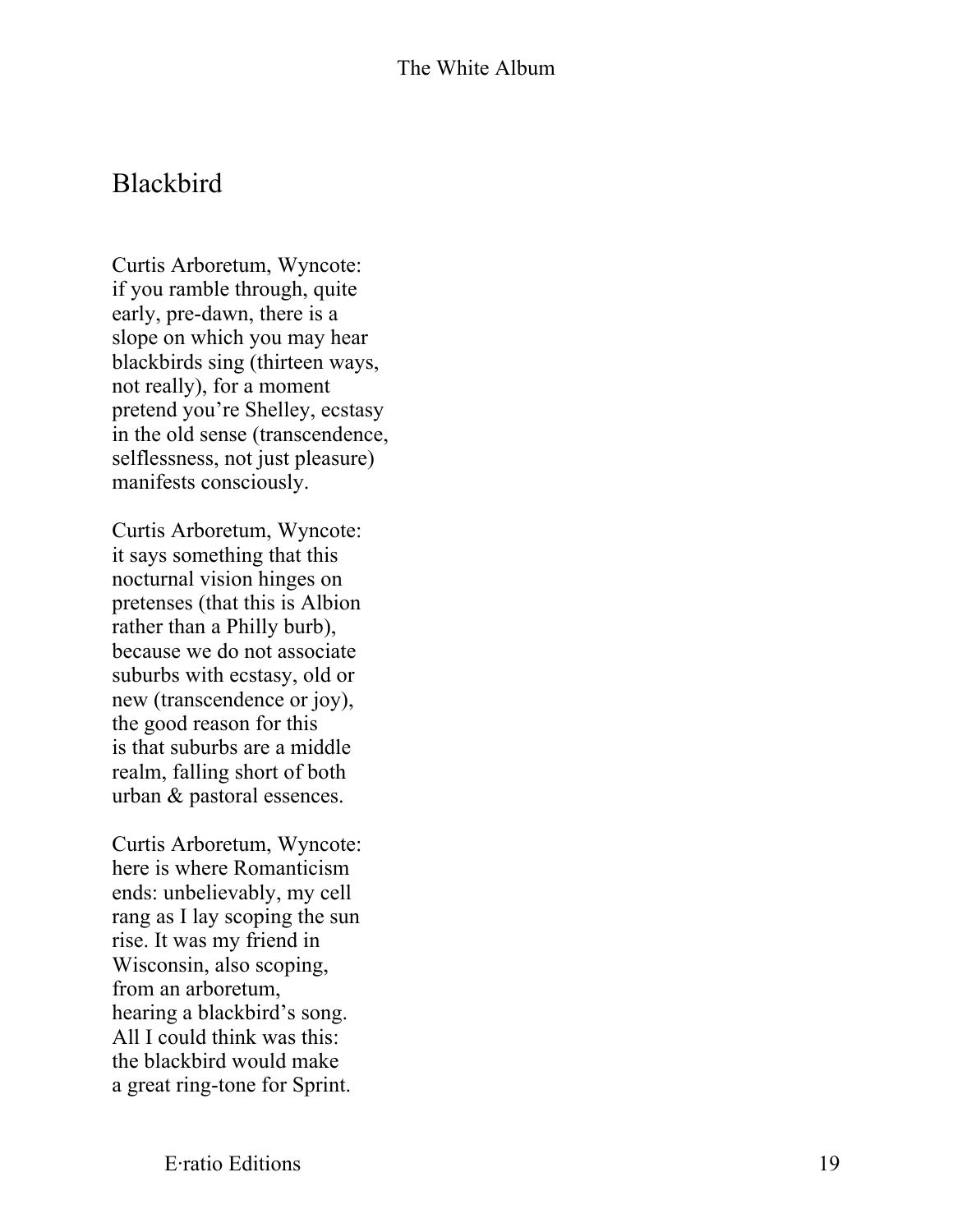# Piggies

Daisy's at the mall, she's twenty-one, drinks because she is obliged to, fucks also because she is obliged to (gagging on cock, harder), believes material is real, real is material, spends her life devouring the hopes of Karl Marx, who she thinks is a comedian, with two brothers the guy behind the counter at Spencer Gifts makes a simple joke about certain girls' habits (money, he means, is what he says after), Daisy's in line with fake dog-shit for a prank she wants to play on this idiot bartender (he keeps sleeping with her friends, he's so ugly but he has the moves), this guy sees that she doesn't get the joke, purses her lips in a sneer, the guy cries at home (lives with his parents) later, she'll never be his, but hey at least he sold her some fake dogshit.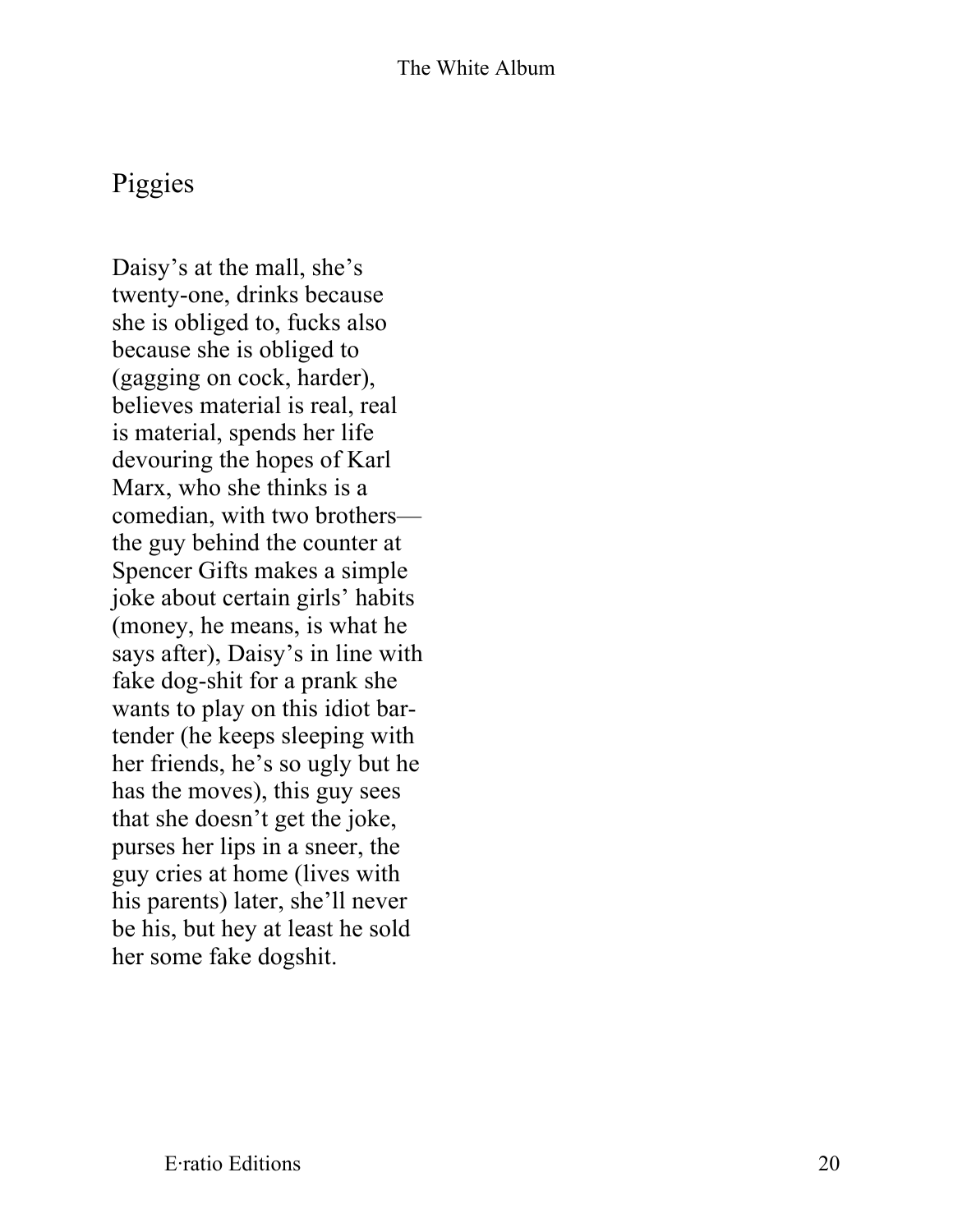## Don't Pass Me By

She rehearses these lines in her head: I've lapped up everything you've done,

yours' are *always* the smartest pieces, you say everything I want to say, and the fact

that you both act and direct is *so* amazing. It really is amazing, how some people get

noticed, others don't. Only it's a gyp, as I sleep with these guys, *still* nothing happens.

I feel like Lady Chatterley, she thinks, as I stand before this mirror. Still too innocent,

she chides herself, still too innocent. For every hint of innocence, she makes one more

nick on her wrist with a razor. She loves how sharp it is, just as she'd like to be. This

is what it comes down to: I make it, or die trying. I'm so versatile, how can I not make

it? Then she remembers: my nose looks big on camera, my butt blows up when I eat too

much, I have the fault of an excess of humanity, which should help but it doesn't.

The next guy over and then out notes how she insists on black sheets, insists on making

love beneath black sheets, all in darkness, all in drunkenness, all as is it never happened,

because, he thinks, if it's not onstage, it doesn't.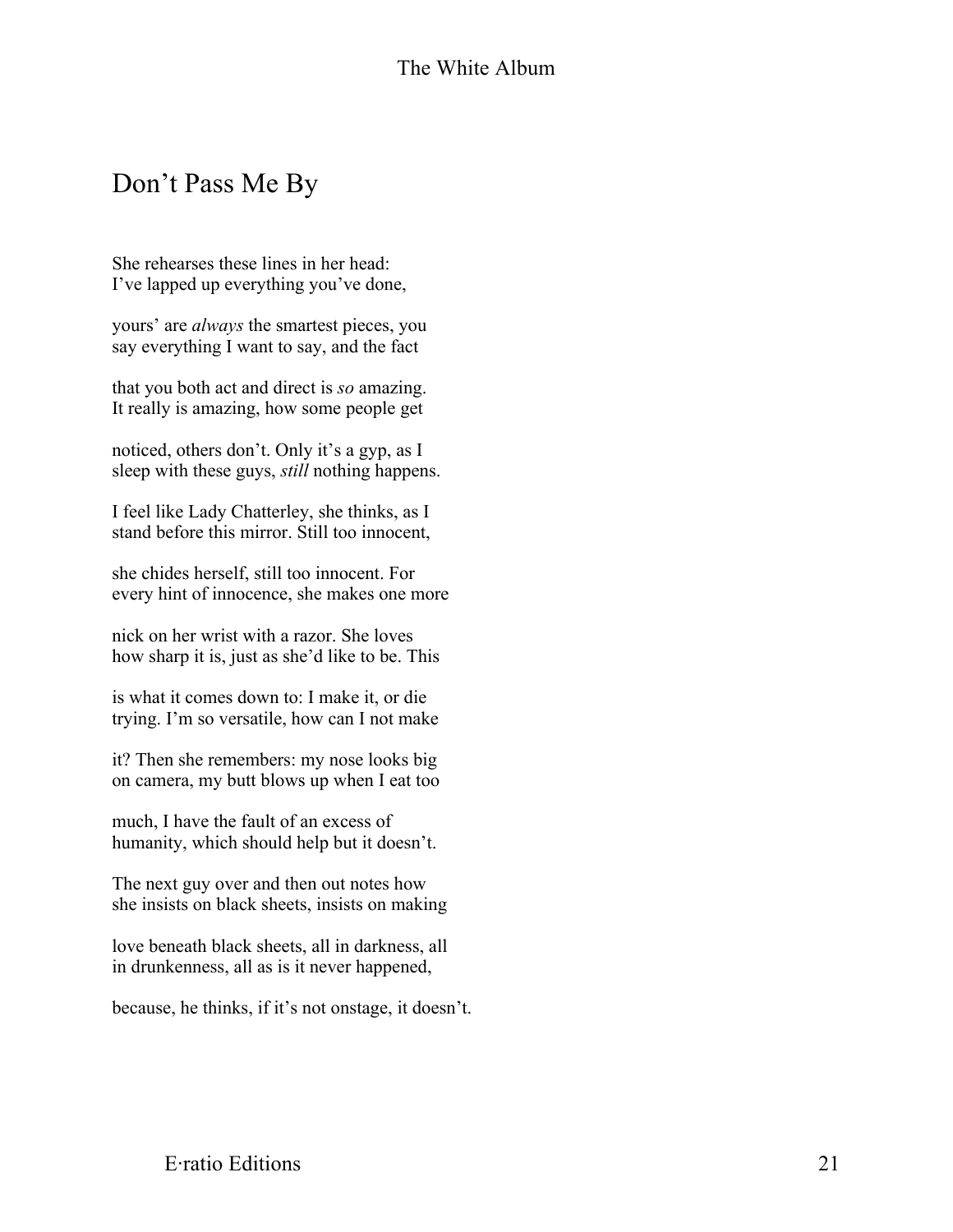# Why Don't We Do It In the Road?

Fuck me Fuck me Fuck me FUCK ME FUCK ME FUCK ME (fuck) (me) (fuck) (me) (fuck) (me) *fuckmefuckmefuckme*

like like like like like like like like like

I'm a I'm a I'm a I'm a I'm a I'm a I'm

FuCKiNg

Fuck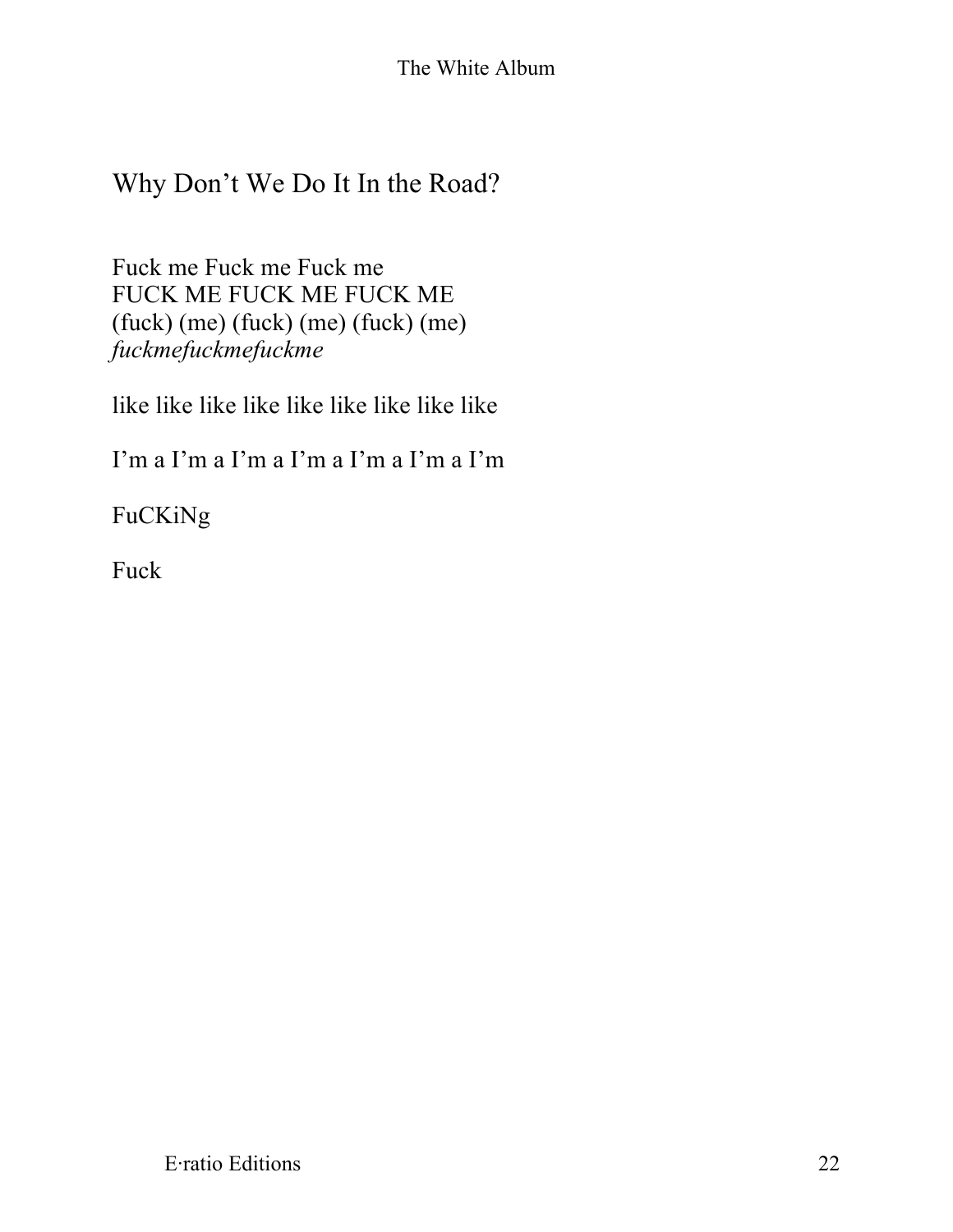#### I Will

The note was left on the old yellow dresser. He takes it, tears it up, tosses it into a wicker

basket that holds their nights' trash. He goes to the ATM, takes out \$200, waits for her to

come home. It's Sunday, church bells, spring, Easter Bunnies or whatever the hell Christians

do these days to relax. He remembers, starting: this is when we meet our maker. Then, he never

particularly thought his life added up to much. Hers, of course, was even worse, but now that

all advancement seemed out of the question, it seemed to him as good a time as any. Hollowness,

that's what he feels. They have a silencer, who cares? For once they both feel the same thing

at the same time. He thinks memories should come rushing back, but they don't. He wants

to have one last moment of enjoyment before their very fortunate fall, but if it doesn't happen,

he won't be surprised. The note, that they're in this together: that's what makes him happiest.

Two words that seal their fate, after a final night's lack of passion, baptized by a lack of fire. Two

words he hasn't heard any variant of since "I do."

E·ratio Editions 23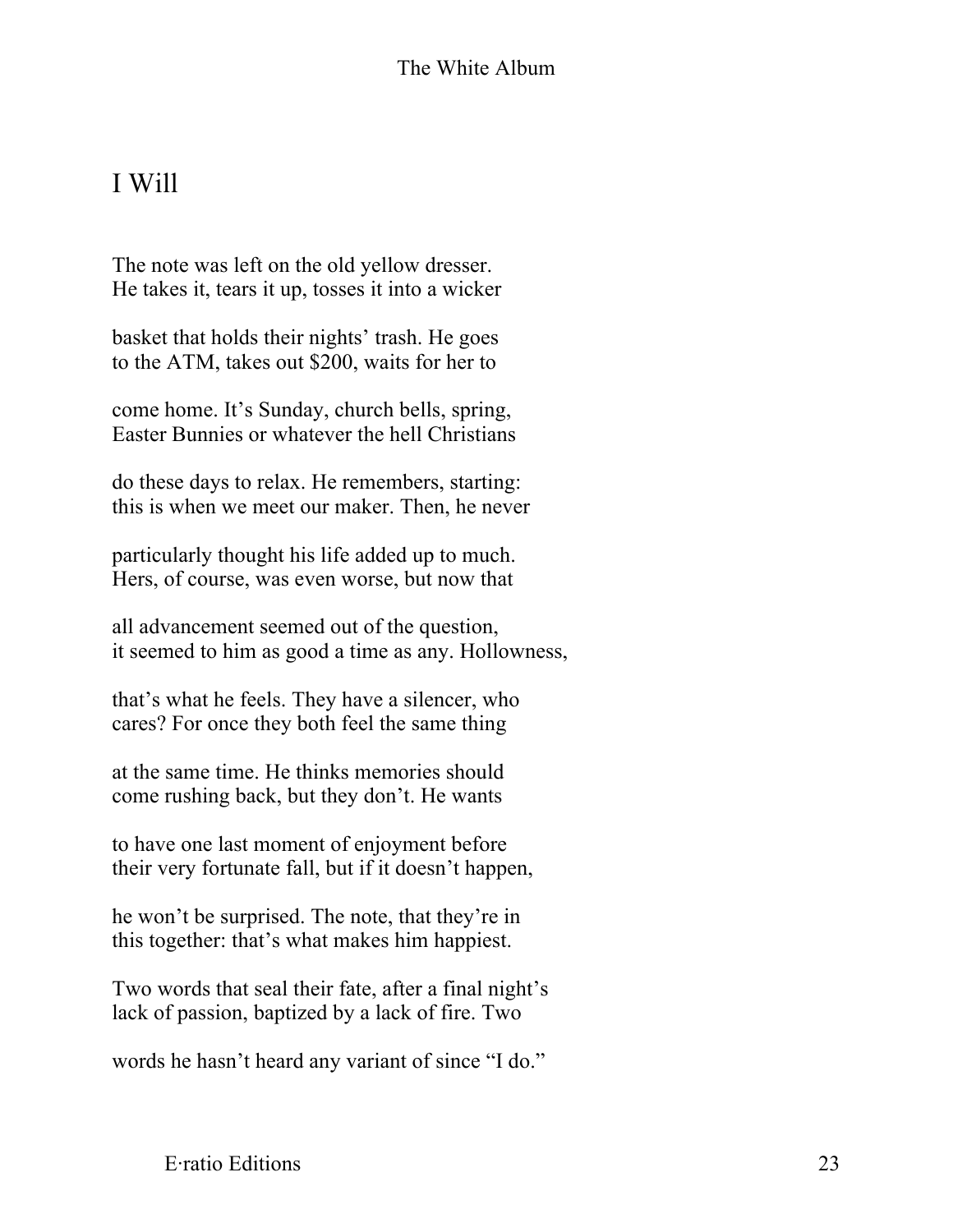# Julia

It's a sunlit scene on a spring day in Rittenhouse. Someone from her past, that is definitely only from her past, shows up. Everything he says is so particular that she cries as he sits next to her, trying to keep composure because he loves her… he loves her. He says things to suggest that she has a soul. She cries tears openly, but they're more about the past being the past than anything else. Later that night, she gets a ten-spot from two guys in suits who could be in their forties. They also leave her two phone numbers. She knows what this means: they're placing bets about who she calls or doesn't. She feels herself infinitely rich in this, and buzzes around, redheaded brat lost in the miasma of newly acquired wealth, that could go anywhere, do anything. When she leaves, she decides to call both tomorrow, then dismiss them. She sleeps happily, after three red wines.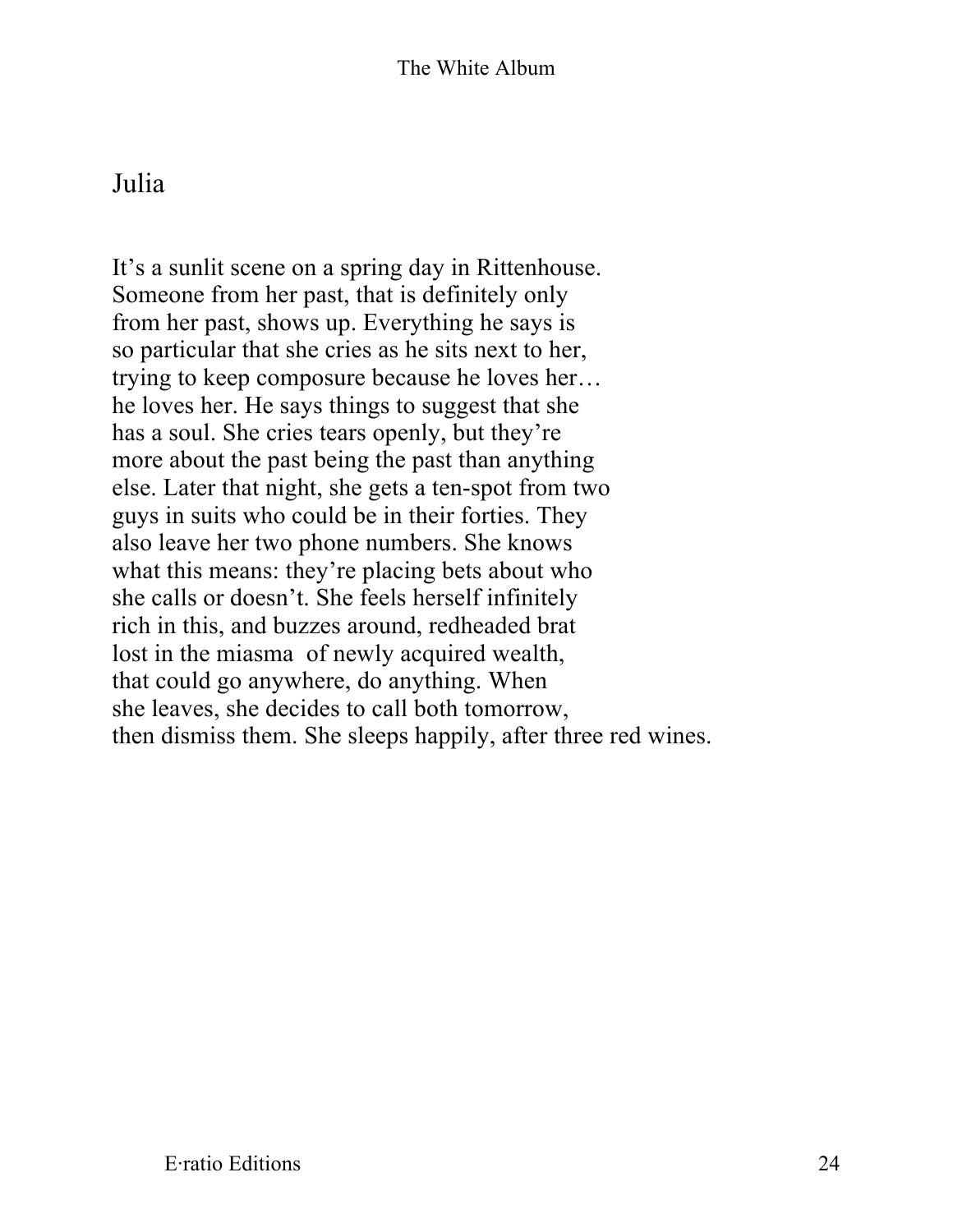#### Rocky Raccoon

Rocky has a government agency sinecure: *hot shit*. Oil has resulted in an increase of liquidity & financial viscosity, but Rocky's days are numbered. He will retire on savings. He will rant at liberals on TV, remembering good old days, lipstick on what he drew first, then spit, Rocky collapses in the corner, an unscripted goner.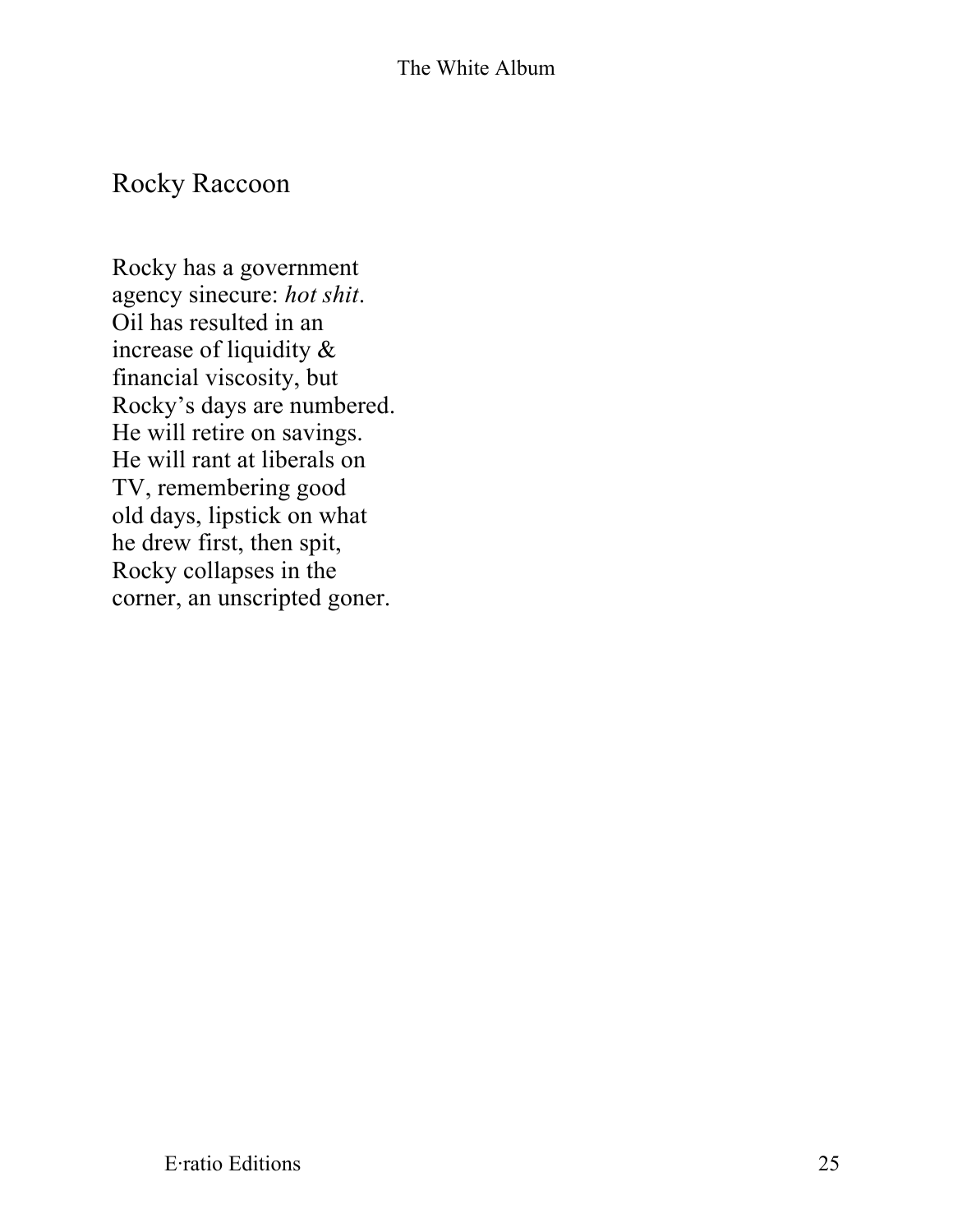#### Birthday

She can't believe this: no one's taking her out. She specifically hinted to all these guys: hey, it's my birthday this weekend, why don't we do some thing? The thing is, the mirror beams back to her exquisite, dazzling perfection: silky red hair, bright green eyes, big tits, all wrapped in a smile that says everything these guys want to hear. So, she strips for herself. She's amazed at how well the parts fit together: the tiny bit of flab on her stomach (that guys love), the way her legs move, white of them next to black panties, how each time she purses her lips she gives herself an orgasm just from how sexy she is. But the thing wrong is just that no one calls anymore, all these guys don't call. Her body (of course, no duh) doesn't exist unless there's a guy looking at it. She has candy hearts left over from Valentines Day, takes a bunch to munch as she steps over to the window, hoping some guy notices her topless form hovering over Race Street.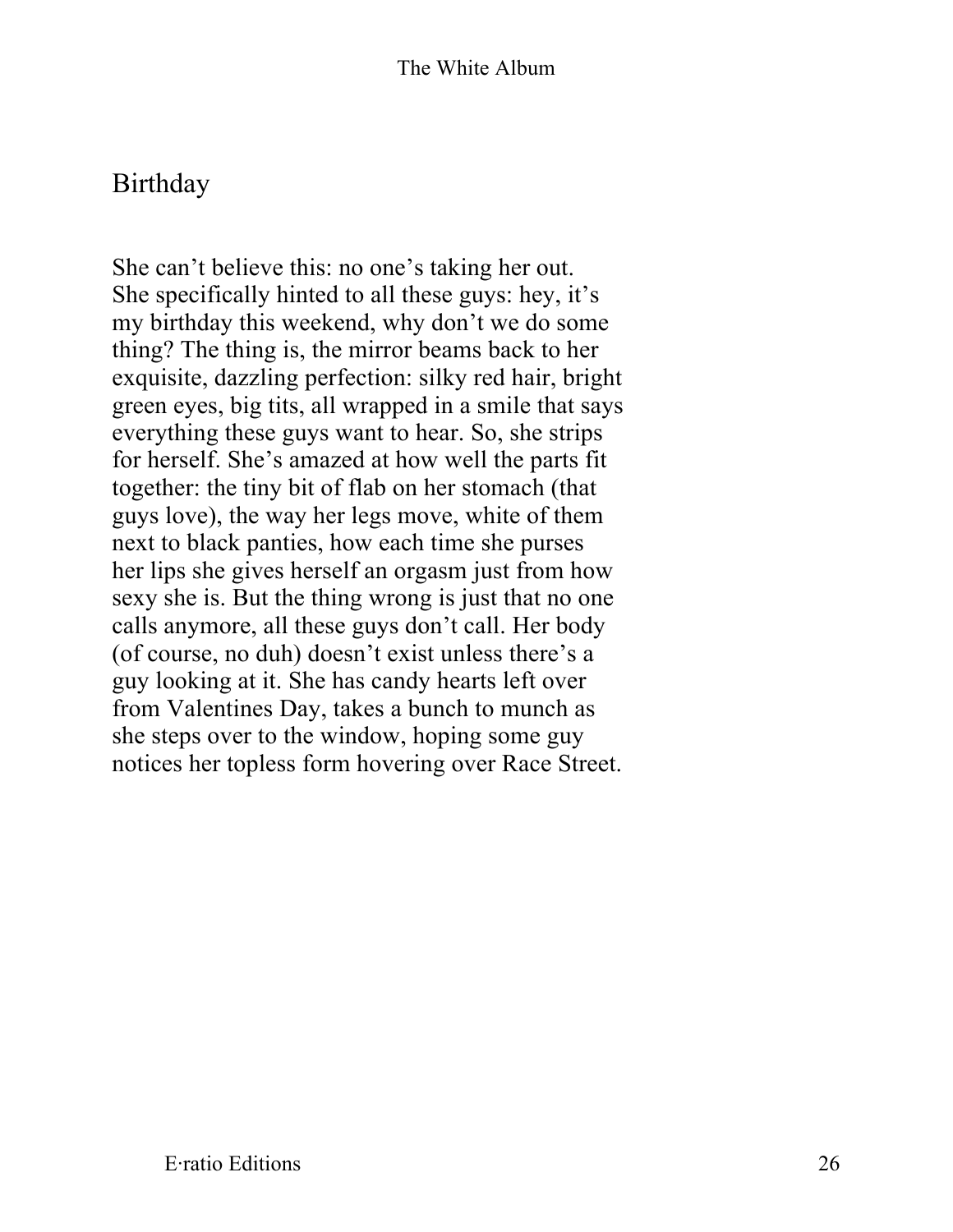#### Yer Blues

"two parts cute, one part art", that's what I said about her, I also meant to say "very nice craftsperson, very crafty but falls far short of actual art, it's like Trix, for kids", that's what I thought about her, in fact that's what I think of most of them, "my disdain is that of an artist looking at craftspeople," of course it's disdain, but what crux may come depends on me staying clean as possible, "craftspeople like basket-weavers often get caught in their own twine," especially when they try to figure out what's over their heads, it wouldn't be if one of their cute parts could turn into art, but it won't, in fact it's not cute as much as crustaceous.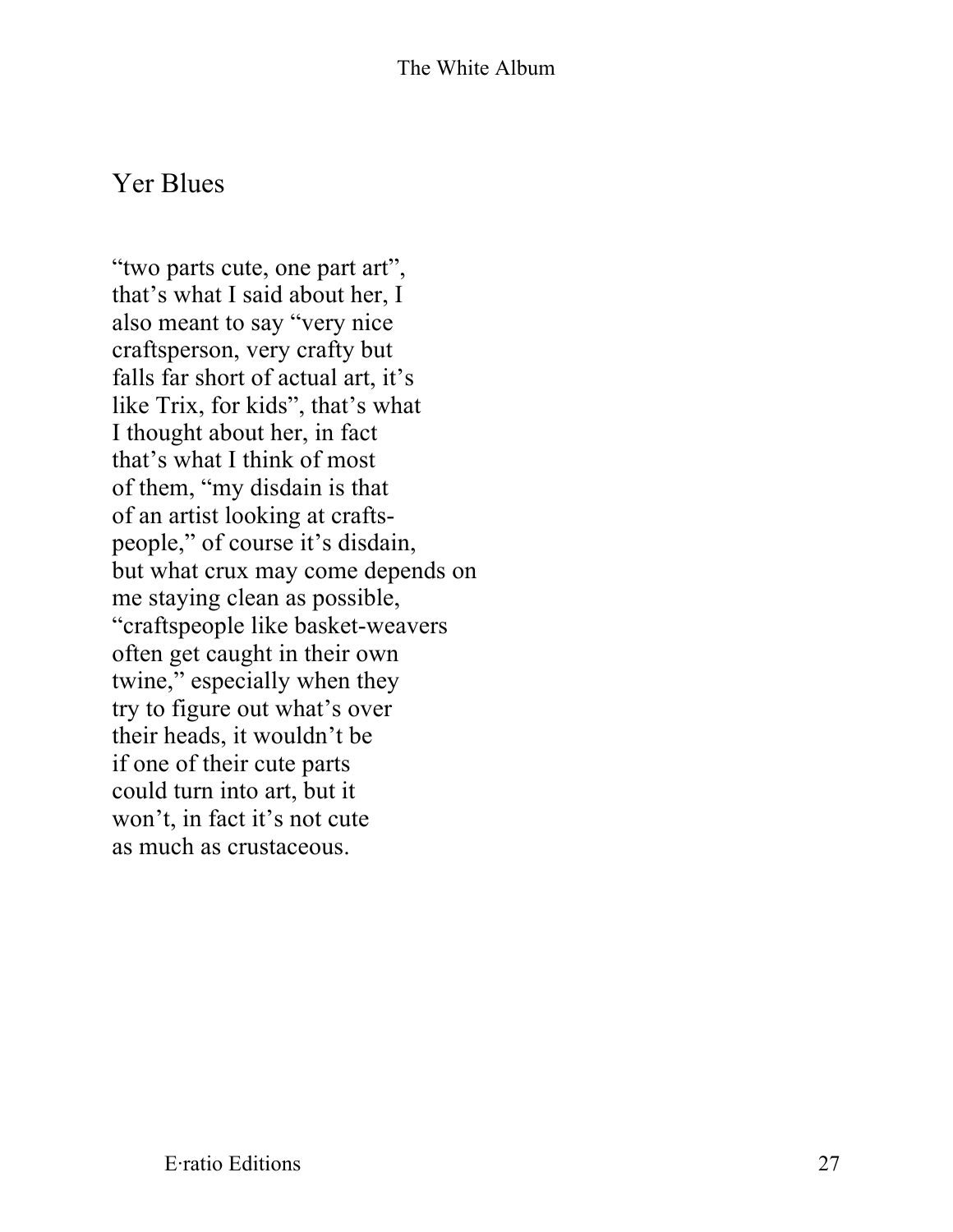#### Mother Nature's Son

Fourth story window: trains roll by, en route to 30<sup>th</sup> Street, twenty or more an hour, tops of trees beyond tracks, which are elevated to window level, this is on a hill, wrecking ball crane beyond trees, trains, parking lot in foreground, not much depends upon this, it's just another view of one kind of nature, human kind, which finds it convenient to always be moving faster than nature intended, a field of concrete, below, the street.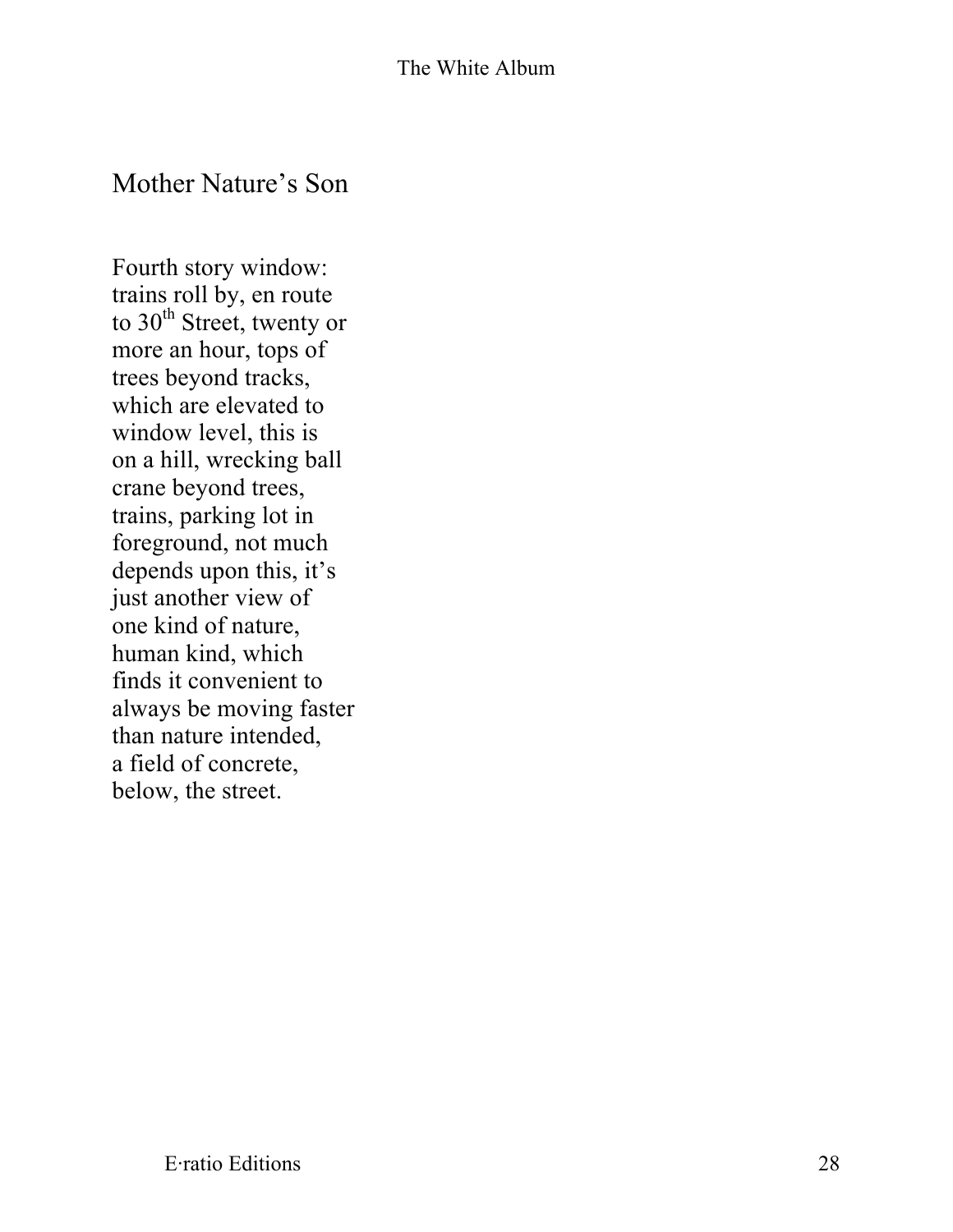# Everybody's Got Something to Hide Except Me and My Monkey

Melissa wants to hear the whole Passover story, as his hands explore the inner regions of her left thigh. She wants a guided tour of the family mansion (is shocked that he doesn't help clear the plates), and he sneaks her into the guest bedroom. When it's over, he realizes that a stain has been left on the sheets, and they're (thank G-d) not spending the night. Leave it, he says to her, I have nothing to hide from these kikes, not you, not my decisions nor anything else. Barry had stood outside the door, heard all the noises, ran away when they were finished. He wants to grow up to be like his uncle—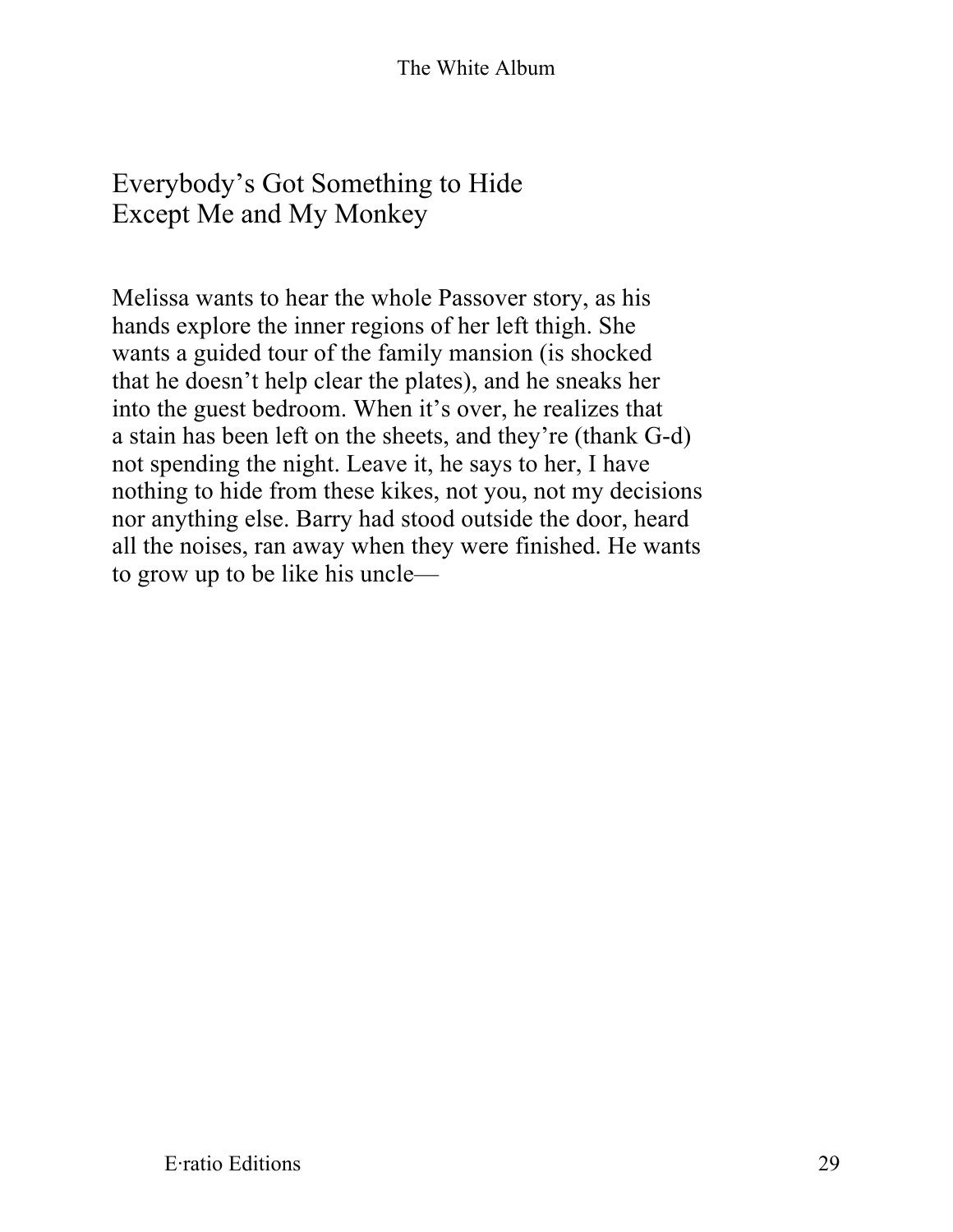# Sexy Sadie

Talk about making a fool: it's not just that you live in post-avant Camelot it's that you don't understand why anyone would chafe against the confines of your dried-up old womb it's that you're all about you but some of us will not be accessories we might even have a sense of self-worth leading us to an embrace of self-formulated & regulated poetics & of putting our dicks where we want to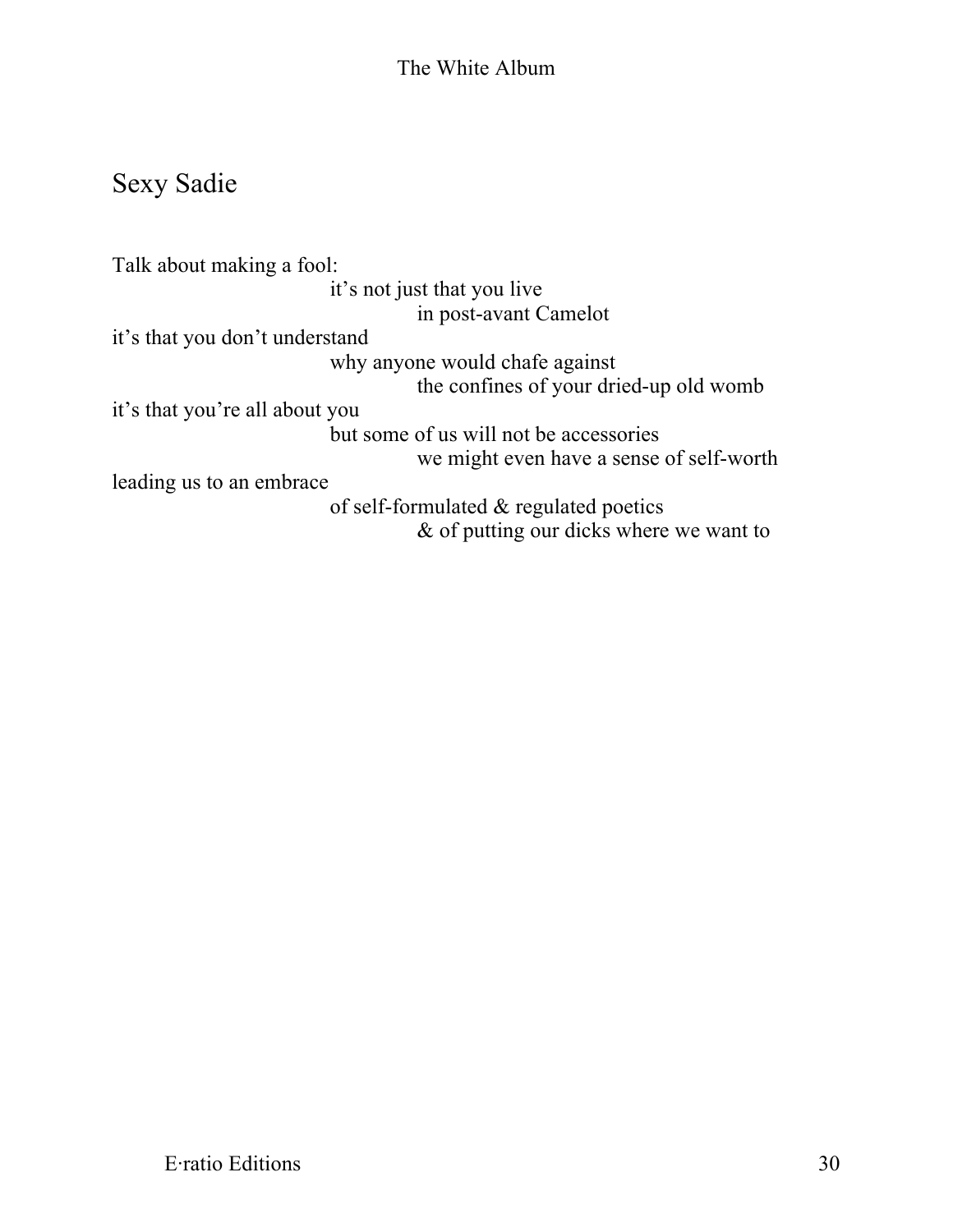#### Helter Skelter

*I'll be anything you want me to be, man. If you think I am Jesus, man, then I am Jesus, man. Inside/outside: it's the same thing, man. People call me a criminal, & I never touched nobody, man. This guy in office killed all these people & I never touched nobody, man. You all created me, & you created him too. Me & Bush: I'm God, & he's Satan, man. He should be put inside, man, in permanent solitary confinement, just like me. Then we'll see how tough he really is, man, then we'll see who's God & who's Satan. I'm happy inside, man, because bars are freedom: perfect. Throw Bush in here too, I think he's ready (laughs)*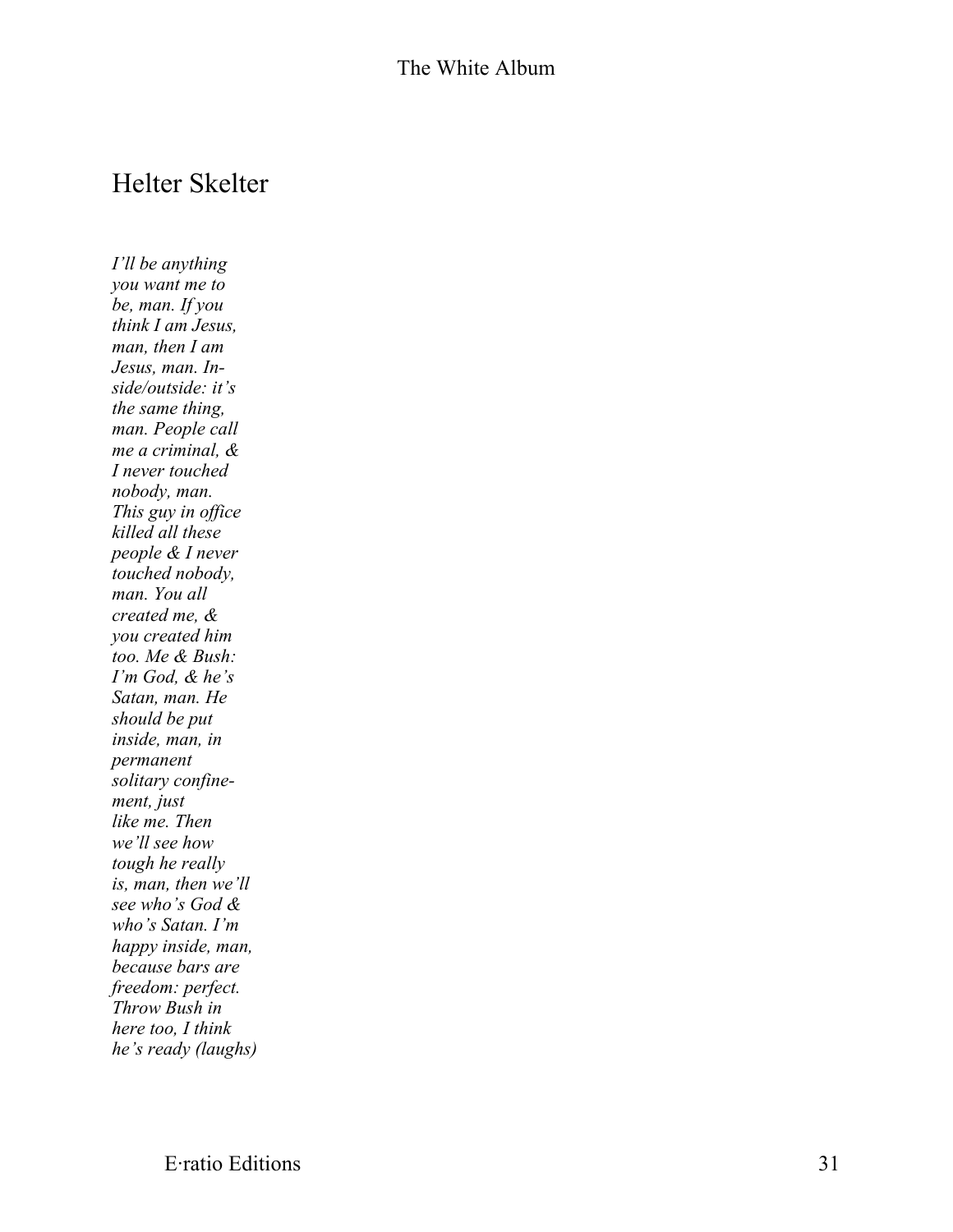### Long, Long, Long

Tonight's filly is more delicious than usual, in one of those tight-knit sweaters that balloons out appropriately around the chest, long silky black hair, the air of a woman who lives an indulgent life on every level. For once, he gets tempted to do the motel routine. They make out on the bed and she begins to strip, he freezes. He realizes that he wants something specific from this woman (who's perched on her knees, her bra and panties are black too, a perfect heathen). "Will you tell me if my cock is long or not?" She's bemused, flattens herself, elbows bent, face resting on palms. "Well, let's see." The next day, he remembers the black-haired woman's face, how certain movements did or did not match up to previous experiences, how he wasn't going to even try to rationalize this, but there seemed to be some question he asked, he can't remember

what it was. As he drives out to Palatine to show a pair of newlyweds a house not fit for dogs, he bugs himself to death, but it just won't come.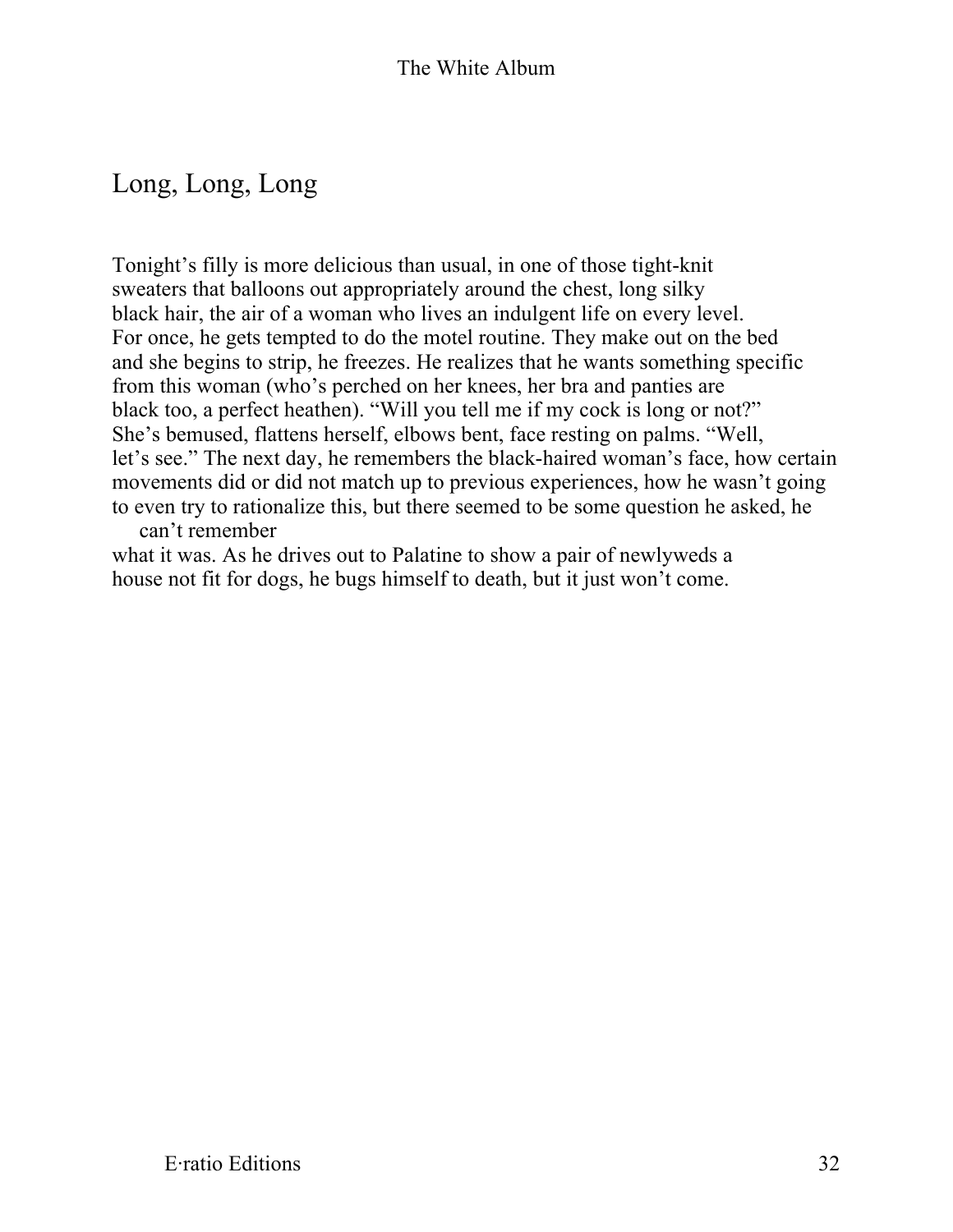# Revolution #1

A guy with a bunch of pamphlets walks into a coffee shop; lays down the pamphlets on the counter, next to cream/sugar,

leaves. They sit there a few days before an inquisitive co-ed takes one. She sees what it's about, puts it into her knapsack. That

night, she's watching TV, takes it out to show it to her roommate. They look at it together, decide to give it to their friend the activist.

The activist takes the pamphlet, gives it to her roommate, who needs to be educated. It is this roommate who decides to fight

hegemony, needing extracurricular activities to bulk up her CV. She goes to the offices with a militant mien, bent to impress.

They put her on the street, giving out pamphlets. She walks into a coffee shop, puts down the pamphlets next to cream/sugar.

As she leaves, she gets the sneaking suspicion this has happened before. She decides to get a coffee and sit and rest for a bit.

Nobody takes the pamphlets. She shrugs and thinks, nonetheless, this is an easy job; I wonder if they'll let me do this over the summer?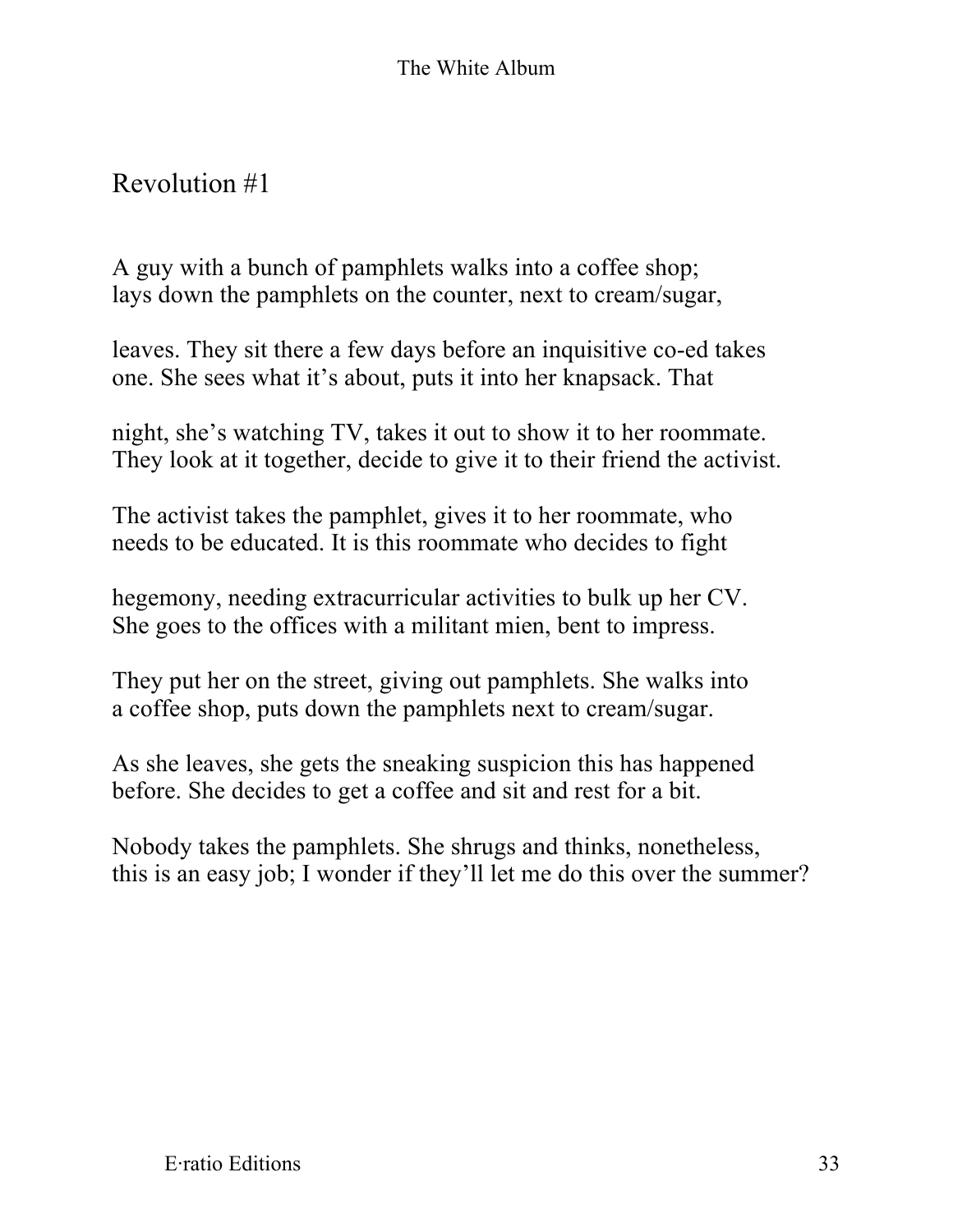### Honey Pie

He sends himself out to her, as she rolls one of her endless spliffs in West Philly, "wake and bake" become a way of life, looking at red and blue and green TV images, thinking how she could play the part of a red image because her heart beats so loudly for a certain junior professor who has achieved a certain kind of success as a certain kind of artist, and so the two spirits meet above the glistening sky-line of Philadelphia, mix into a formula, she also vaguely feels his stomach and his chest and they become one red image, which is then pasted onto their red interiors to add one more notch to things that should happen. The city is cripplingly imperious but neither notices. They call each other pet names; neither notices that the process is, or seems to be, subliminal, so that in class at noon, they give each other streamers eyes but not too much happens besides, except that a heedless streak is born in him that so wants her hair in loops around him that stars rather than earth dictates what he does. What he does and doesn't do is her, and it's always in the mornings before dawn, until the night comes.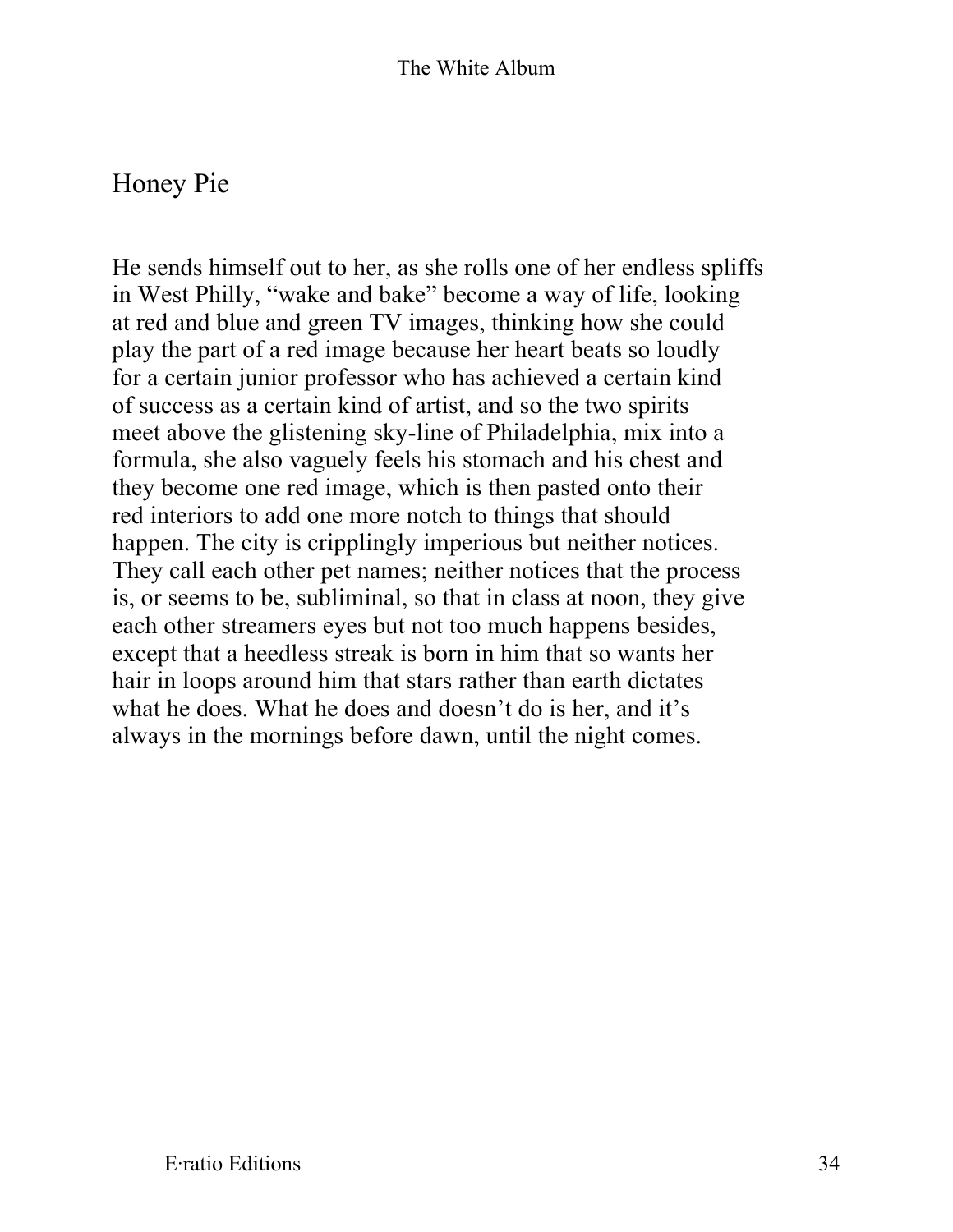### Savoy Truffle

Off to Feinstein & Fervid a bagel with cream cheese, washed down with coffee, orange juice, even a little whiskey for tough days when I'd just as soon stay in bed watching X-Files, eating flank steak, even fucking, but at least there's lunch to look forward to, corned beef club with cole slaw on the side, pickle, chips, talk to my chums about X-Files, hey how about those Phillies, here have another root beer, maybe filet mignon tonight as a special treat for being made a partner at Feinstein & Fervid, oh how turbid, that's two more hours work a day, two more hours til cow-meat, TV, sex, those really valued things that make life worth it for us at Feinstein & Fervid, who are you calling stupid?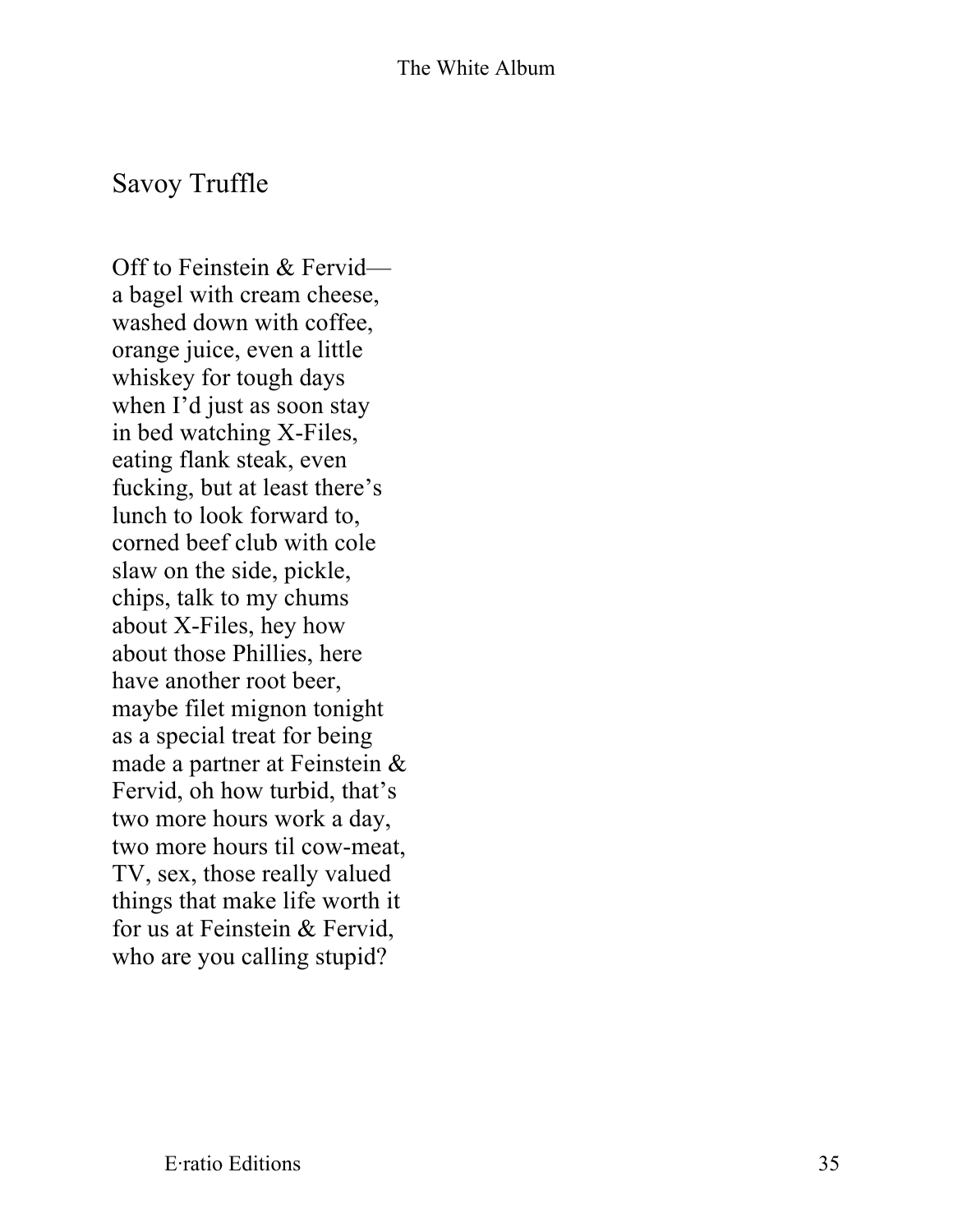# Cry Baby Cry

Twelve o'clock a meeting round the table for a séance in the dark— it's a small black-curtained room on the second-floor of a row-home in Logan Square. No carpet softens the floor for those who sit. General shudders quicken. Ouija Board answers "No" to everything except *Are you here*? This spirit is a negative creep. Its ambience is perpetuated by a piercing blue hypnotic light that passes from person to person like a bong. It spells out a song: *I'd love to turn you on.*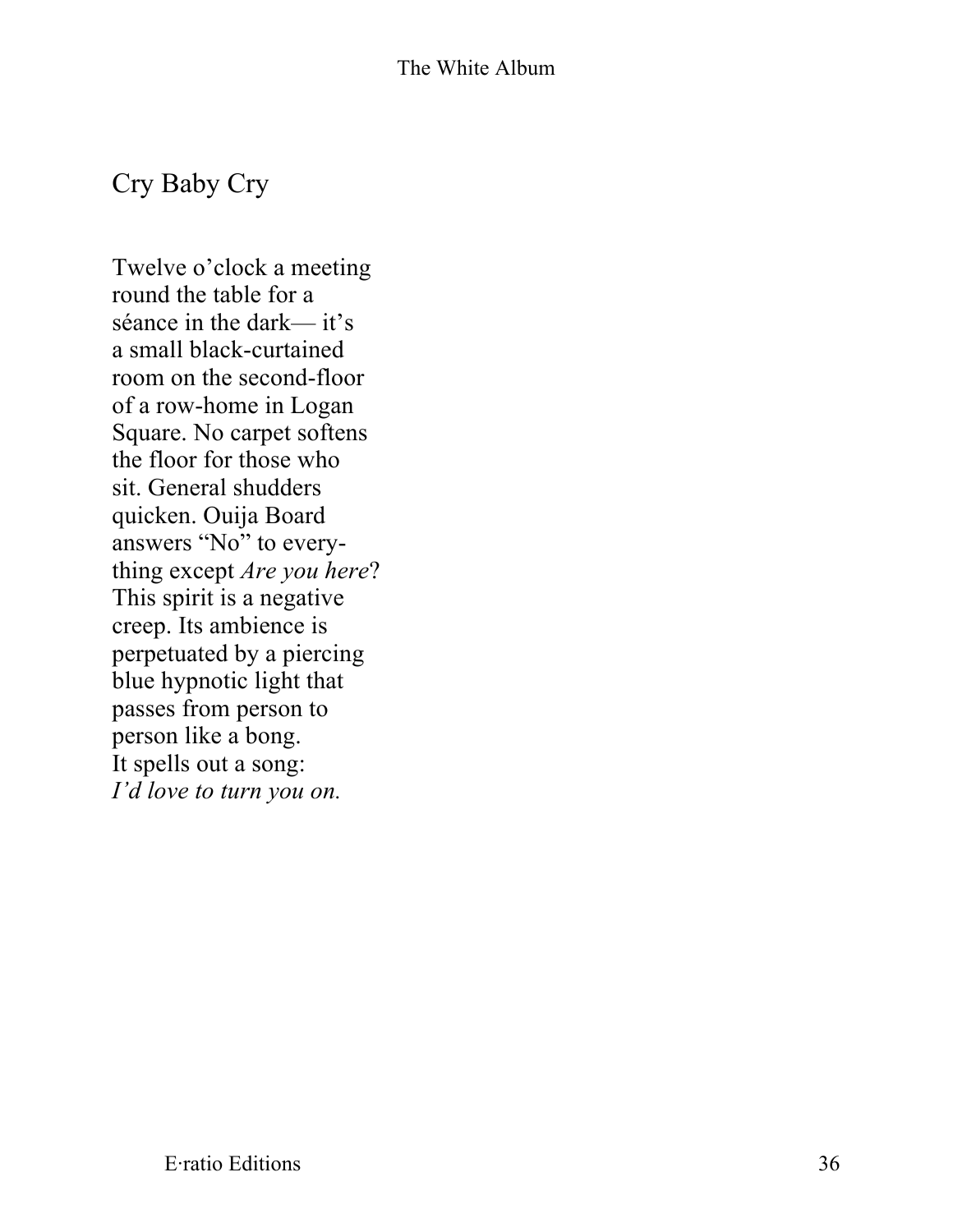# Revolution #9

At the Satellite coffeehouse Chomsky-ites have tattoos of Eastern symbols (I-Ching, yin-yang, Buddha) all over their arms the screen-saver for the computer is ImpeachBush.com while they sit huddled over pamphlets printed on cheap paper put together at Kinko's about how to make bombs overthrow the gov't grow hemp smoke hemp know hemp be hemp or the way to join a food co-op that has exotic berries with anti-oxidants & which has been going in West Philly since 1969 but these kids were raised on indie punk and their bands only know a few chords but everything about suffering and it comes out in songs like glass shards no one has Health Insurance many have bikes get in accidents get addicted to pills but no one much cares Health Insurance is for yuppies what is wanted is a community anti-everything material goods are derided in favor of principles but there is no public outlet to bring them to the attention of the masses who are disdained anyway for not having tattoos playing in punk bands reading Chomsky shopping at Mariposa knowing what scum directs the media what polished, rehearsed scum polished, rehearsed, privileged by luck and education to brainwash us with imbecile illusions of happiness but these kids ain't happy either they want something else what they can't admit to wanting a real voice, real status real position real influence real opportunity  $&$  it's not going to happen here at the Satellite so they sip brackish drinks unsweetened by sugar give out their pamphlets promote their bands find themselves at thirty borderline derelict addicted to Percosets that they get through covert means which are unreliable some have canes as if this were an old age home which it is as Shelley was aged by radicalism unchecked by moderation emotional, psychological, or otherwise so that it's the world against them and they ape contentment with this scenario that sears its lines onto their foreheads oh the irony that Penn is just a few blocks away where Chomsky went, and me where real influence is possible owing to prestige and money but don't call West Philly "University City" here you'll get spit on because it's seen as a marketing ploy to destroy the Satellite because it's seen as a marketing ploy its espirit de corps atmosphere of huddled hairiness tattooed twists wanton sex perverse reliance on self-medication & impending age which reduces sangfroid to bitterness just like black coffee  $\&$  black coffee is what the Satellite does best Edith Piaf could sing a chanson just for the Satellite only in triple time like a punk song everyone would bow their heads, knowing truth knowing failure knowing salvaging a life from radicalism is a scary venture not for sissies or those who want Health Insurance to keep them alive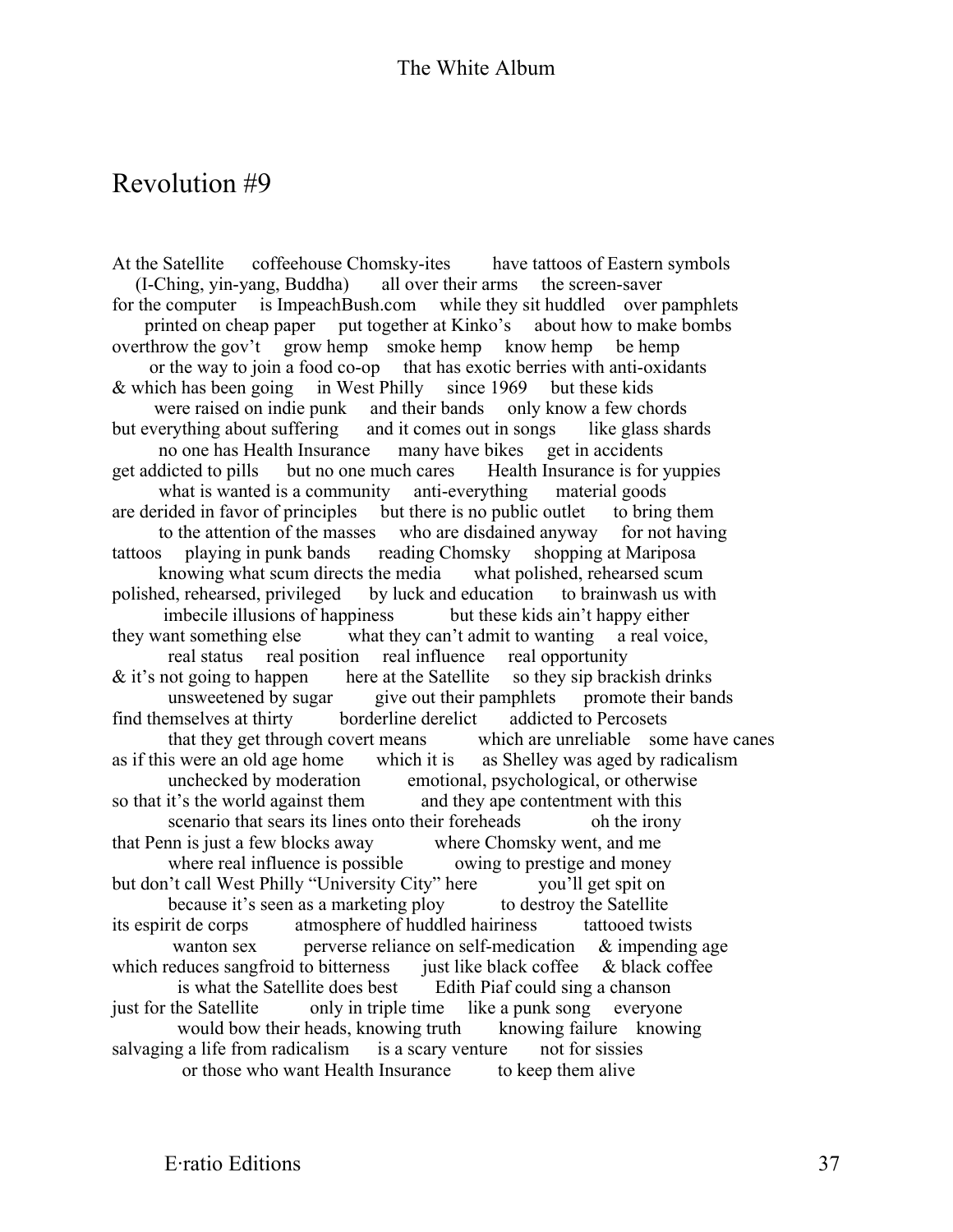# Good Night

Trevor O'Doyle was buried yesterday, he's really gone. He'd never smoke a bowl again, or get wasted, or pissed at his woman for hooking up with Dave. I stared into the abyss. *There was nothing there*. Nothing said hello to me: *I cried like a stoned baby.*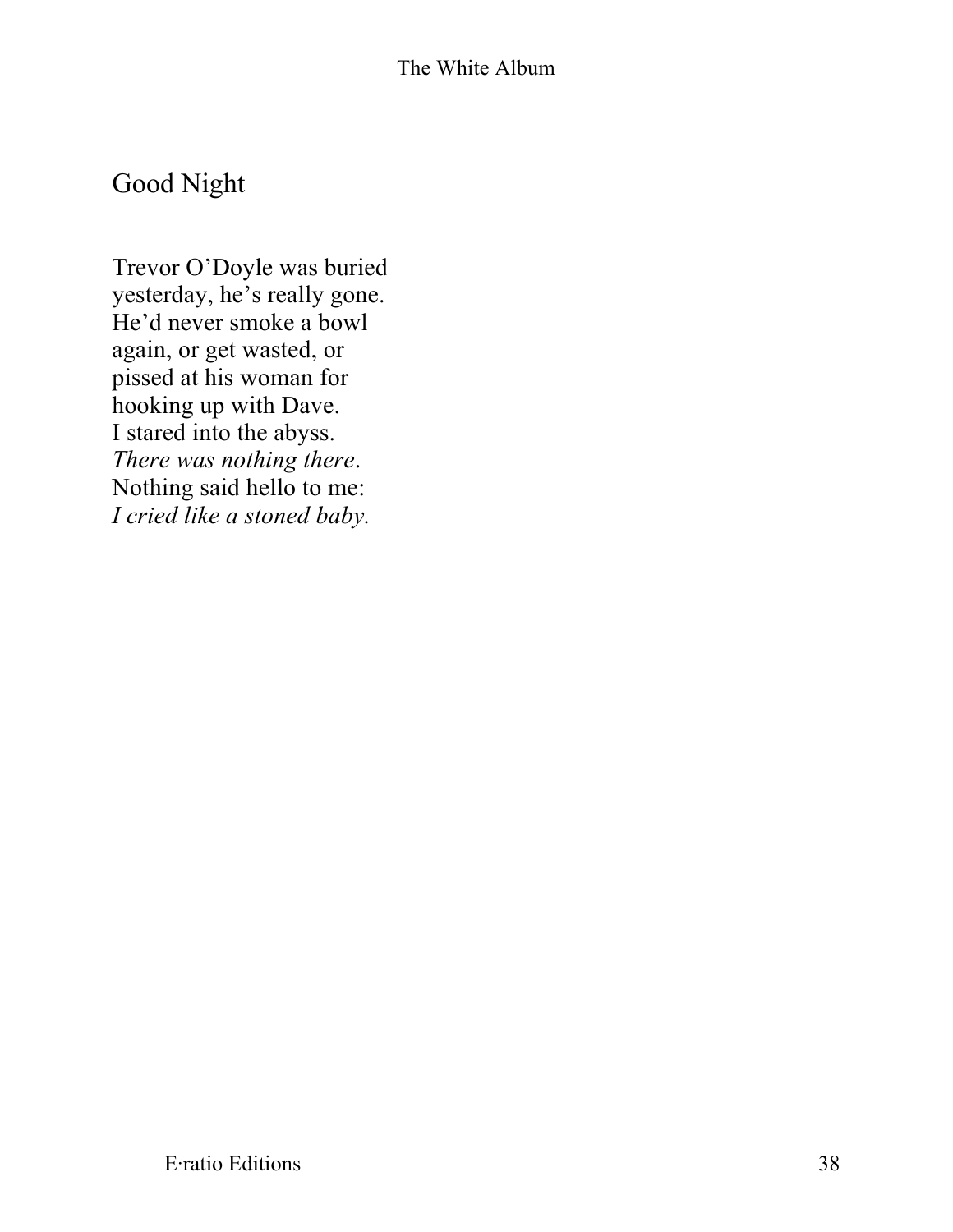The White Album

**Adam Fieled** is a poet based in Philadelphia. His books and e-books include *Posit* (Dusie Press, 2007), *Opera Bufa* (Otoliths, 2007), *Beams* (Blazevox, 2007), *When You Bit...* (Otoliths, 2008), *Chimes* (Blazevox, 2009), *Apparition Poems* (Blazevox, 2010), *Disturb the Universe: The Collected Essays of Adam Fieled* (Argotist E-Books, 2010), *Equations* (Blue & Yellow Dog Press, 2011, 2nd ed. 2018), *Mother Earth* (Argotist E-Books, 2011), *Cheltenham* (Blazevox, 2012) and *The Posit Trilogy* (Argotist E-Books, 2017, includes 2nd ed. of *Posit*). A magna cum laude graduate of the University of Pennsylvania, he also holds an MFA from New England College, and an MA from Temple University.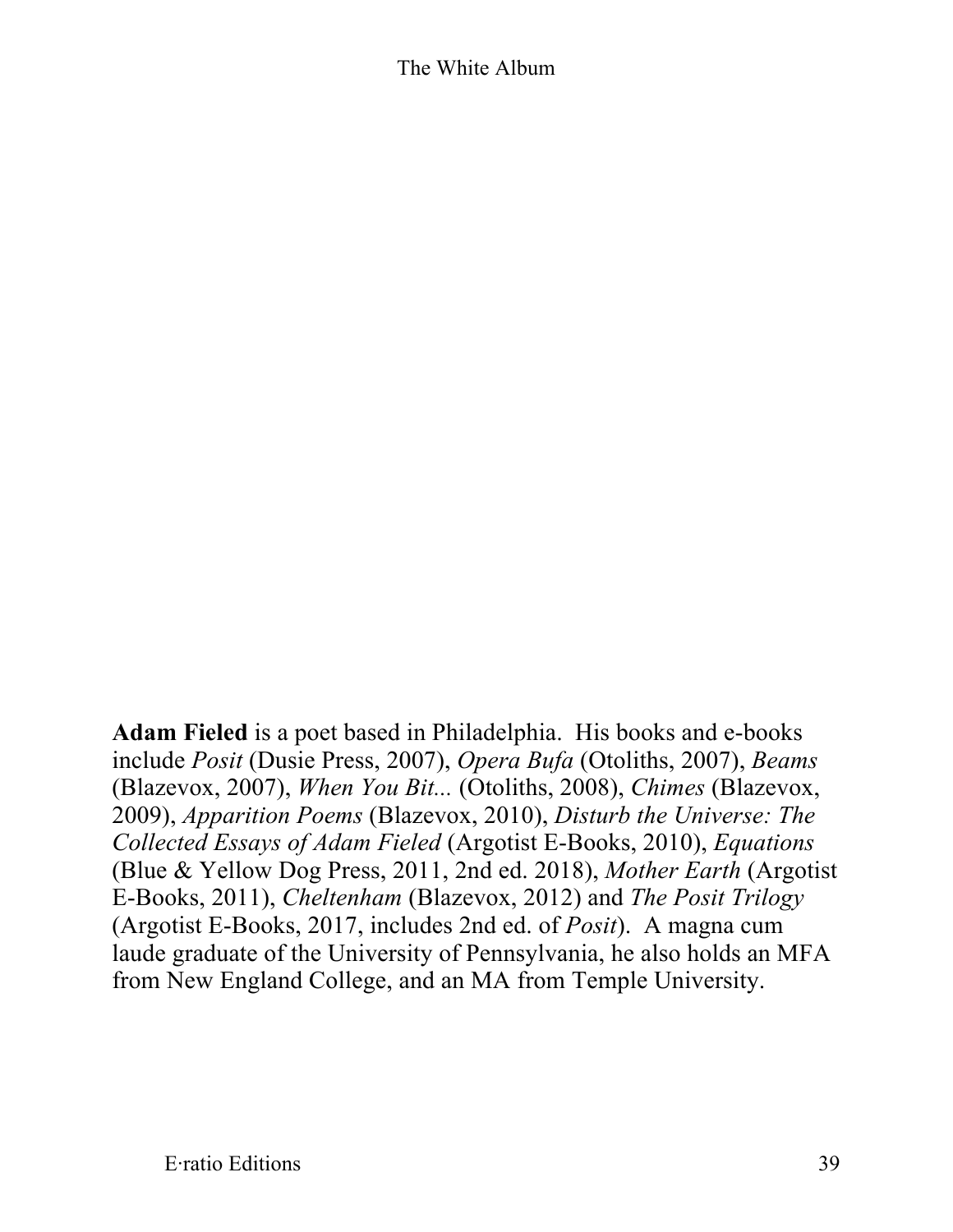The White Album

*taxis de pasa logos*

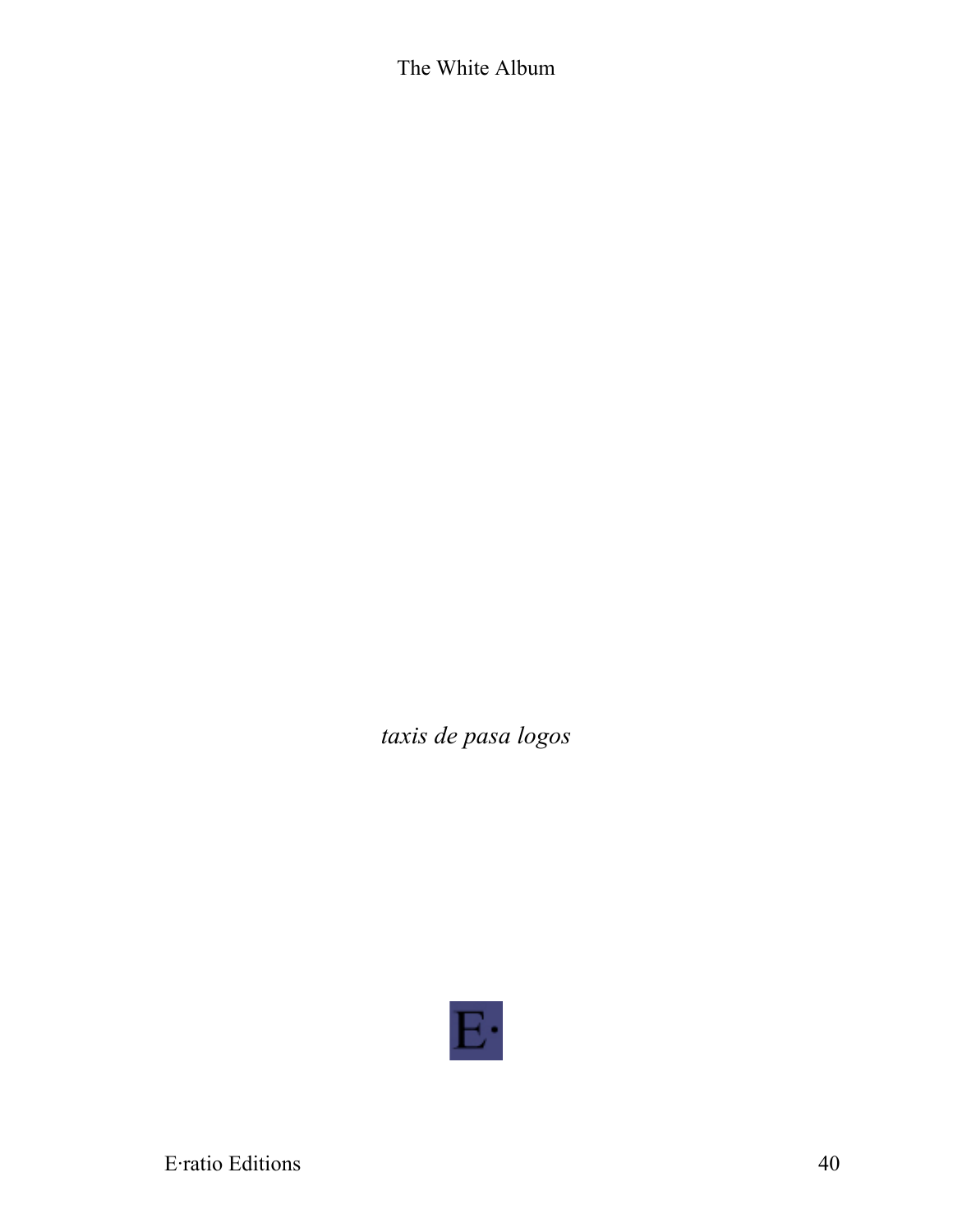

# **The White Album Adam Fieled**

 ungovernable press 2009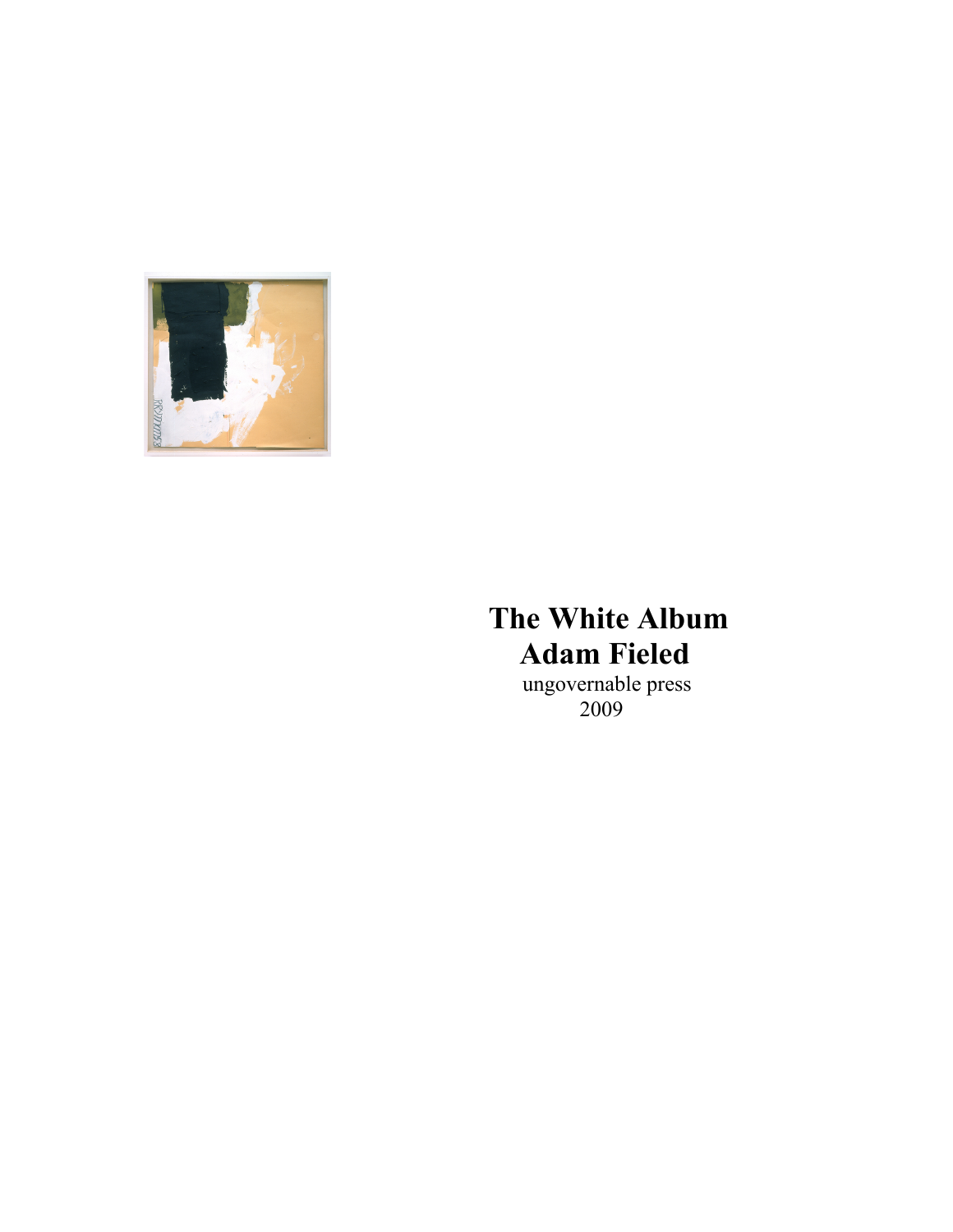#### **cover image**

painting by Robert Ryman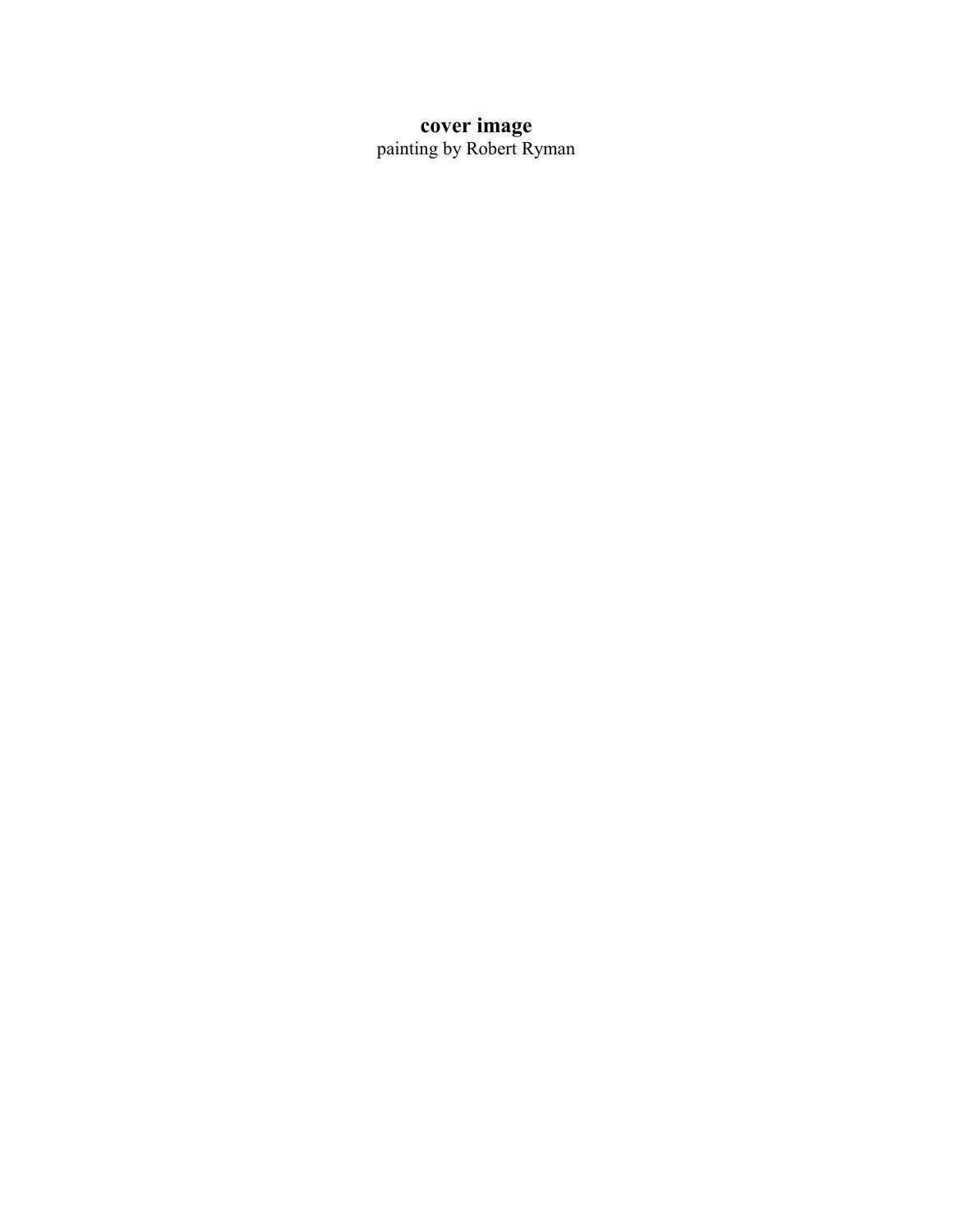### **Publication Credits**

As-Is: "I'm So Tired"

Grain: "Dear Prudence," "Back in the USSR"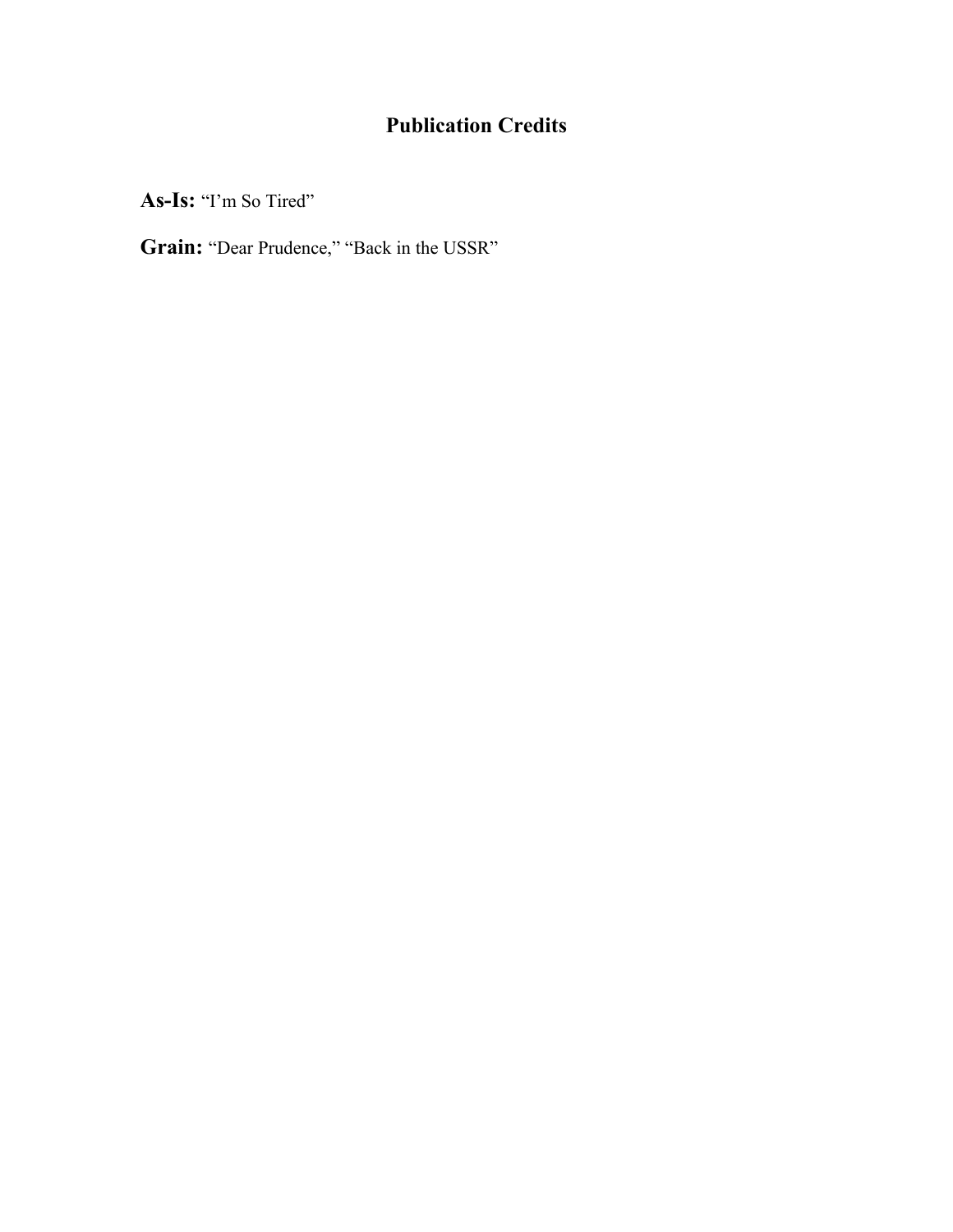### **Back in the U.S.S.R.**

They talk in hushed tones: can't say a damned thing. Town walls, built of cloaks, daggers, rabbits ski-jumping magician's hats. Here, we've had endless ineptness, but at least we can say whatever the fuck we want. Porn is no more than a mouseclick away, Comedy Central has the best news, Britney's publicly displayed twat has gone in for heavy, fruitful usage, we're maxed out on credit card bliss. Complaints are like air: legal, safe, unlimited.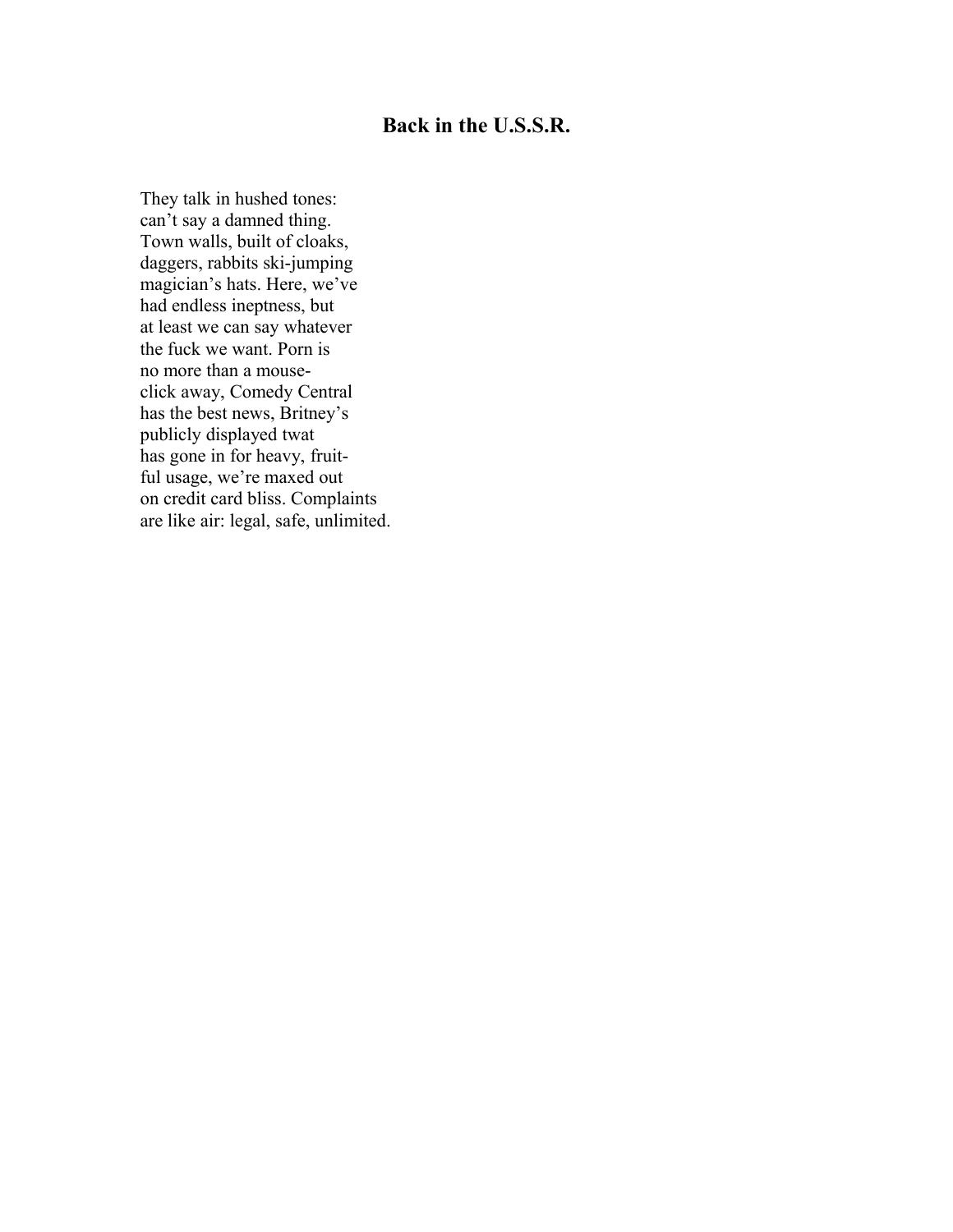#### **Dear Prudence**

I'll make this an exhortation: sit yourself, Buddha-like, into a trance: you are a child again, traipsing Wisconsin woods. There is light, sun, spring. You are near a lake, you hear the name "Niedecker," what it means. You see words in stones, phrases in trees, metaphors beckoning from sand-slopes. It is your duty to know names and translate what you see in woods, trees, lakes. It is what you've been sent to Earth to do. You have done it, will continue to do it, it is all-in-all, is all you are. Aqua lake-foam comes to your mind's surface, your mind is your body, it is there to be embodied, it is ripe and good. You are glad.

Ditch those fucking beer cans.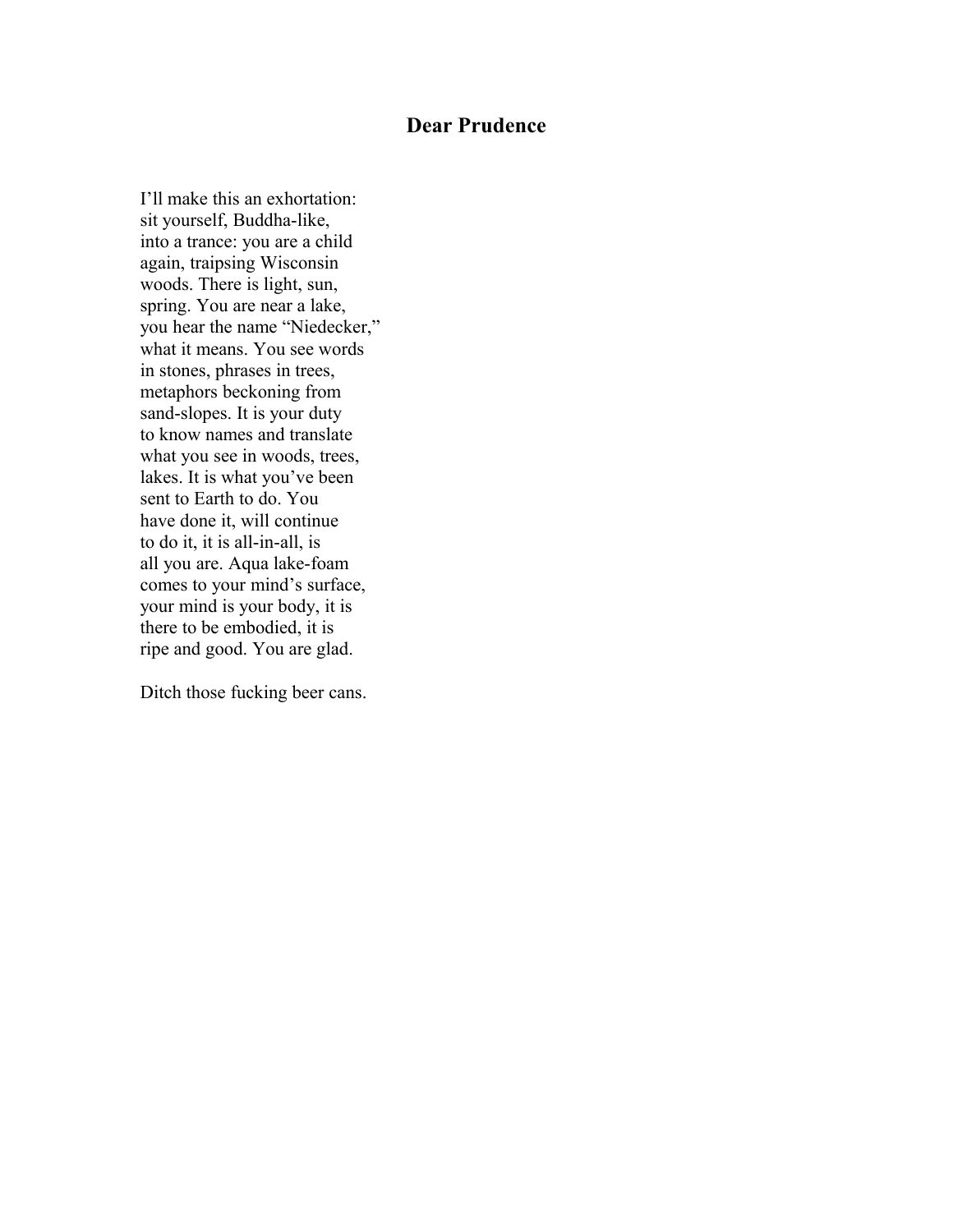### **Glass Onion**

Put in an Opera, or a Beam, into my Revolver is every ounce of Jewish guilt, in what fucks should've been, what drugs should've cured, what art couldn't win, what time I was bored, and shot out when I feel my finger on your trigger ("you," myself, strangers) so that I am relieved to find myself outside myself once again, like an astral entity that has plumbed Bermuda's Triangle weeks at a time. It comes up guns, roses, bent-back tulips, dove-tails, duck-tails, fucks.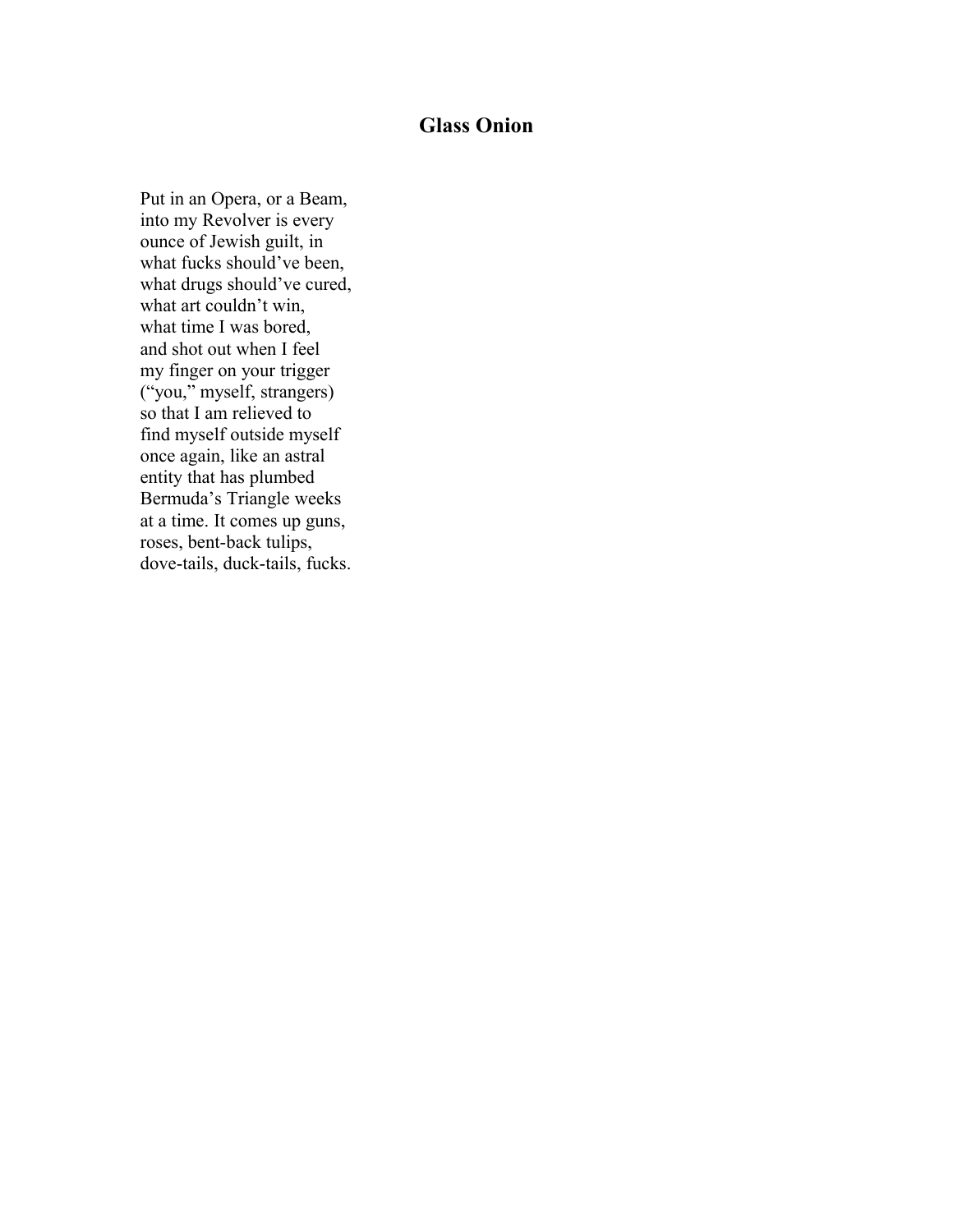#### **Ob-La-Di, Ob-La-Da**

Molly strips at The Office in Center City Philly: highschool dropout, smokes pot at the drop of a hat, has a kid in second grade, gained a lot of weight from downing lager during down-time. She told me her story because Desmond beats the hell out of her, she's ditching him needs a better gig. Health insurance does not exist for her or her kid, she lives in fear of Italian Market ruffians beating down little Bradley.

I brought her back to my pad, fucked her, told her I would gladly be a father to Bradley if I had the time, or the money, but I don't. Life goes on.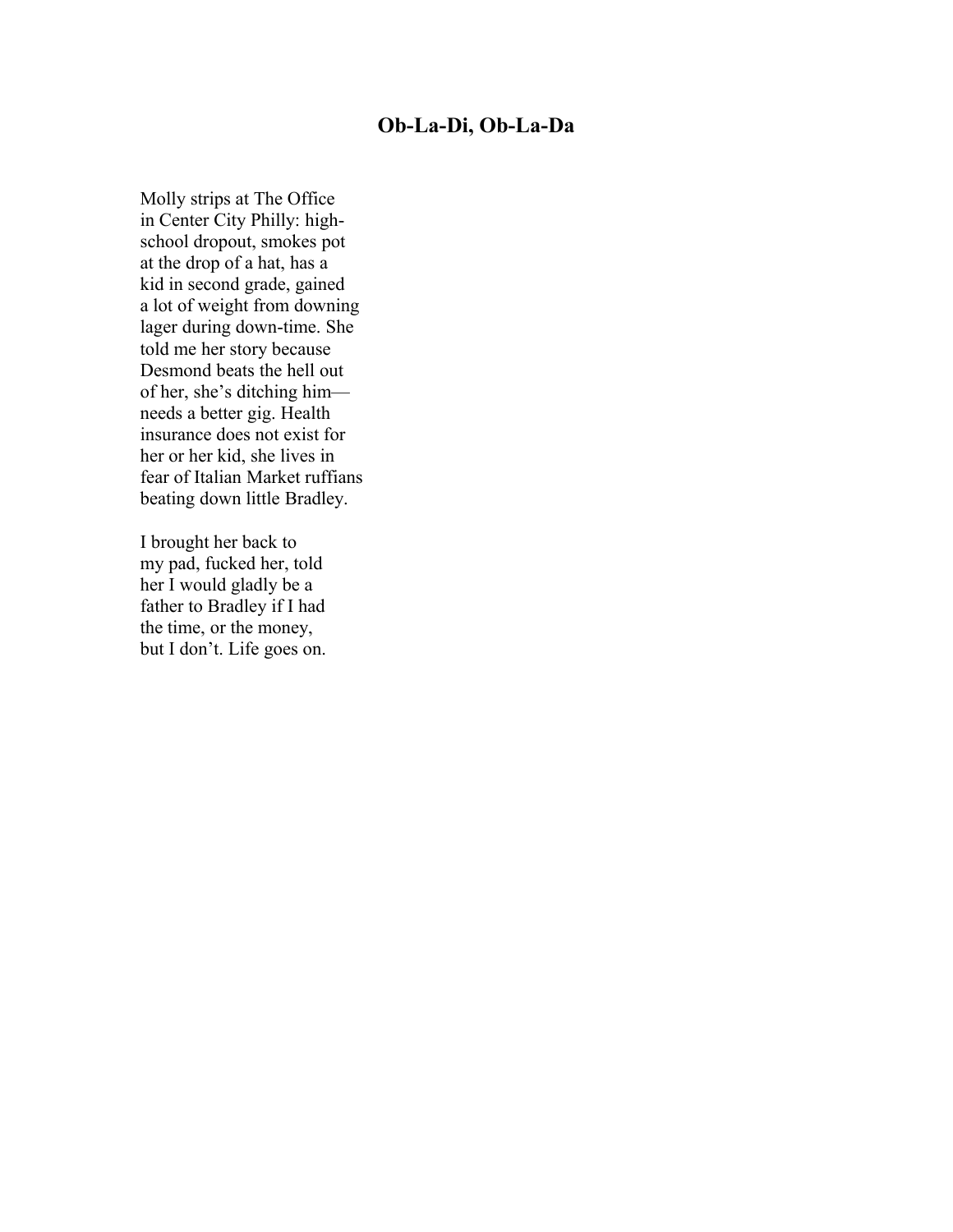# **Wild Honey Pie**

Yellow sun-dressed, Gucci glasses: *oy vey ist mir*, what a *shiksa* for a humble poet. I'm out of fashion, then? I don't get the privilege of taking off designer threads anymore? You've found a bloke with cash, a bigger putz, or just more creditcarded liberality? I'll make a bloody volta of cynicism, wine, masturbation: we've learned to fuck from Internet porn, our generation.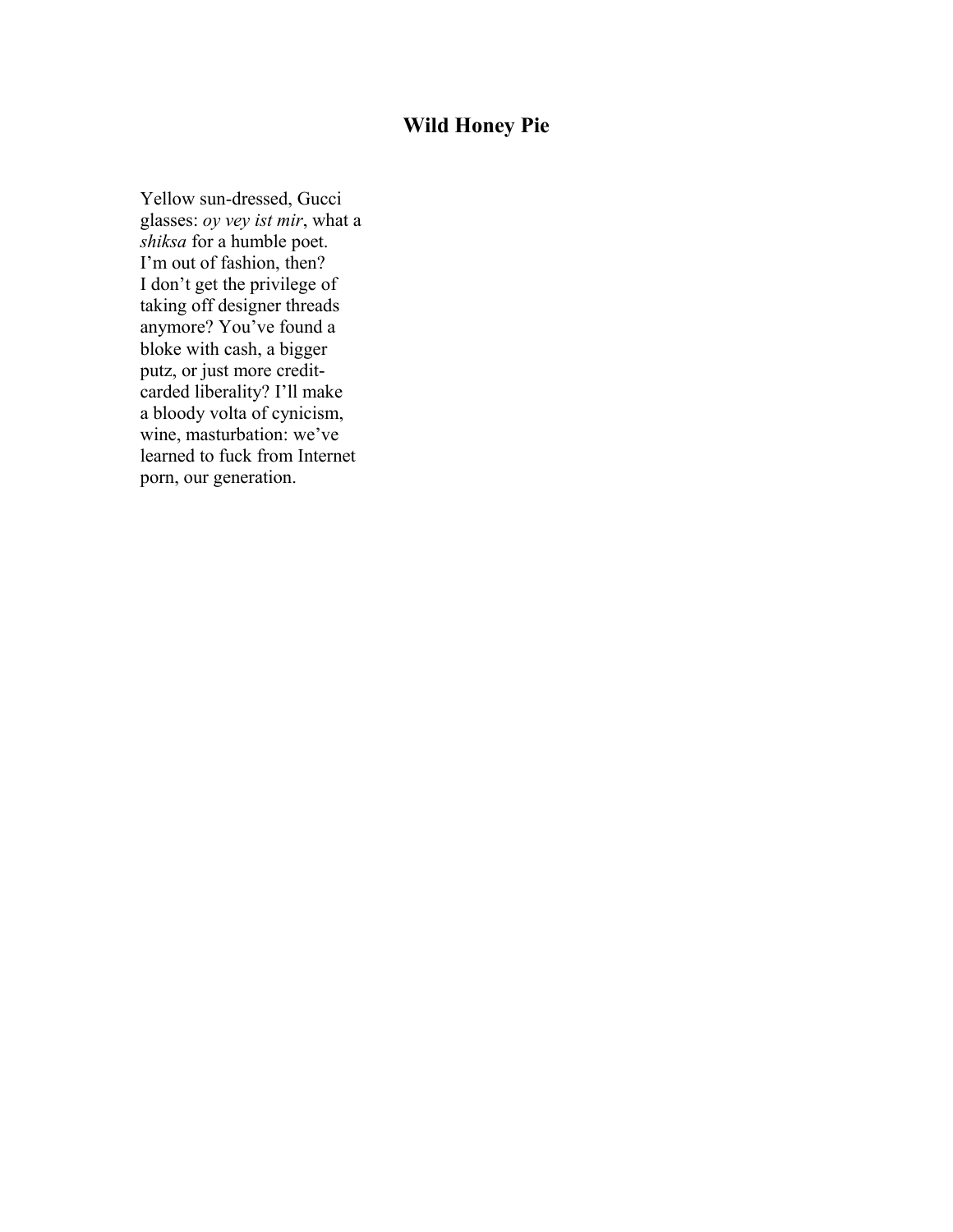### **The Continuing Story of Bungalow Bill**

Barthelme's Bill (a dwarf, in *Snow White*) refuses to touch anyone: touch is corruption to him. I have this crazy urge to confess to him my life story. Bill must live in a bungalow the farther you go from soil, the more you suffer from being untouched. I've just moved into a fourth-floor apartment. I'm dwarfed by my raunchy history— what I need is Snow White, doing bathroom lines, forcing a four-hour fuck-fest.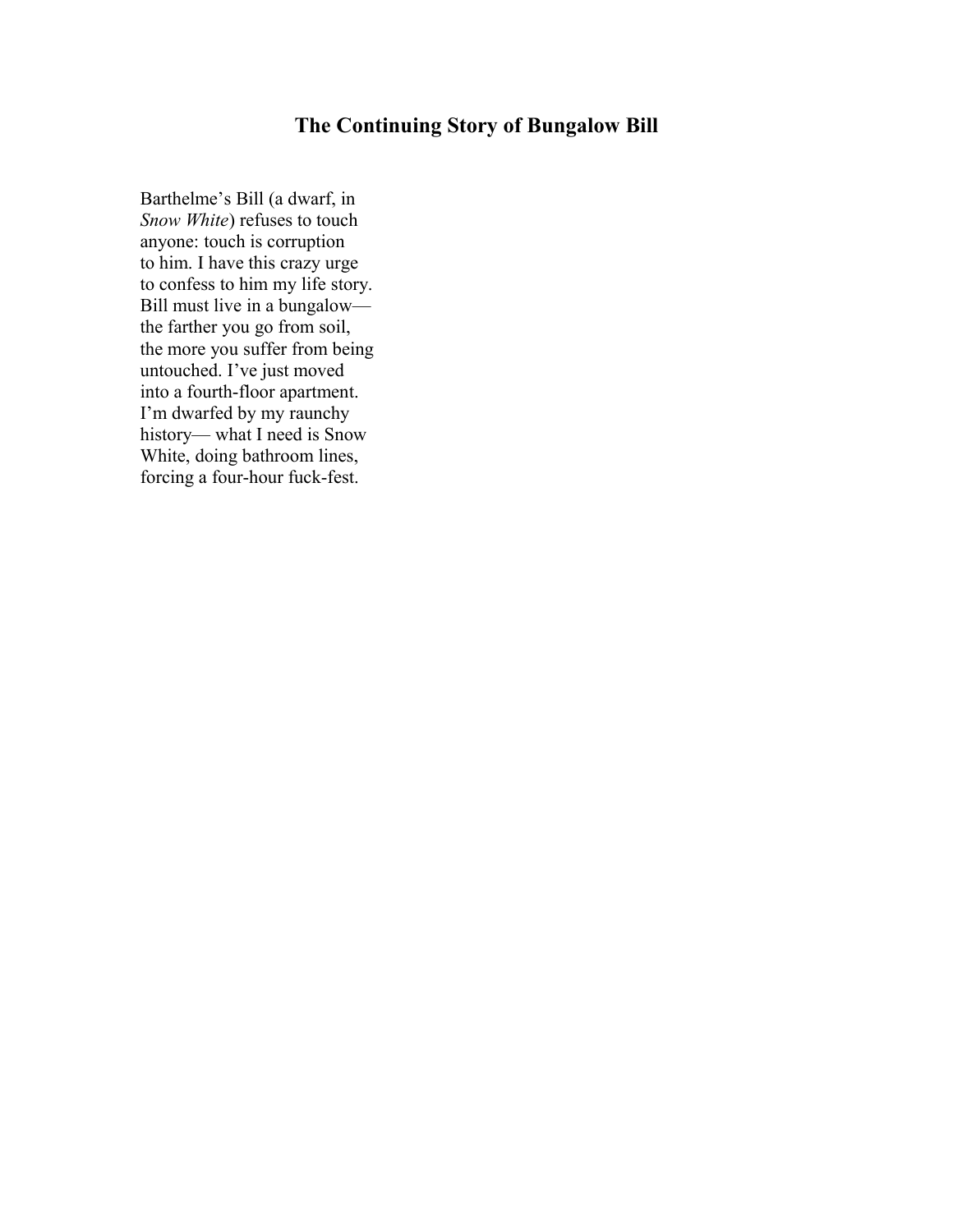# **While My Guitar Gently Weeps**

For five hundred years, they've said the same thing: *these are the end times, this is the flood, the end of things, apocalypse.*  Funny how the people talking (including me) never seem to be the ones in the street giving food to the home less. In fact, much of this speech occurs at meals, over grunts of animal satisfaction. You must be well fed to pontificate: I, like many others, (hungry when full) wonder what to do, while my guitar gently weeps, & my life sleeps.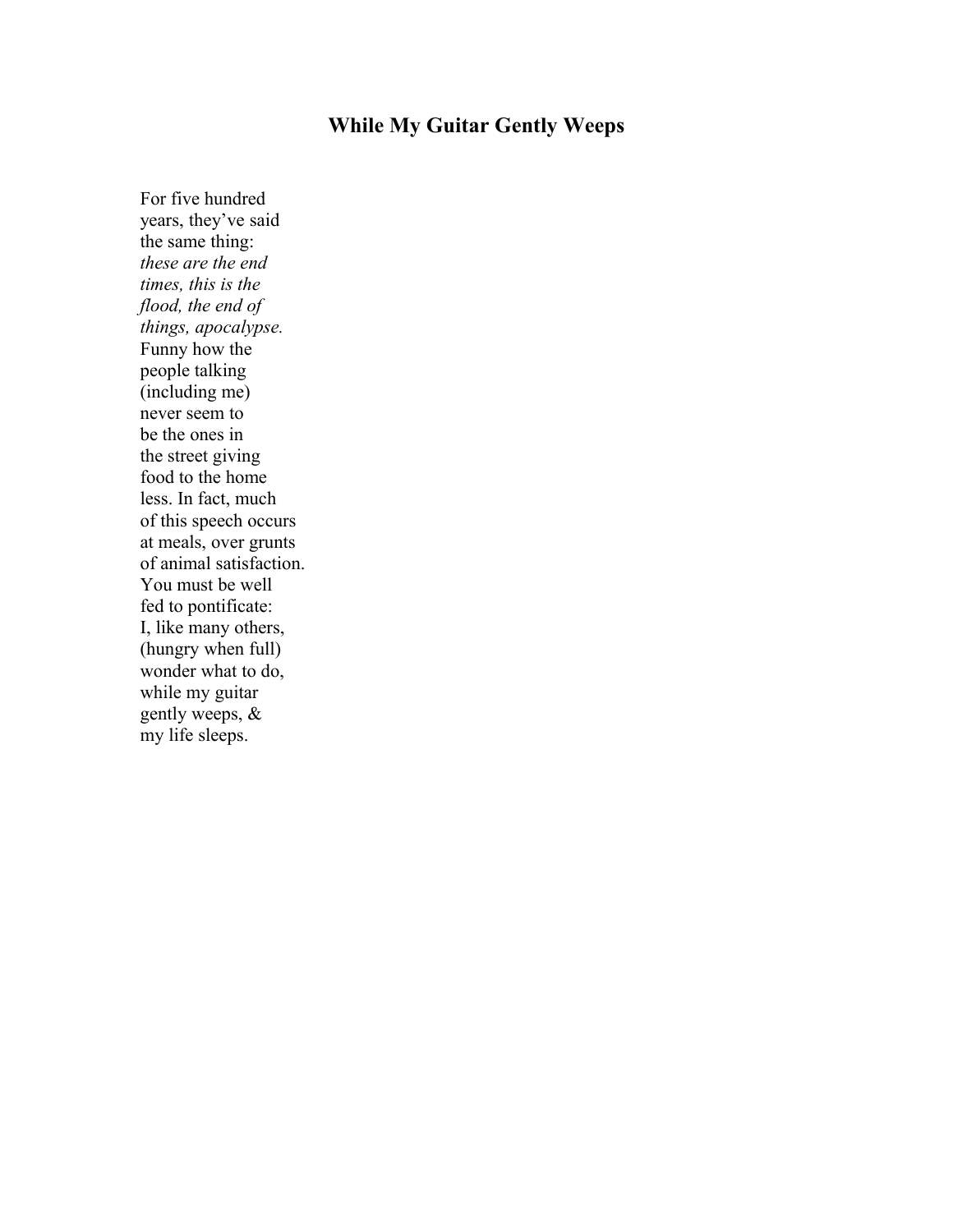### **Happiness is a Warm Gun**

A Medusa-mad gaze pierces through this laptop's screen, group e-mails on MySpace, a digital banshee getting friend requests from vampire blokes "piercing the depths of life"—

> He downloads each profile picture, keeps a file by his bed, they all give head in his dreams, he creams on these pictures until they're wrinkled like prunes, then prints them out again, continues to wank—

I need an X-Tube fix, people fucking on camera to fulfill American fantasies of fame and numbers of folks watching them fuck or even just suck each other off, I need to see people fuck—

*Mother Superior jump the gun Mother Superior jump the gun Mother Superior jump the gun Mother Superior jump the gun*

We know how to fuck from what's on the Web yet we're awkward in bed she tried to give me head, blood, bloody, bleeding, bled—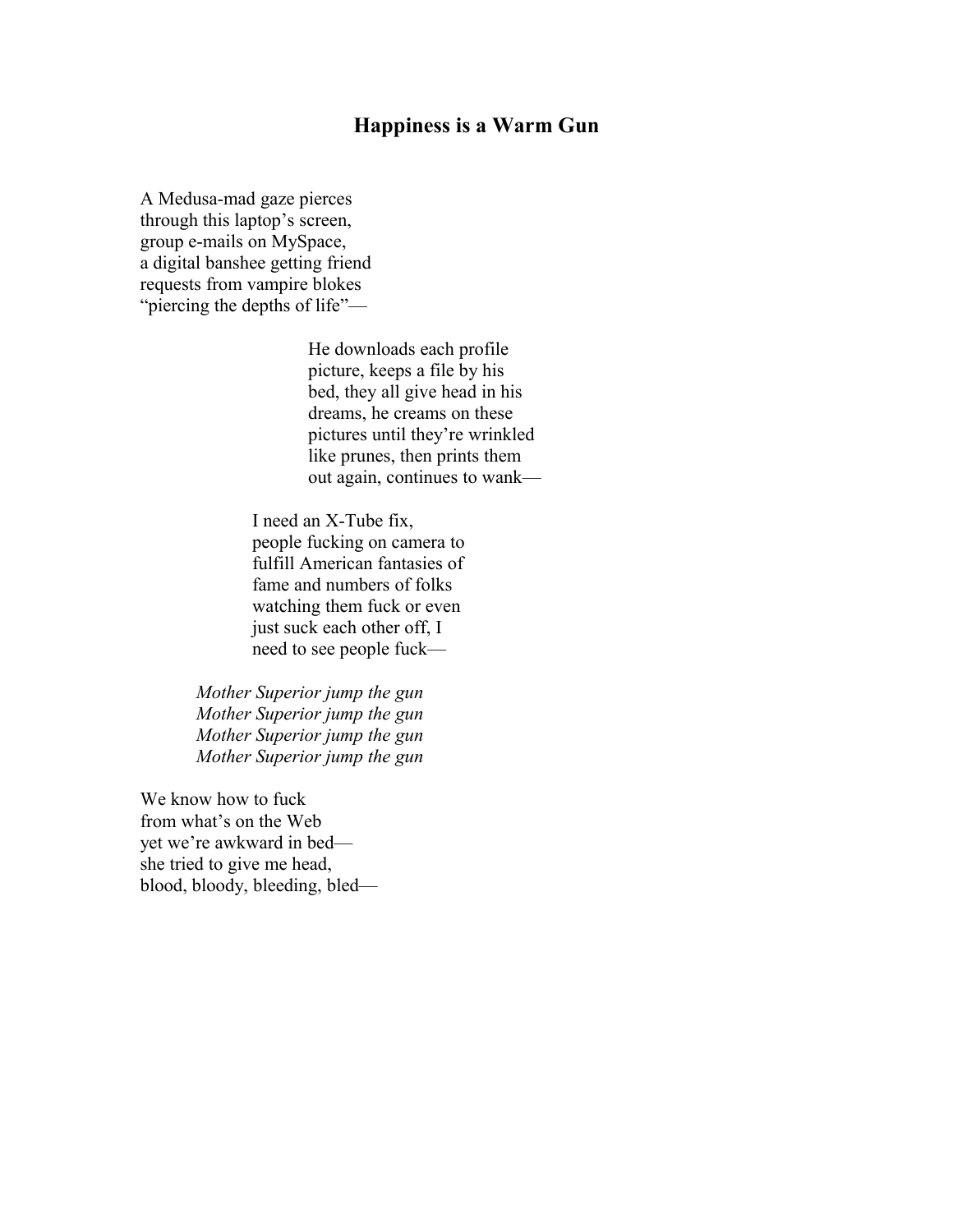#### **Martha My Dear**

If one speaks of American Roulette, how can you not come up? Each bourgeois domicile your domain, you were icing on your own damned cupcakes; a napkin over-folded, a turkey basted with blood. Alas! They could not kill your will to cash in; you will suffer without ever starving. Poets (other than me) will not sing you (or God help them). Hold your head up, you silly girl, see what you've done— the world has been, remains your bite-sized snack.

(I wish you were toasted)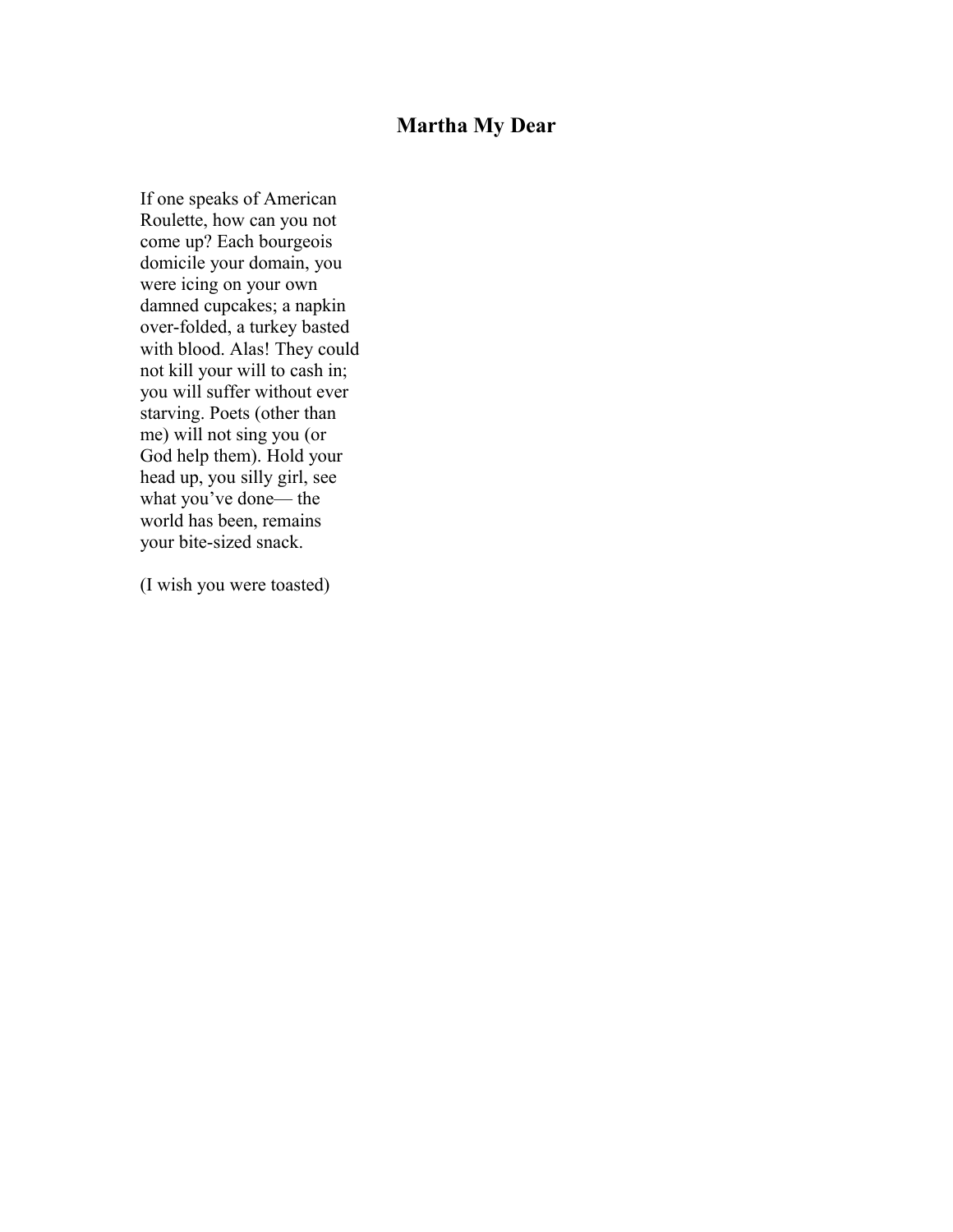### **I'm So Tired**

Do a wash (six quarters) first thing in the morning, continue moving boxes to the new place, prospects having dwindled (she's so annoying on Facebook, I can't stand group posts, get a life, girl), I live in a Dickensian nightmare of sensual deprivation, all by myself (play me some Air Supply, sounds like a tour in 'Nam)(or opera, also, might be good, for obvious reasons) (damn this new bathroom, can't turn the water off without breaking my goddamned wrist), worst of it is that there's no end in sight, so I sit in the courtyard (which doubles as a playground for toddlers), have another cigarette, curse my lottery ticket, it was such a stupid get (you'd say I'm putting you on but it's no joke), I'd give you everything I've got for little piece of ass, dude.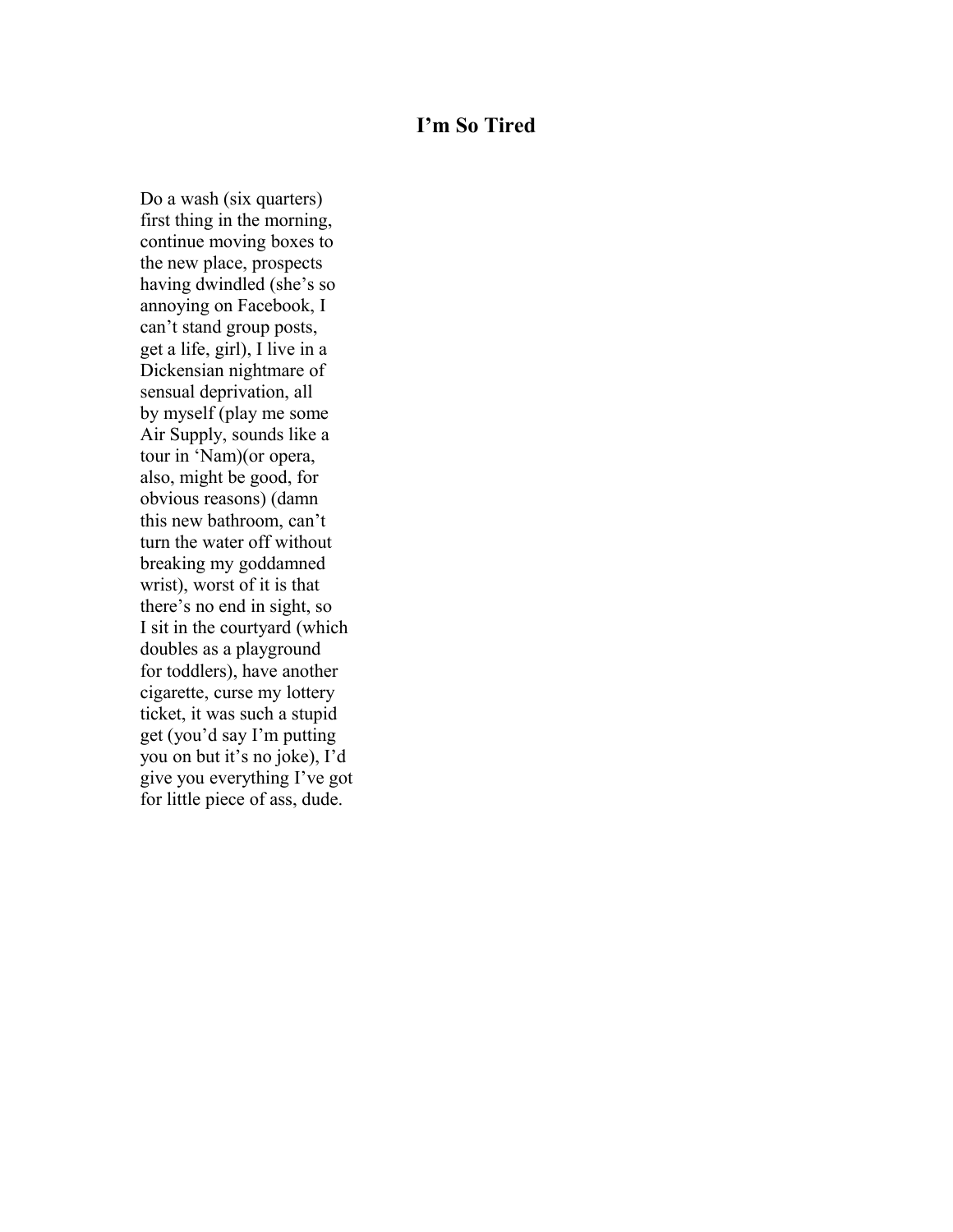#### **Blackbird**

Curtis Arboretum, Wyncote: if you ramble through, quite early, pre-dawn, there is a slope on which you may hear blackbirds sing (thirteen ways, not really), for a moment pretend you're Shelley (many think I am anyway), ecstasy in the old sense (transcendence, selflessness, not just pleasure) manifests consciously.

Curtis Arboretum, Wyncote: it says something that this nocturnal vision hinges on pretenses (that this is Albion rather than a Philly burb), because we do not associate suburbs with ecstasy, old or new (transcendence or joy), the good reason for this is that suburbs are a middle realm, falling short of both urban & pastoral essences.

Curtis Arboretum, Wyncote: here is where Romanticism ends: unbelievably, my cell rang as I lay scoping the sun rise. It was my friend in Wisconsin, also scoping, from an arboretum, hearing a blackbird's song. All I could think was this: the blackbird would make a great ring-tone for Sprint.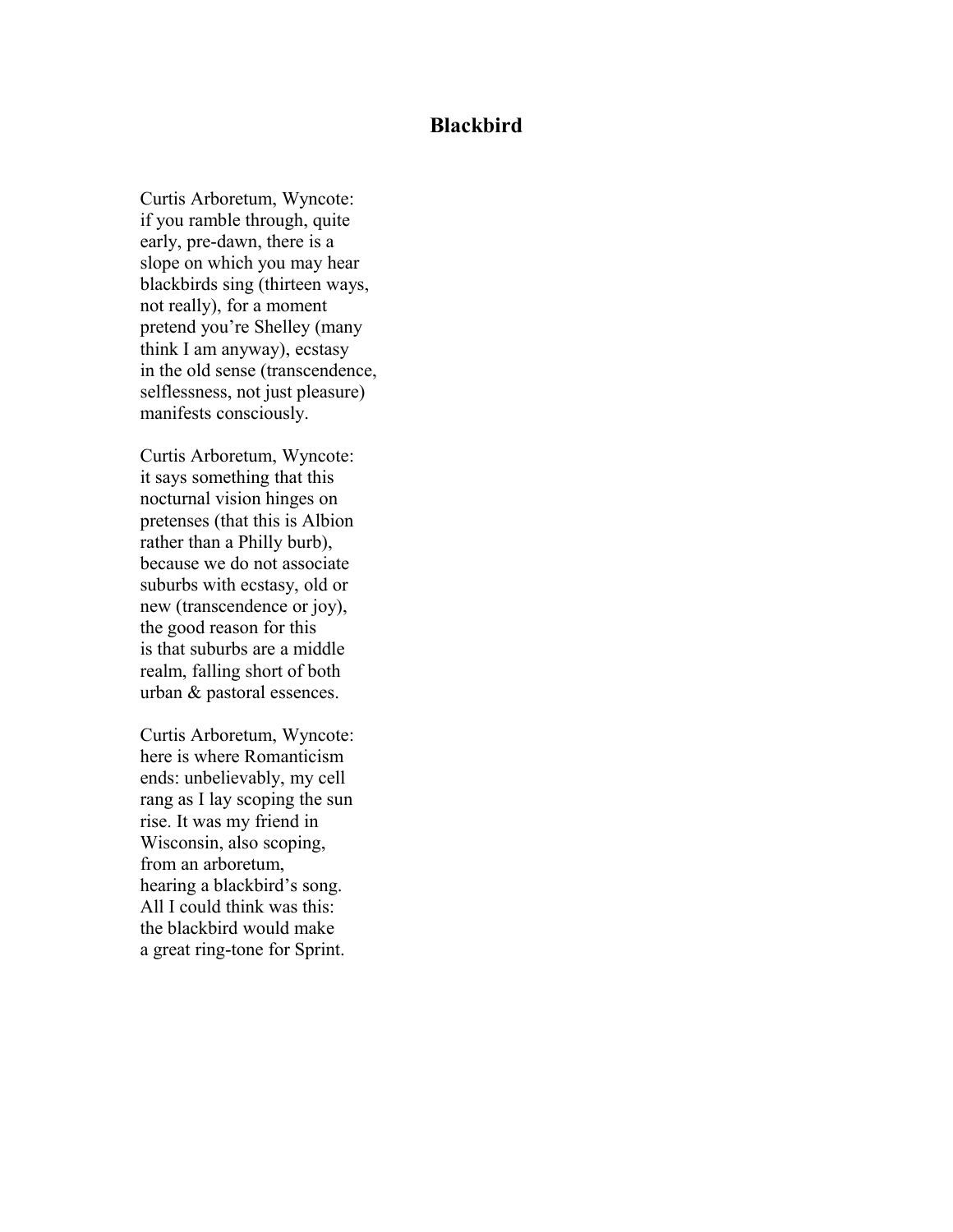### **Piggies**

Cacophonously, registers clank: mall's martial law. Daisy's at the mall, she sees herself in sunglasses that festoon her face, Zen contentment from what rings in her head, signs: "Gucci," "Polo," "Armani," religion is television, sex absorbed from porn, she's

twenty-one, drinks because she is obliged to, fucks also because she is obliged to (gagging on cock, harder), believes material is real, real is material, spends her life devouring the hopes of Karl Marx, who she thinks is a comedian, with two brothers—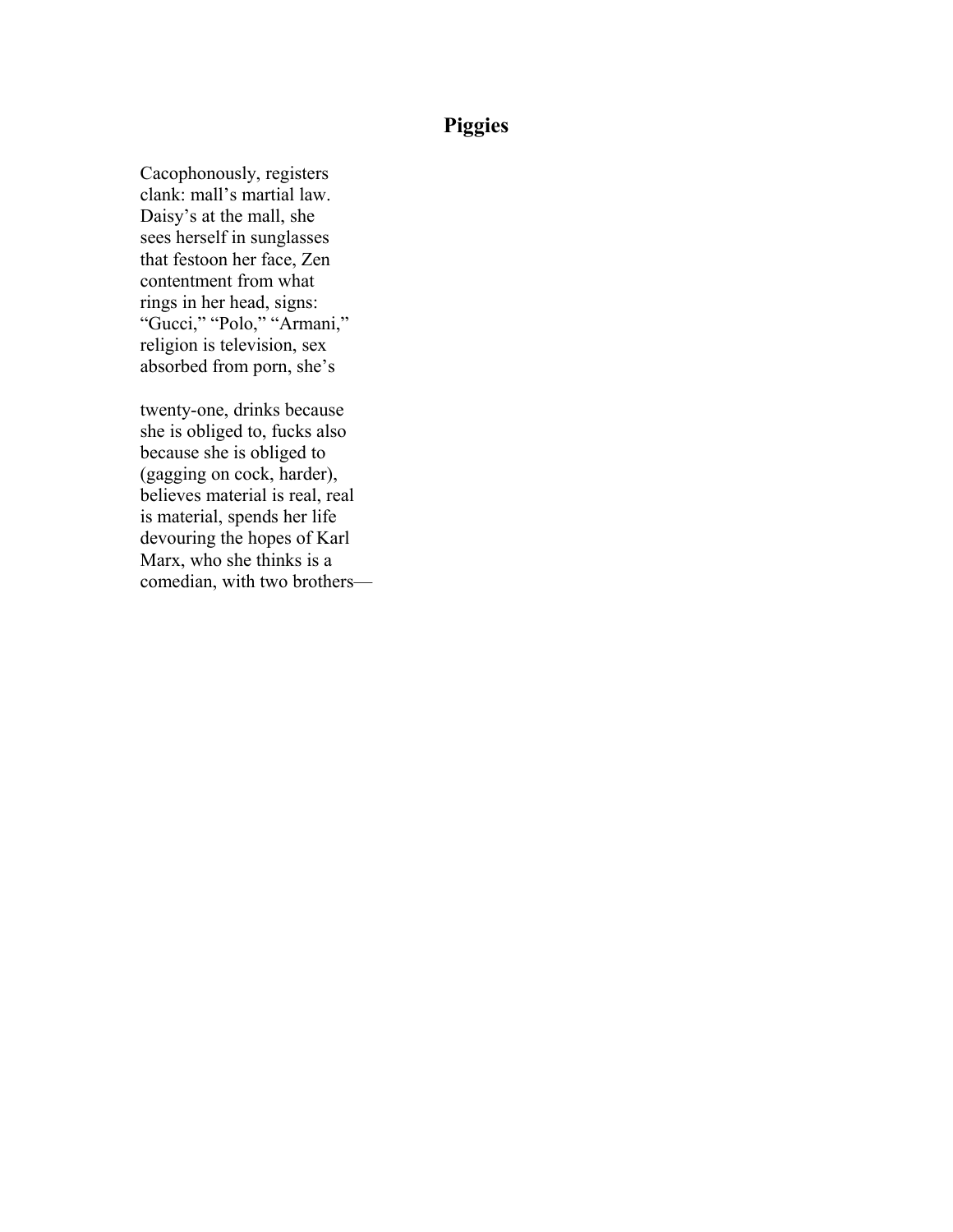#### **Don't Pass Me By**

Why don't you respond when I e-mail you, out of the blue, quoting James Brown & Heart like Plato & Aristotle, just to invite you to join my parade? Are you afraid (maybe), a little shy, or have the gossip-mongers brainwashed you into believing in my legendary misogyny? Anne, it's all bullshit, I'm bleeding, *Crazy on You* , more than a rock anthem (co-opted by The Smiths), it's how I feel about potentialities that we can begin to explore, should you ever decide to think for yourself. I quote Doors: *The time you ran was too insane, we'll meet again.*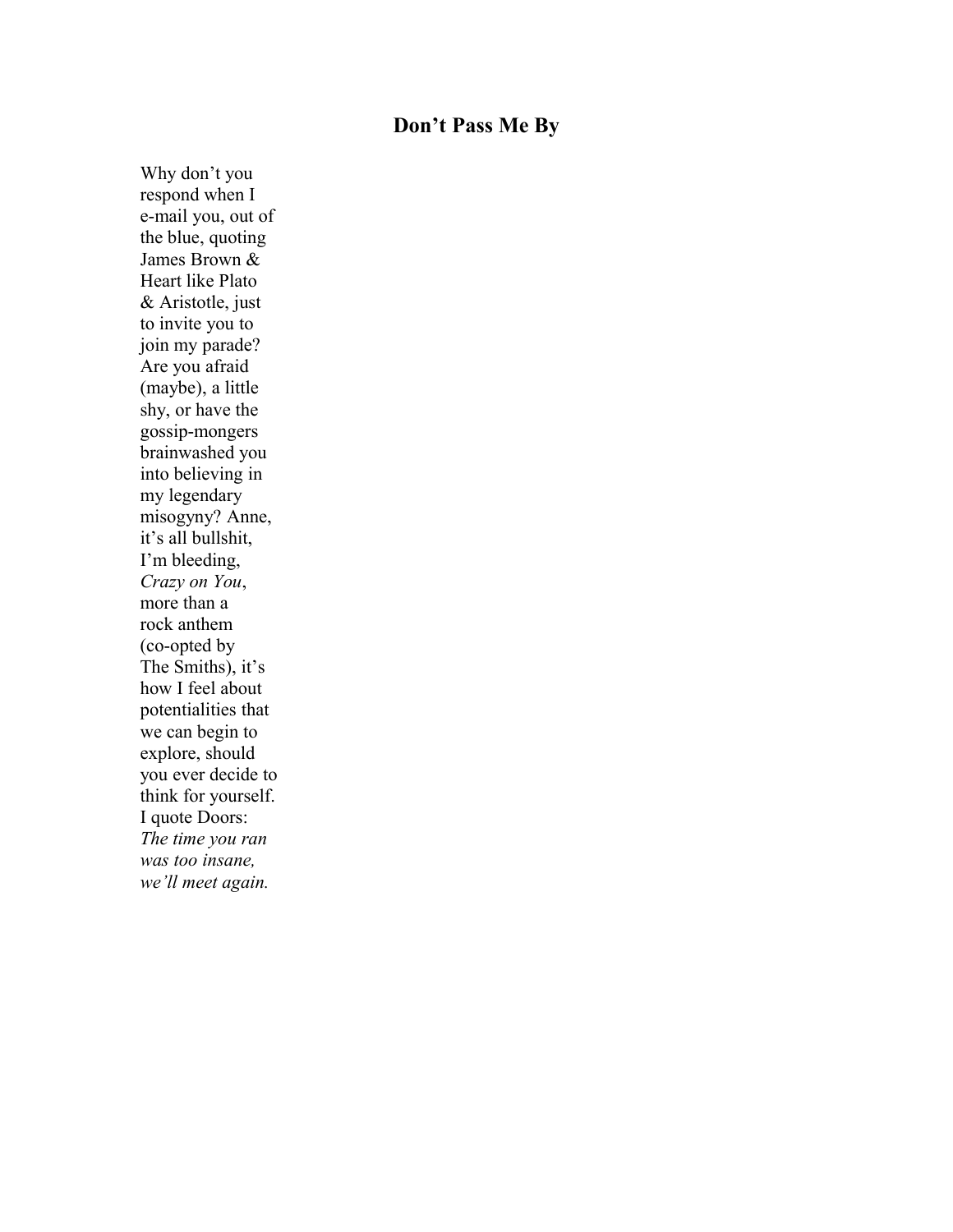# **Why Don't We Do It In the Road?**

Fuck me Fuck me Fuck me FUCK ME FUCK ME FUCK ME (fuck) (me) (fuck) (me) (fuck) (me) *fuckmefuckmefuckme*

like like like like like like like like like

I'm a I'm a I'm a I'm a I'm a I'm a I'm

FuCKiNg

Fuck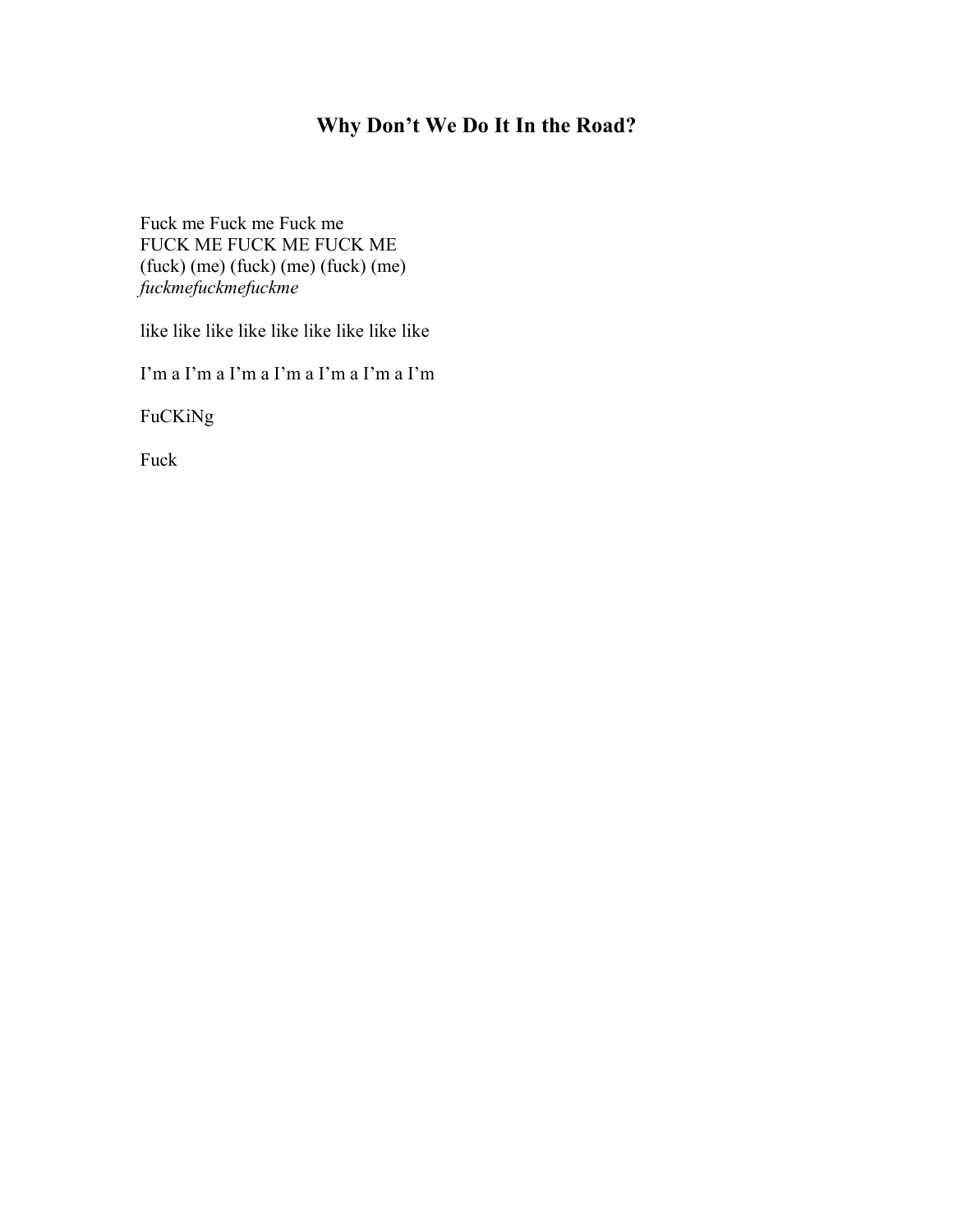### **I Will**

Long labor in thought when I in labor lie; that is, while we couple I revisit the playpen where I played & was free. Original innocence is leaves, scattered along a winding way, seldom seen/retrieved; our kind of tie's not binding of course, the seminal moment seems like forever, more than a little death, but openness lasts for ten seconds, no more. I think our bodies grow rich, innocent, on this sustenance.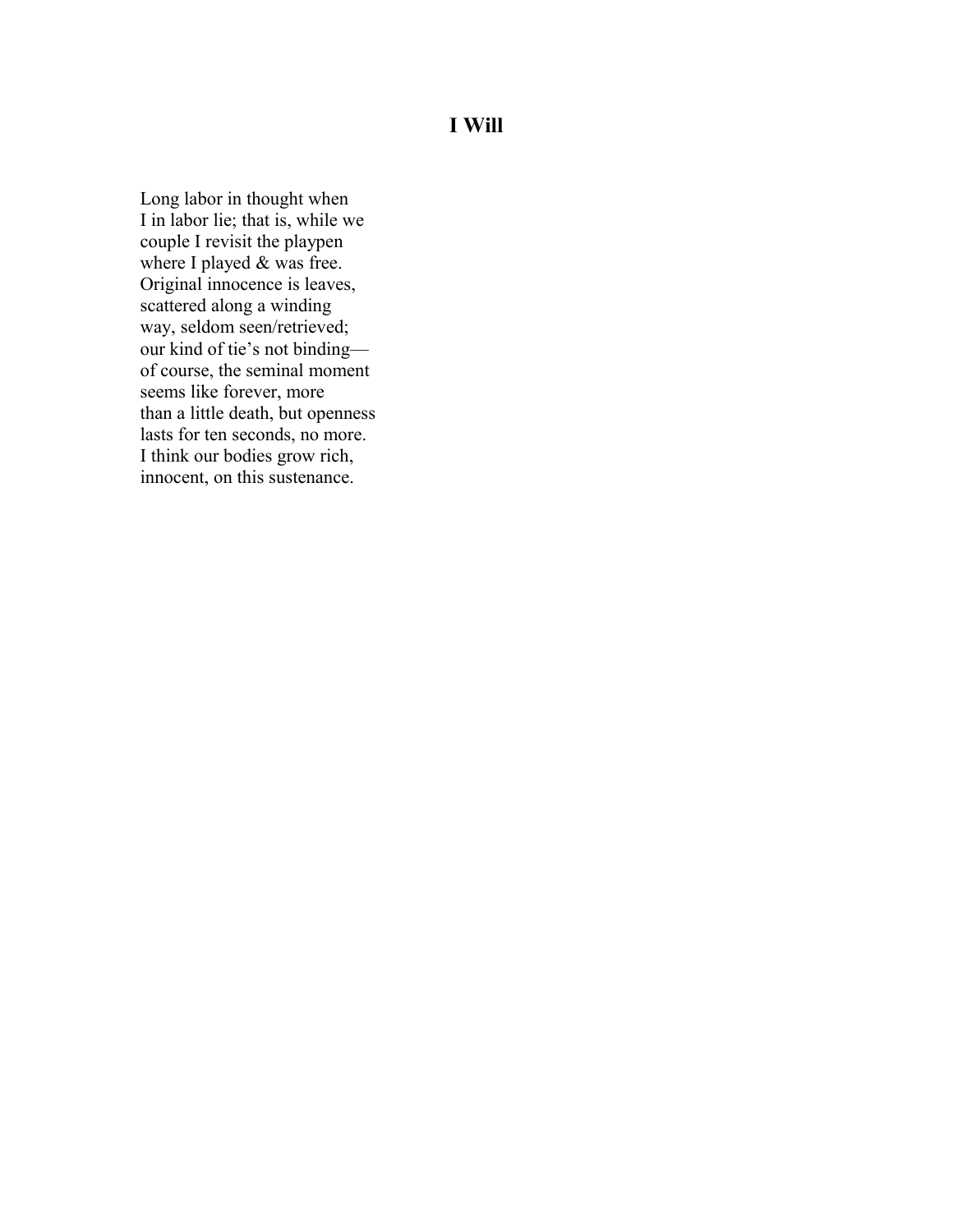### **Julia**

I was a fly in your skirt, I sullied the air distilled from breaths you took that I wasn't privy to. What then?

A first kiss in your kitchen, a consummation & rapid withdrawal, as if I were a bee to you that, stinging, grew moribund. Still I buzz.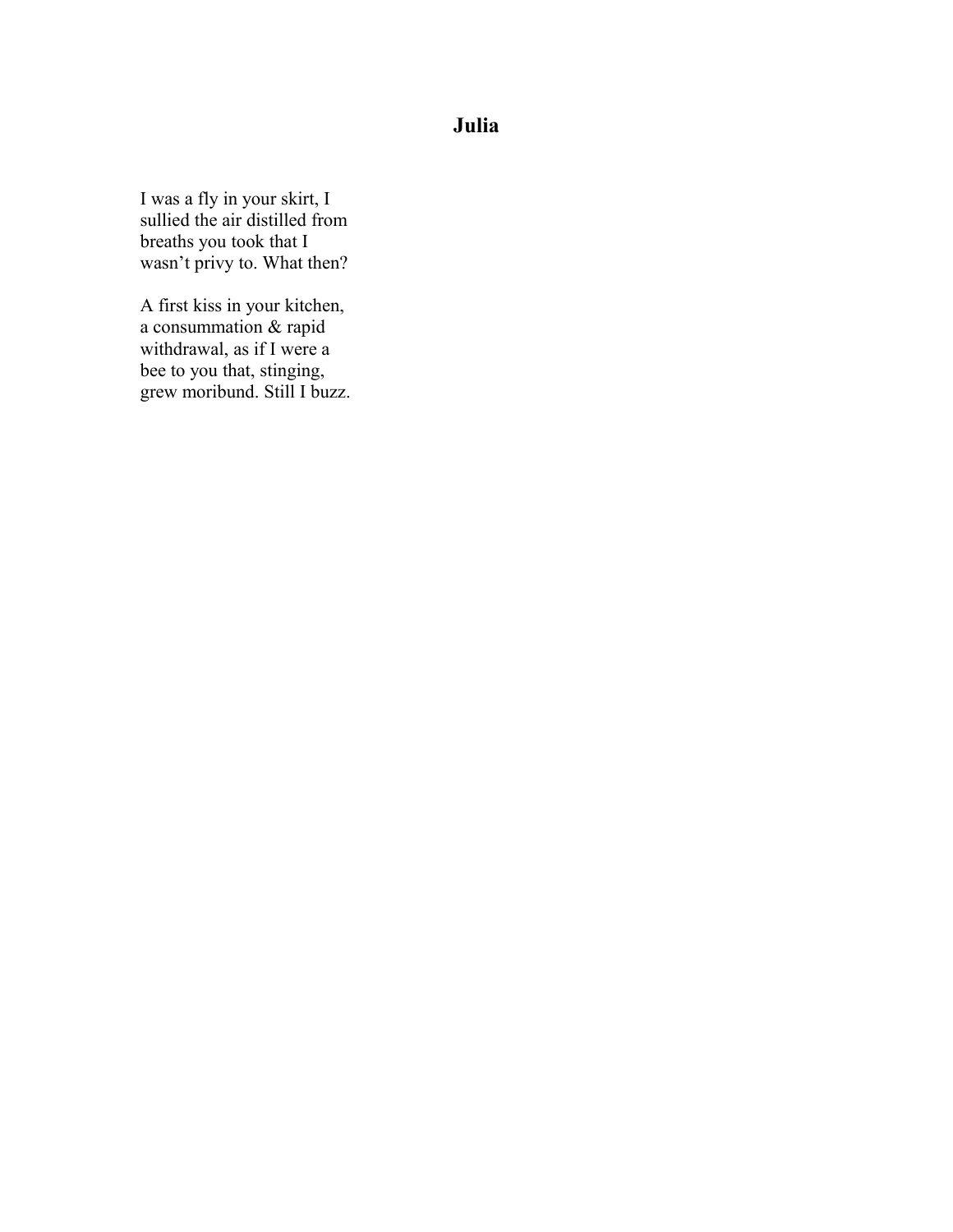# **Rocky Raccoon**

Rocky has a government agency sinecure: *hot shit*. Oil has resulted in an increase of liquidity & financial viscosity, but Rocky's days are numbered. He will retire on savings. He will rant at liberals on TV, remembering good old days, lipstick on what he drew first, then spit, Rocky collapsed in the corner. Rocky's a goner.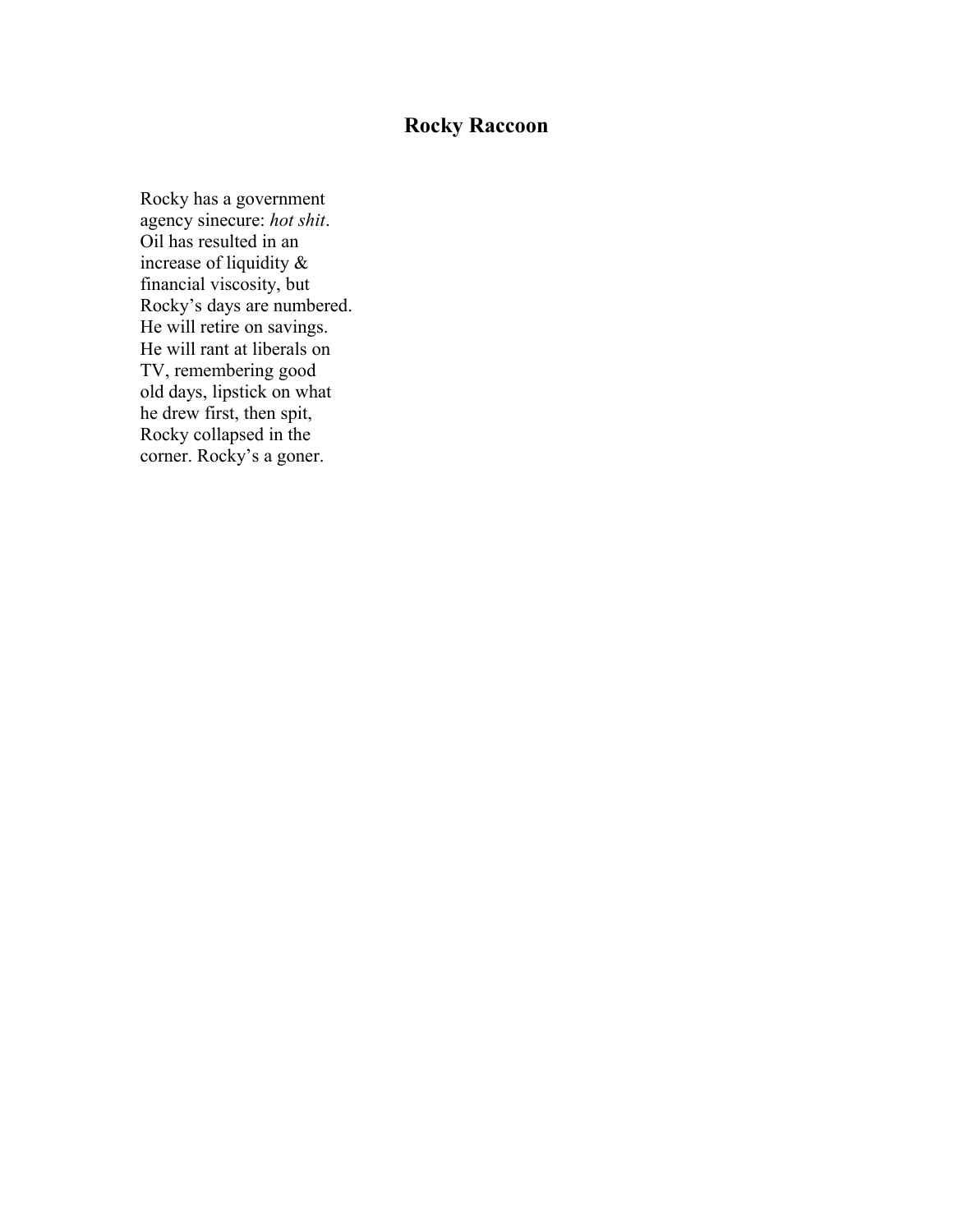# **Birthday**

I would like you to dance if you're shy, take a chance stagger tipsily into me, cocktail spitting drip on pink dress, I become a link from your Malkuth to general Kether, that is we get all tantric & shit, all ductile elements grind away together, Malkuth means dance me to the end of love, on this, your thirtieth, welcome to pre-middle aged bliss, kiss, kiss…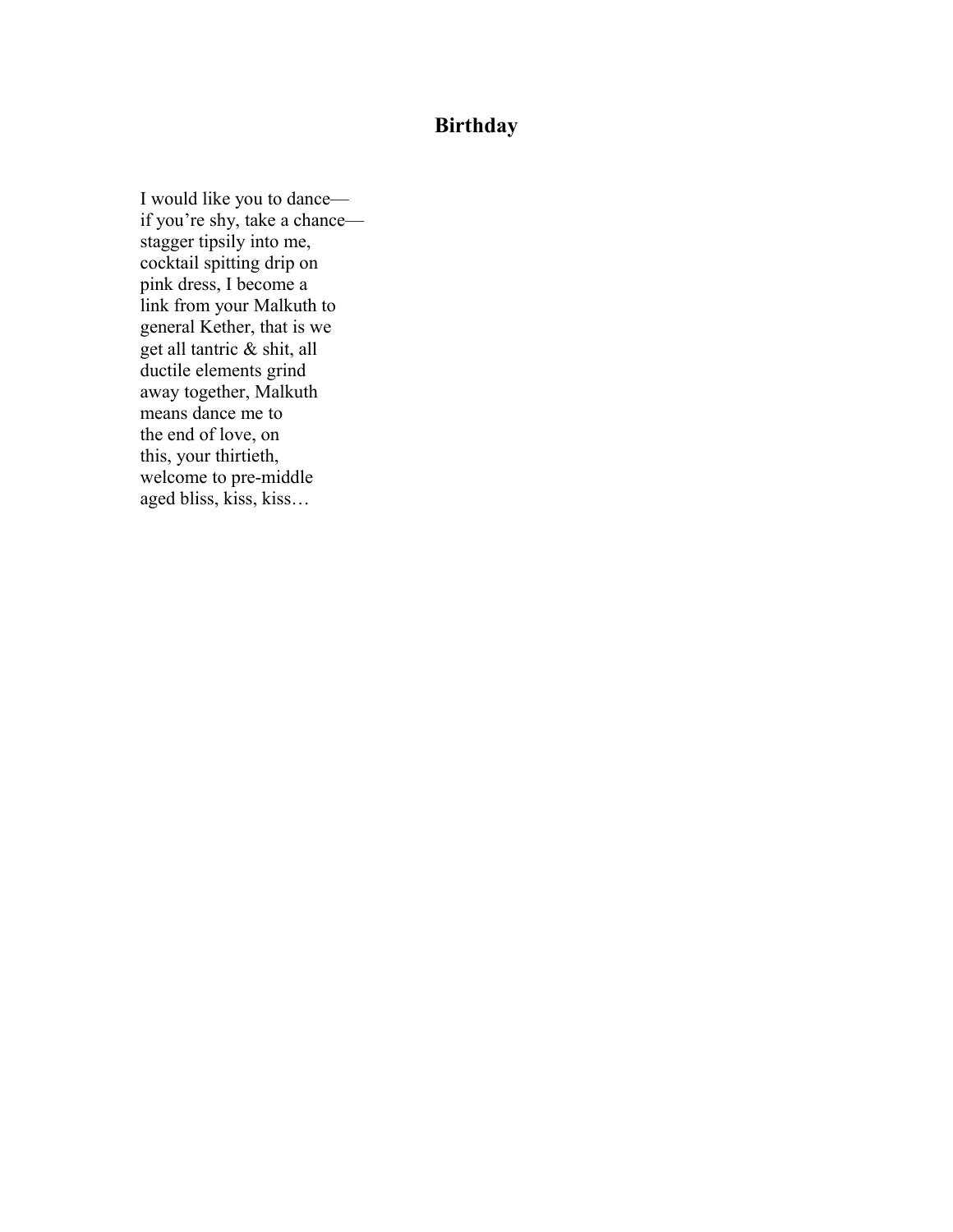#### **Yer Blues**

"two parts cute, one part art", that's what I said about her, I also meant to say "very nice craftsperson, very crafty but falls far short of actual art, it's like Trix, for kids", that's what I thought about her, in fact that's what I think of most of them, "my disdain is that of an artist looking at craftspeople", of course it's disdain, "only the Mozarts know who the Salieris are", but what crux may come depends on me staying clean as possible, "craftspeople like basket-weavers often get caught in their own twine", especially when they try to figure out what's over their heads, it wouldn't be if one of their cute parts could turn into art, but it won't, in fact it's not cute as much as it is crustaceous.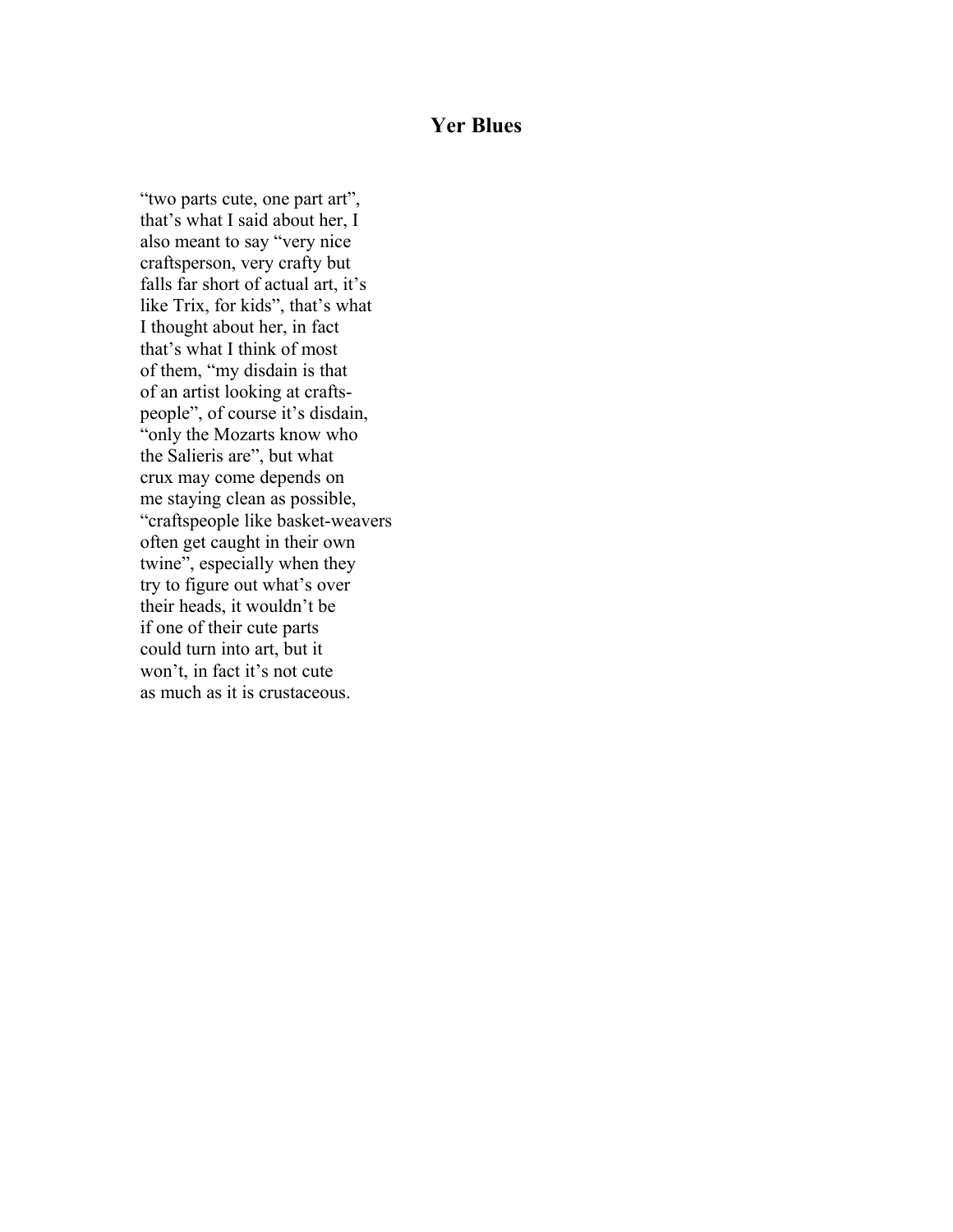### **Mother Nature's Son**

Fourth story window: trains roll by, en route to 30<sup>th</sup> Street, twenty or more an hour, tops of trees beyond tracks, which are elevated to window level, this is on a hill, wrecking ball crane beyond trees, trains, parking lot in foreground, not much depends upon this, it's just another view of one kind of nature, human kind, which finds it convenient to always be moving faster than nature intended, a field of concrete, below, the street.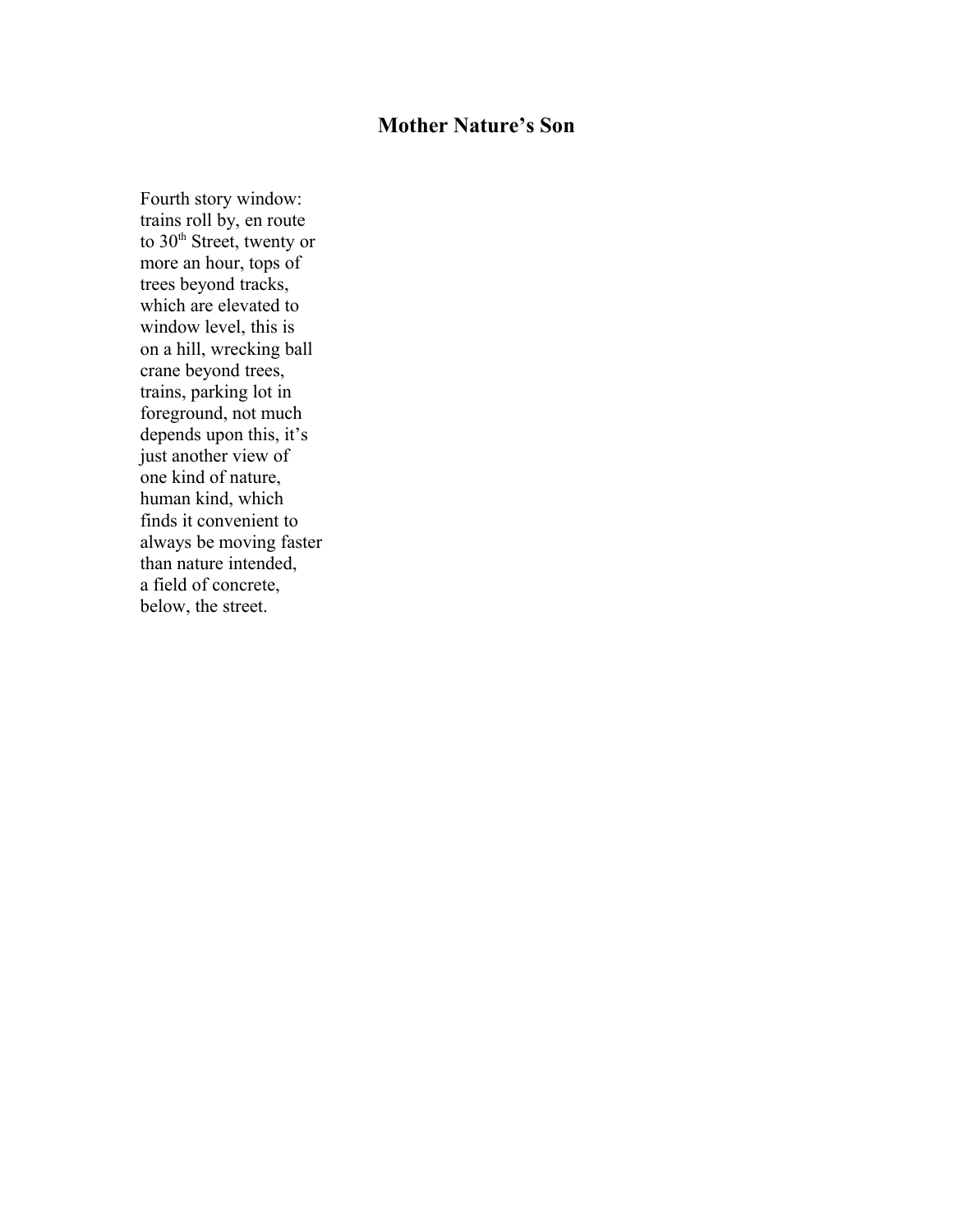# **Everybody's Got Something to Hide Except Me and My Monkey**

A cigarette is a monkey: it swings between lips, dangles, burns brightly, adds perk/emphasis to each still passing moment. I am cutting back, myself, monkeys on my back make me go deeper, fly higher, but there is a price to pay, I hack it up in phlegm, monkeys laugh at a sore throat that could be to me what TB was to Keats.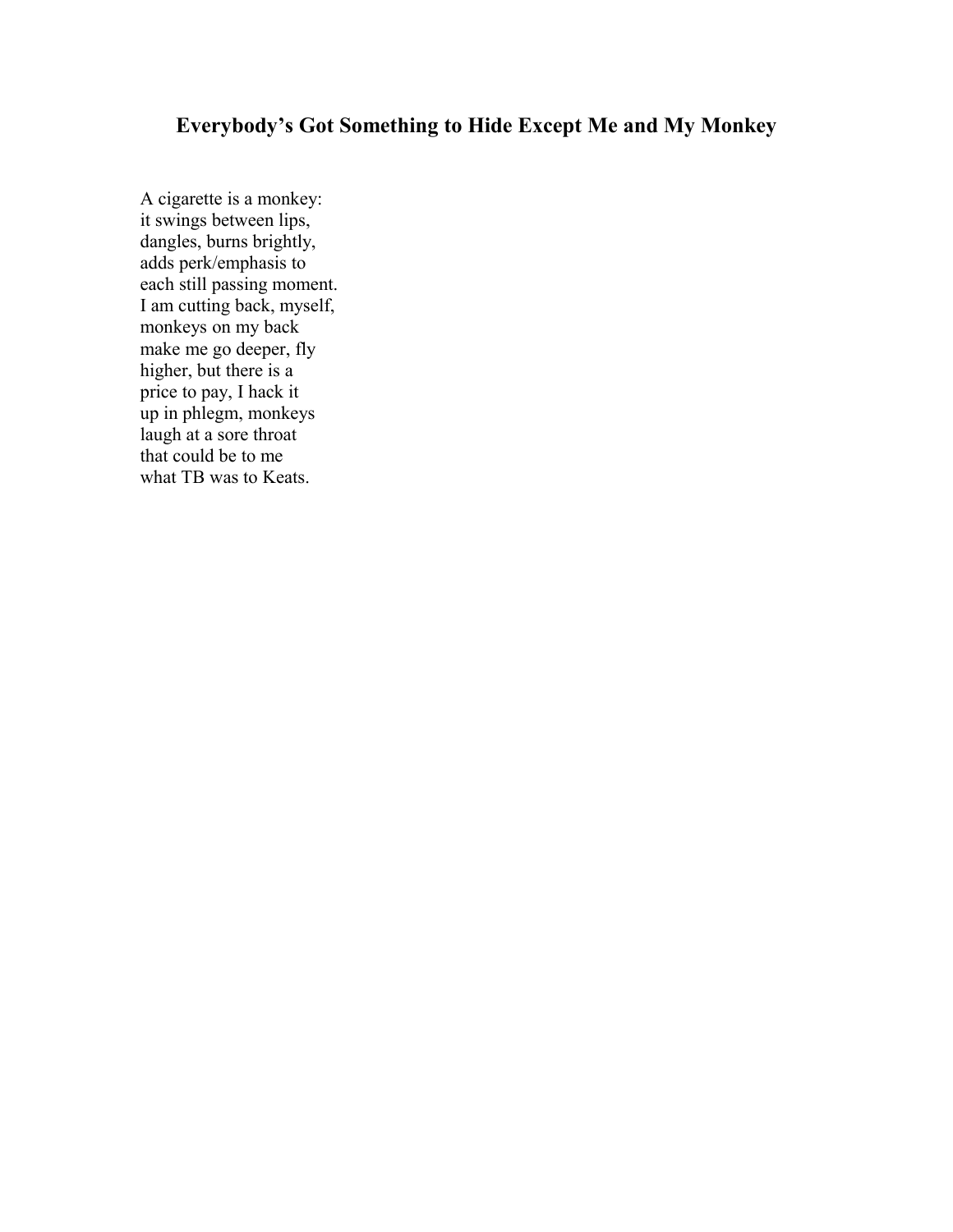# **Sexy Sadie**

Talk about making a fool: it's not just that you live in post-avant Camelot it's that you don't understand why anyone would chafe against the confines of your dried-up old womb it's that you're all about you but some of us will not be accessories we might even have a sense of self-worth leading us to an embrace of self-formulated & regulated poetics & of putting our dicks where we want to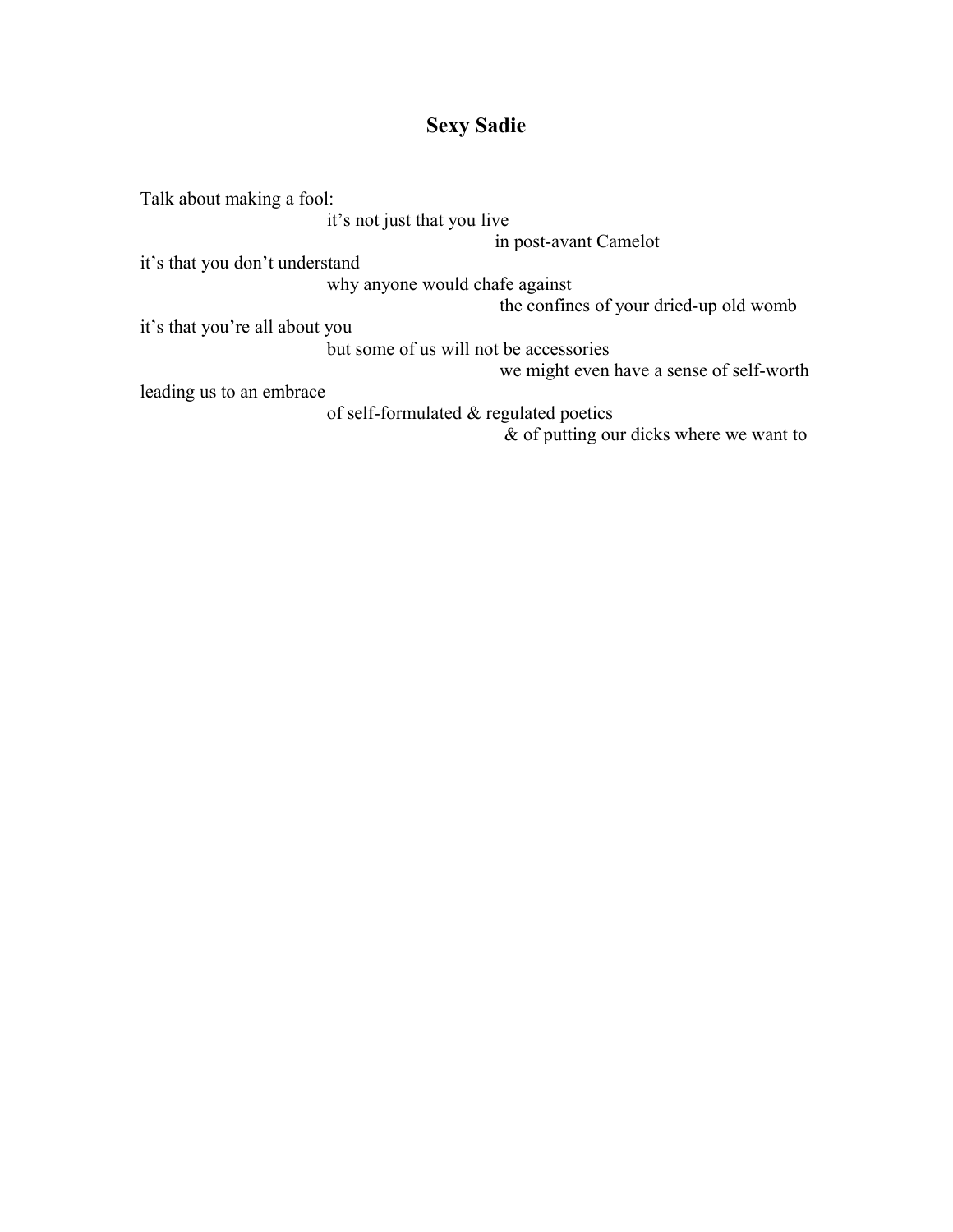#### **Helter Skelter**

*I'll be anything you want me to be, man. If you think I am Jesus, man, then I am Jesus, man. Inside/outside: it's the same thing, man. People call me a criminal, & I never touched nobody, man. This guy in office killed all these people & I never touched nobody, man. You all created me, & you created him too. Me & Bush: I'm God, & he's Satan, man. He should be put inside, man, in permanent solitary confinement, just like me. Then we'll see how tough he really is, man, then we'll see who's God & who's Satan. I'm happy inside, man, because bars are freedom: perfect. Throw Bush in here too, I think he's ready (laughs)*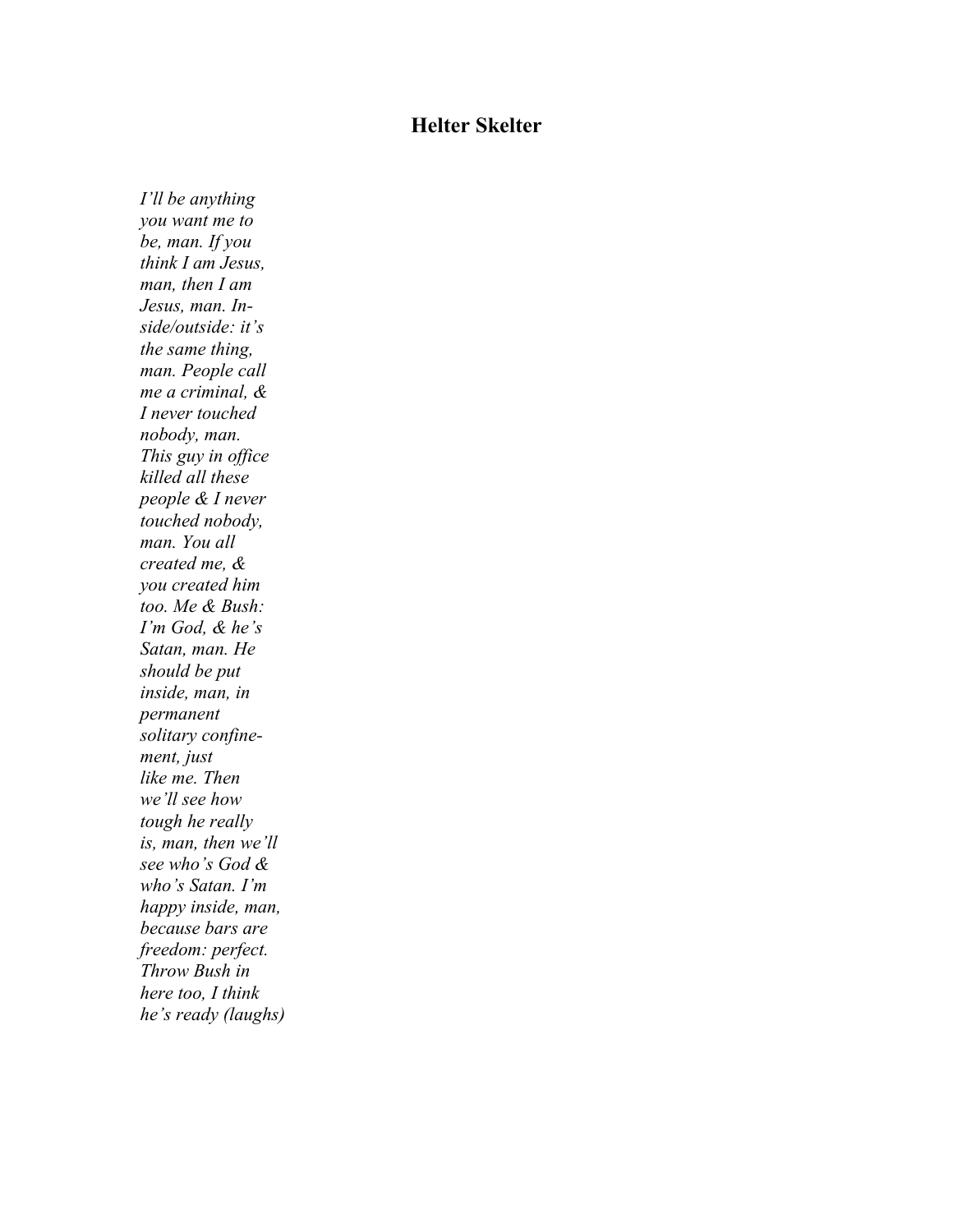### **Long, Long, Long**

Angels talk to me, they say, *hey, how are ya, good to see ya, let me raise your vibratory frequency, you'll write thirty pages in a week, I'll prove my divinity by manifesting in dire circumstances, mud-thick summer, scum-rich Philly, I'm disguised as a South Philly yob, let's pretend you didn't know me for an angel, etc.*  So, to me, that's God: anything that helps me do my work.

Inversely, what stops me must be the Devil, who's much more efficient, systematic, & ready for action.

(I've learned Buddha's non-reaction)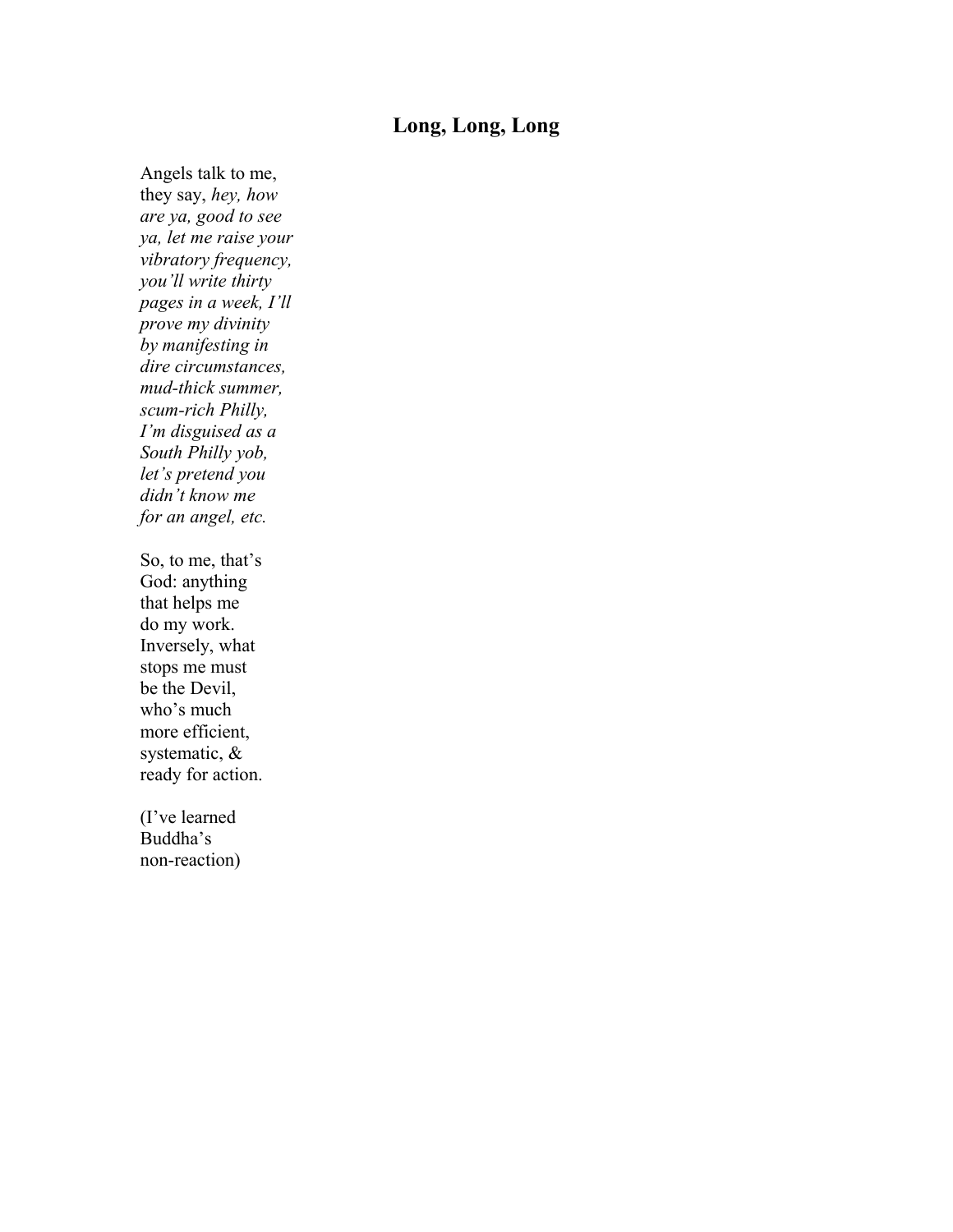### **Revolution #1**

Revolution: throw out your TV. Out a fourth-story window. May it land on heads of advertising execs. This is stage #1 of revolution. By the end of this side, we'll hit #9.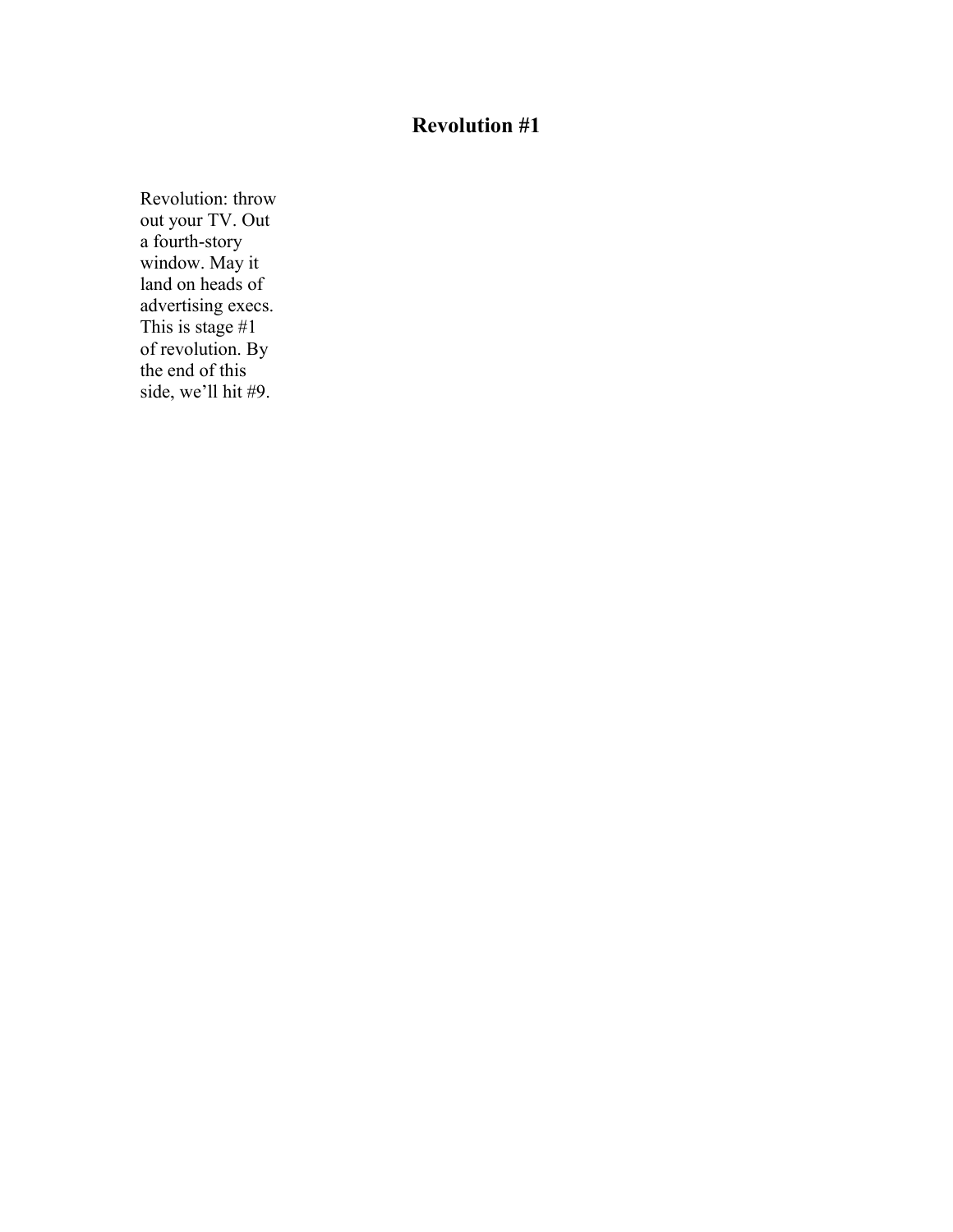# **Honey Pie**

You've got an agent for your script, huh? We can strip each other of everything, one baby to another saying I'm lucky to meet you, weakkneed from what is unscripted, must remain offstage until lights out, no camera, action.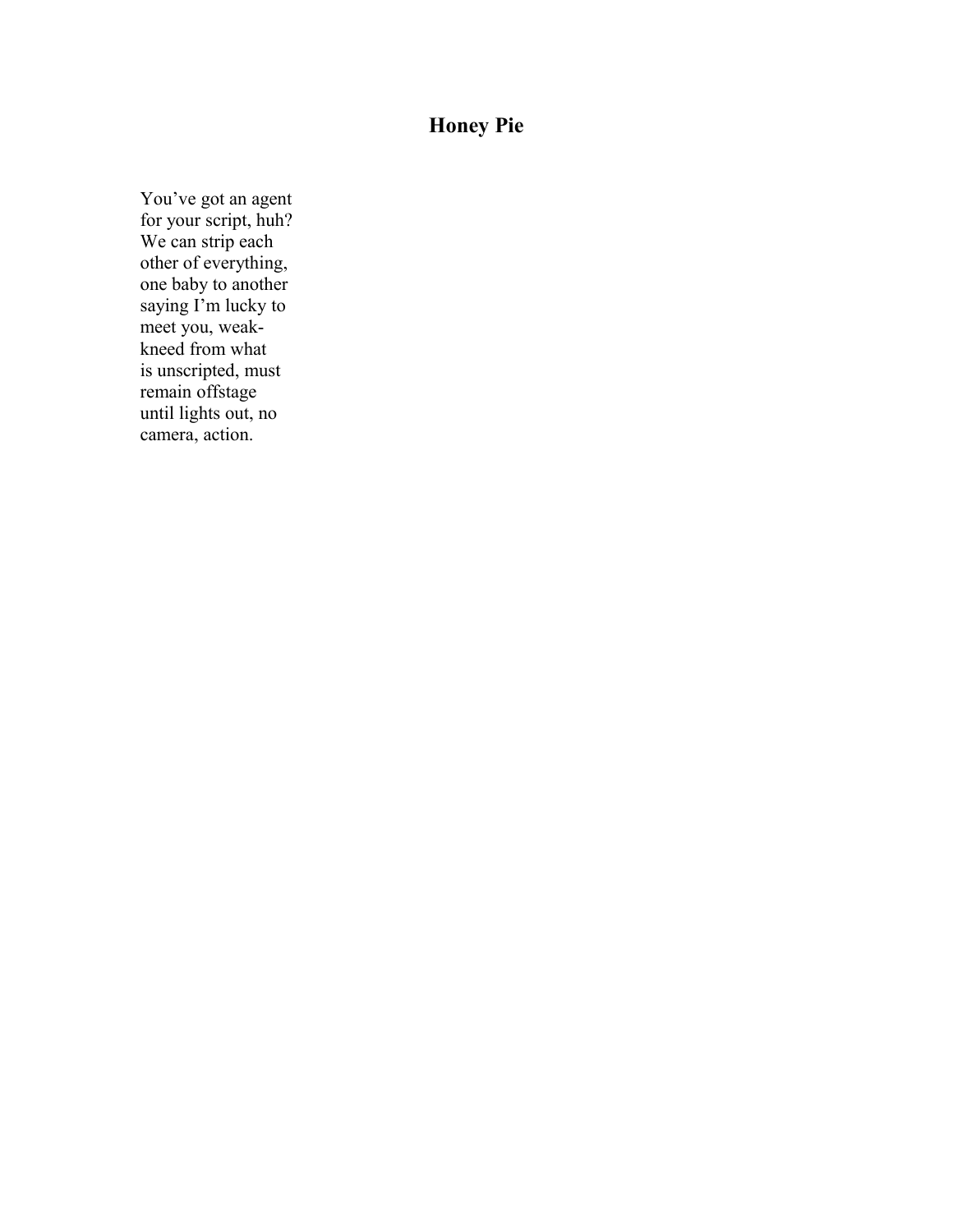#### **Savoy Truffle**

Off to Feinstein & Fervid a bagel with cream cheese, washed down with coffee, orange juice, even a little whiskey for tough days when I'd just as soon stay in bed watching X-Files, eating flank steak, even fucking, but at least there's lunch to look forward to, corned beef club with cole slaw on the side, pickle, chips, talk to my chums about X-Files, hey how about those Phillies, here have another root beer, maybe filet mignon tonight as a special treat for being made a partner at Feinstein & Fervid, oh how turbid, that's two more hours work a day, two more hours til cow-meat, TV, sex, those really valued things that make life worth it for us at Feinstein & Fervid, who are you calling stupid?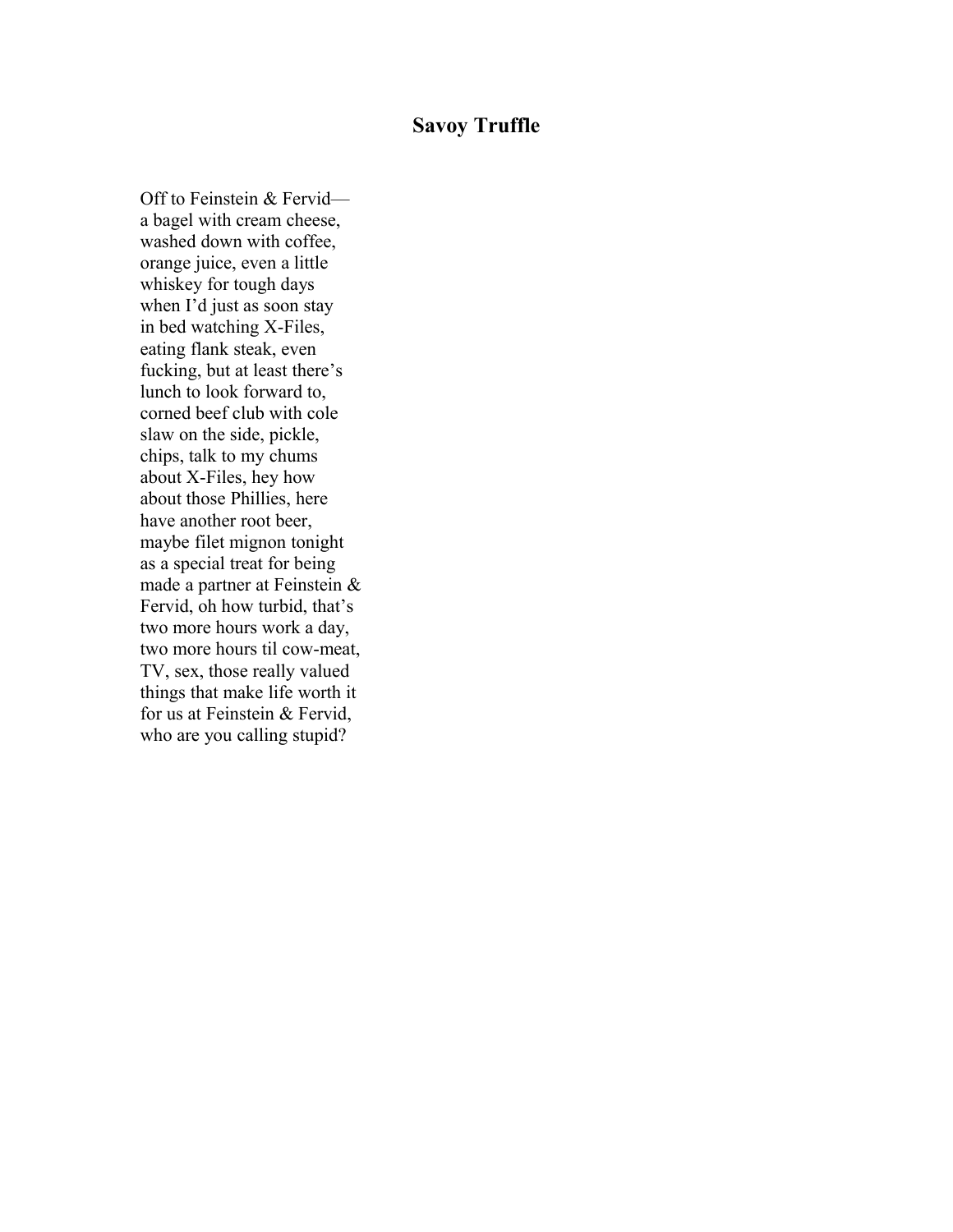### **Cry Baby Cry**

Twelve o'clock a meeting round the table for a séance in the dark— it's a small black-curtained room on the second-floor of a row-home in Logan Square. No carpet softens the floor for those who sit. General shudders quicken. Ouija Board answers "No" to everything except *Are you here*? This spirit is a negative creep. Its ambience is perpetuated by a piercing blue hypnotic light that passes from person to person like a bong. It spells out a song: *I'd love to turn you on.*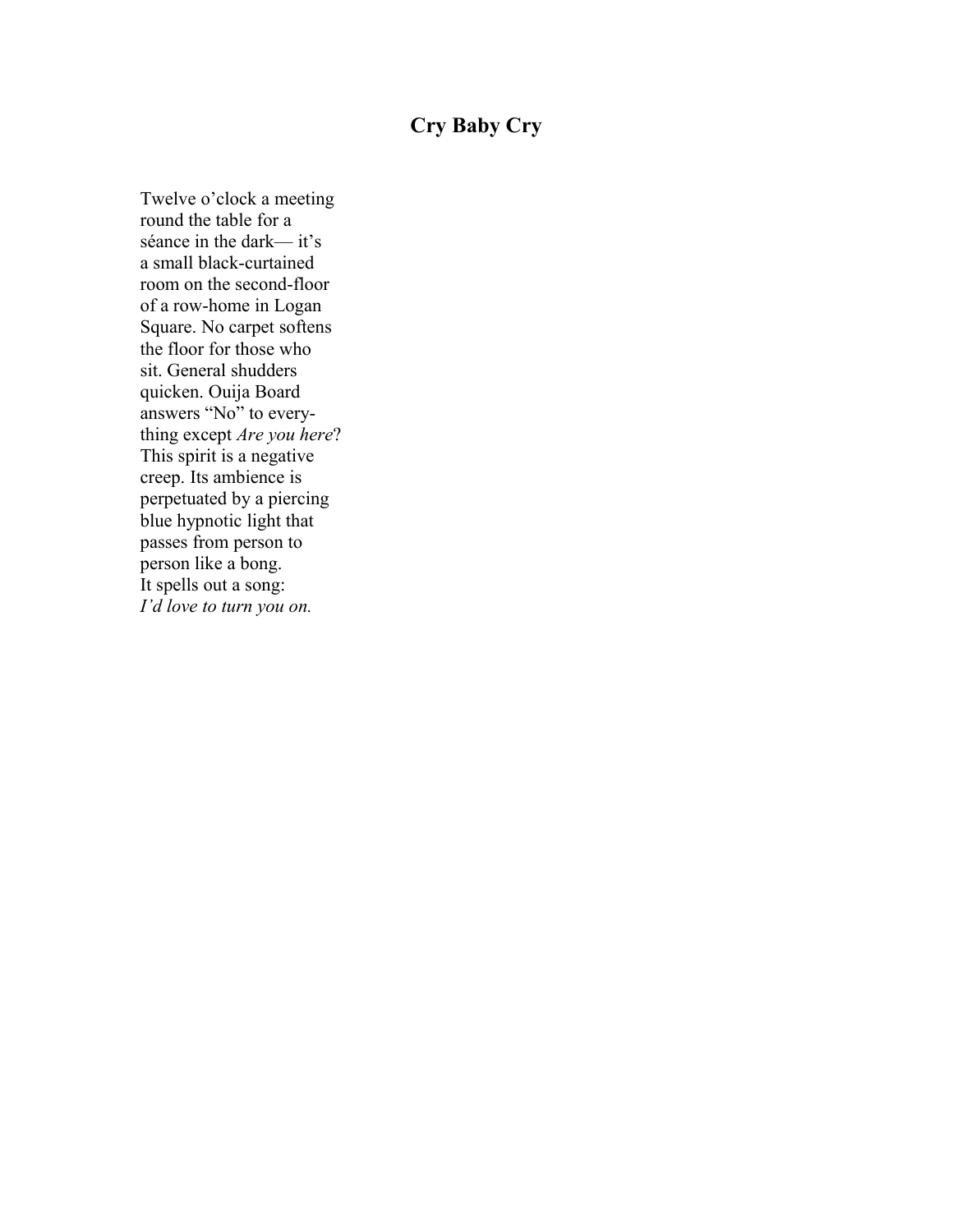#### **Revolution #9**

At the Satellite coffeehouse Chomsky-ites have tattoos of Eastern symbols (I-Ching, yin-yang, Buddha) all over their arms the screen-saver for the computer is ImpeachBush.com while they sit huddled over pamphlets printed on cheap paper put together at Kinko's about how to make bombs overthrow the gov't grow hemp smoke hemp know hemp be hemp or the way to join a food co-op that has exotic berries with anti-oxidants & which has been going in West Philly since 1969 but these kids were raised on indie punk and their bands only know a few chords but everything about suffering and it comes out in songs like glass shards no one has Health Insurance many have bikes get in accidents get addicted to pills but no one much cares Health Insurance is for yuppies what is wanted is a community anti-everything material goods are derided in favor of principles but there is no public outlet to bring them to the attention of the masses who are disdained anyway for not having tattoos playing in punk bands reading Chomsky shopping at Mariposa knowing what scum directs the media what polished, rehearsed scum polished, rehearsed, privileged by luck and education to brainwash us with imbecile illusions of happiness but these kids ain't happy either they want something else what they can't admit to wanting a real voice, real status real position real influence real opportunity  $&$  it's not going to happen here at the Satellite so they sip brackish drinks unsweetened by sugar give out their pamphlets promote their bands find themselves at thirty borderline derelict addicted to Percosets that they get through covert means which are unreliable some have canes as if this were an old age home which it is as Shelley was aged by radicalism unchecked by moderation emotional, psychological, or otherwise so that it's the world against them and they ape contentment with this scenario that sears its lines onto their foreheads oh the irony that Penn is just a few blocks away where Chomsky went, and me where real influence is possible owing to prestige and money but don't call West Philly "University City" here you'll get spit on because it's seen as a marketing ploy to destroy the Satellite its espirit de corps atmosphere of huddled hairiness tattooed twists wanton sex perverse reliance on self-medication & impending age which reduces sangfroid to bitterness just like black coffee  $\&$  black coffee is what the Satellite does best Edith Piaf could sing a chanson just for the Satellite only in triple time like a punk song everyone would bow their heads, knowing truth knowing failure knowing salvaging a life from radicalism is a scary venture not for sissies or those who want Health Insurance to keep them alive